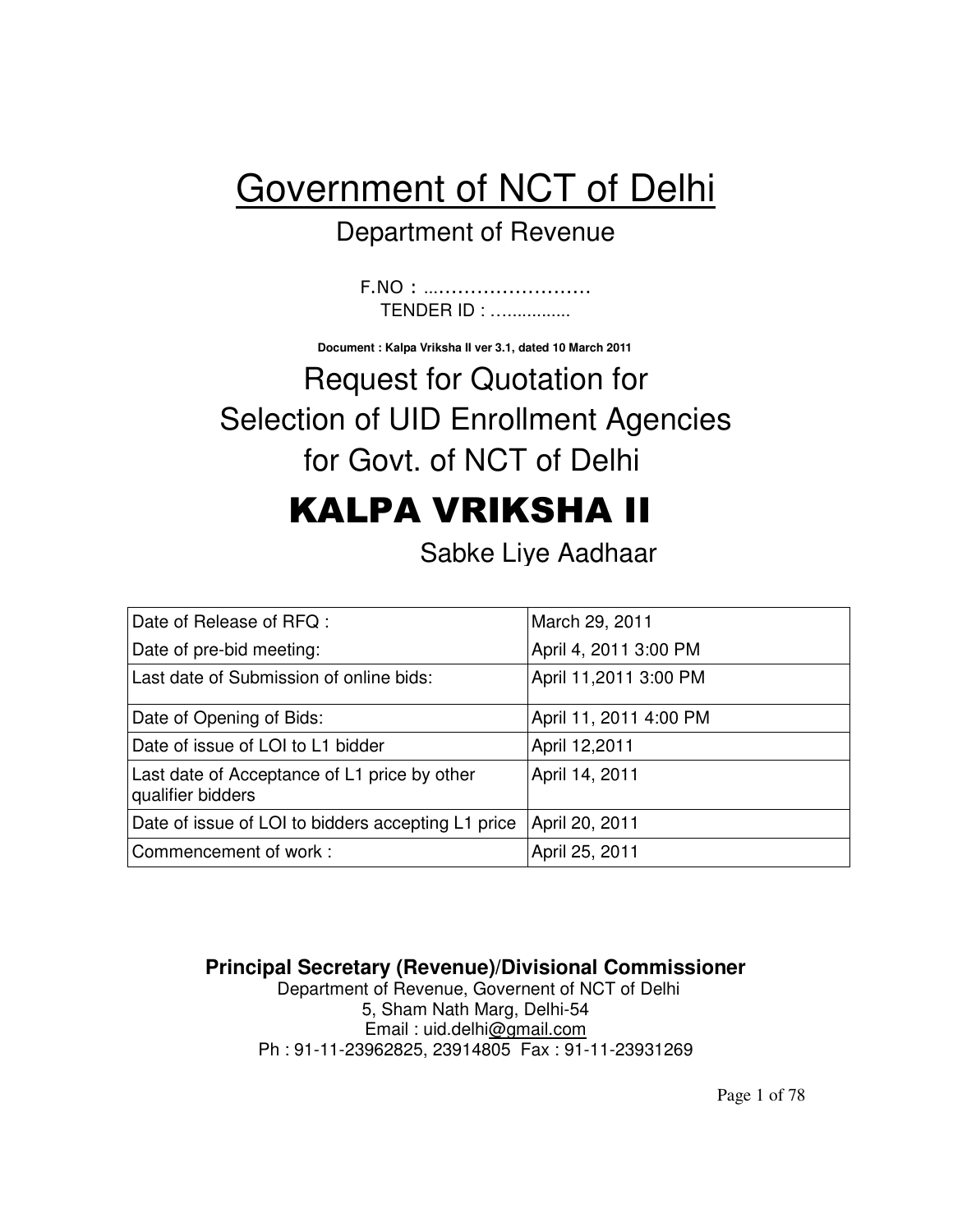## **Table of Contents**

| Annexure IV - Specification and Formats for capture of KYR+ Information 47       |  |
|----------------------------------------------------------------------------------|--|
| Annexure V – Indicative Number of Enrollment Centres & Training Requirements  48 |  |
| Annexure VI – Guidelines for deciding on Turnover and Net Worth Criteria 49      |  |
|                                                                                  |  |
|                                                                                  |  |
|                                                                                  |  |
|                                                                                  |  |
|                                                                                  |  |
|                                                                                  |  |
|                                                                                  |  |
|                                                                                  |  |
|                                                                                  |  |
|                                                                                  |  |
|                                                                                  |  |
|                                                                                  |  |
|                                                                                  |  |
|                                                                                  |  |
|                                                                                  |  |
|                                                                                  |  |
|                                                                                  |  |
|                                                                                  |  |
|                                                                                  |  |
| 2. Commencement, Completion, Modification and Termination of Contract 56         |  |
|                                                                                  |  |
|                                                                                  |  |
|                                                                                  |  |
|                                                                                  |  |
|                                                                                  |  |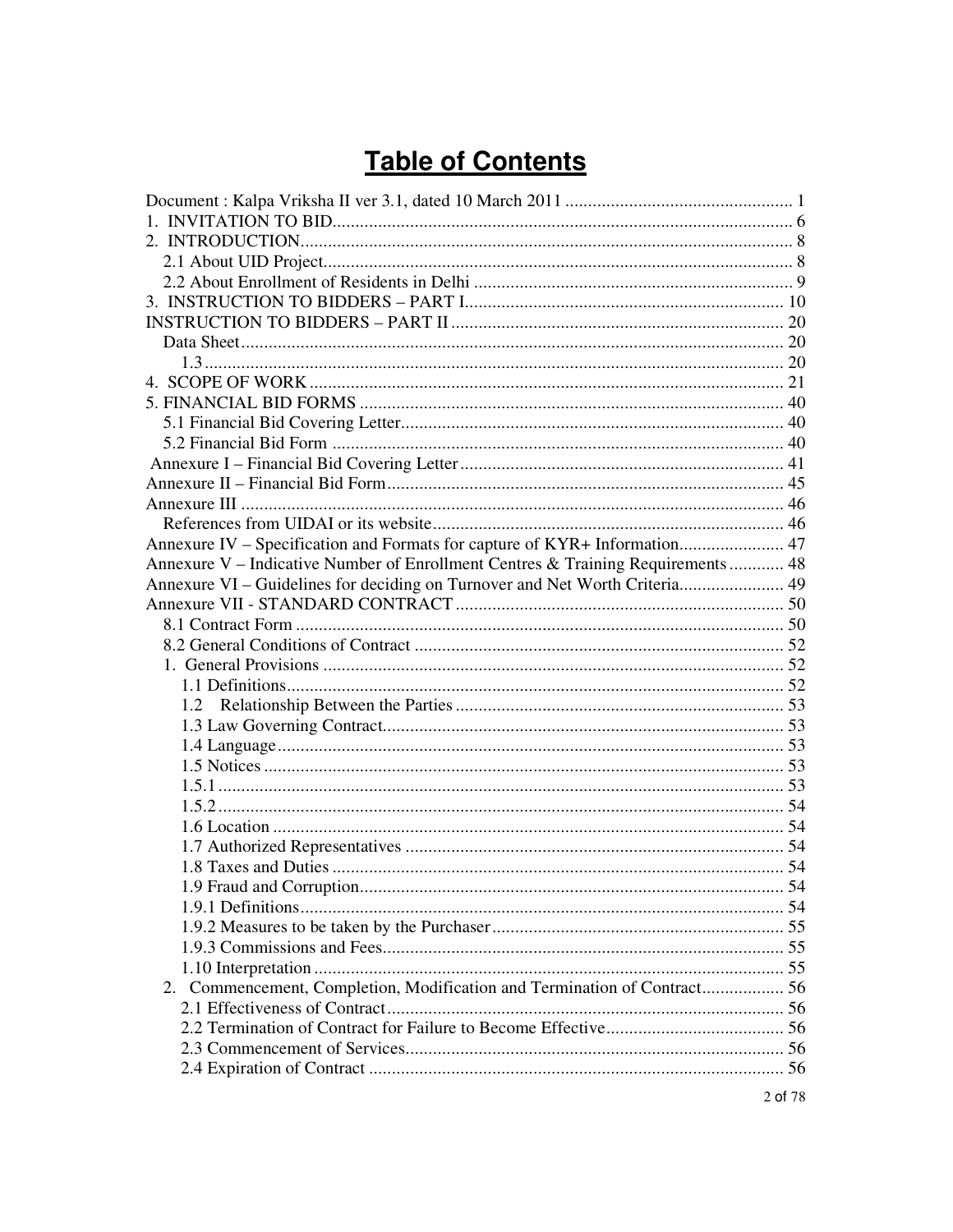| 5.4 |  |
|-----|--|
|     |  |
|     |  |
|     |  |
|     |  |
|     |  |
|     |  |
|     |  |
|     |  |
|     |  |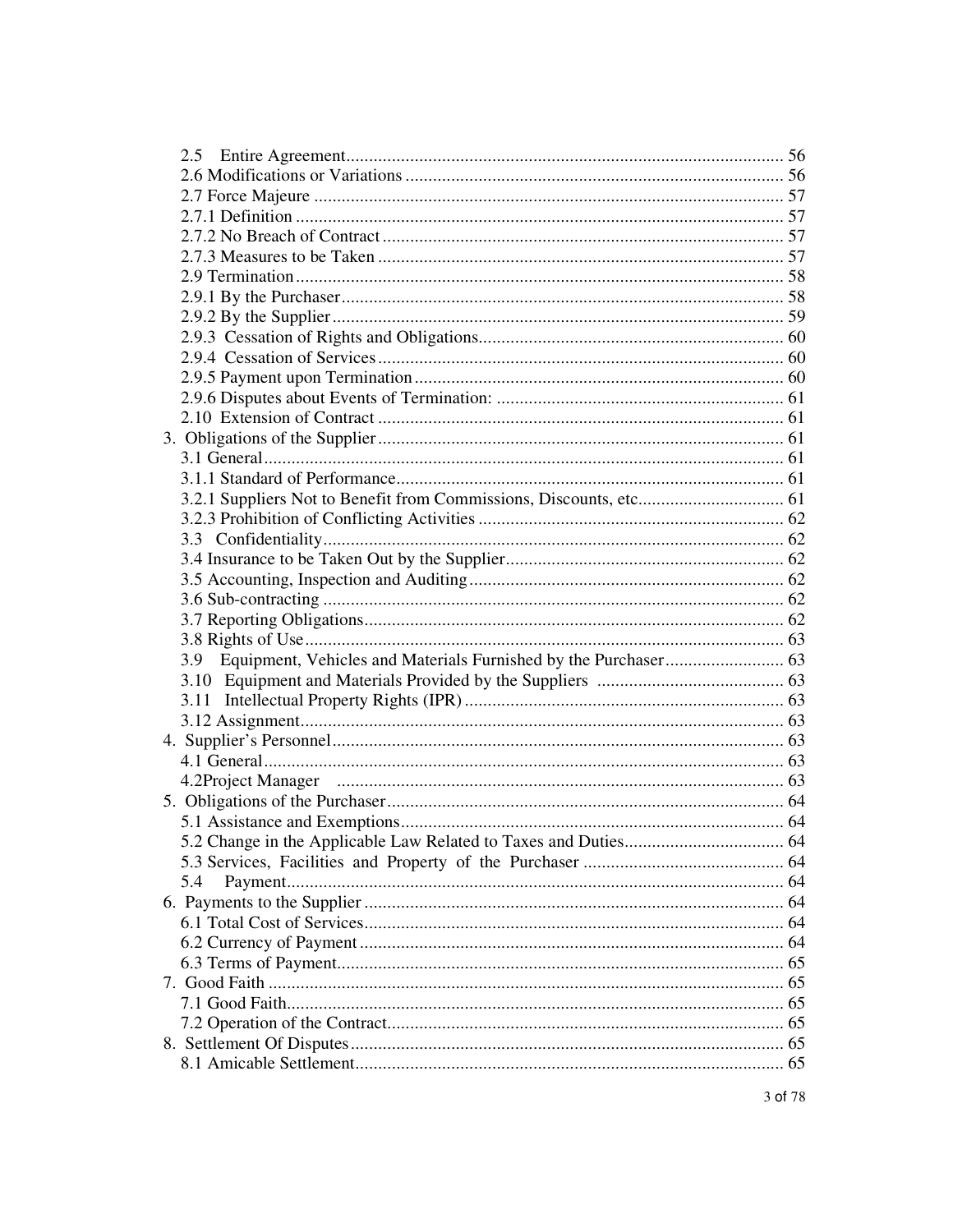| 9.1                                                                         |  |
|-----------------------------------------------------------------------------|--|
| 9.2                                                                         |  |
| 9.3                                                                         |  |
|                                                                             |  |
| 10.1 Adherence to Safety Procedures, Rules, Regulations, & Restrictions  67 |  |
|                                                                             |  |
|                                                                             |  |
|                                                                             |  |
|                                                                             |  |
|                                                                             |  |
|                                                                             |  |
|                                                                             |  |
|                                                                             |  |
|                                                                             |  |
|                                                                             |  |
|                                                                             |  |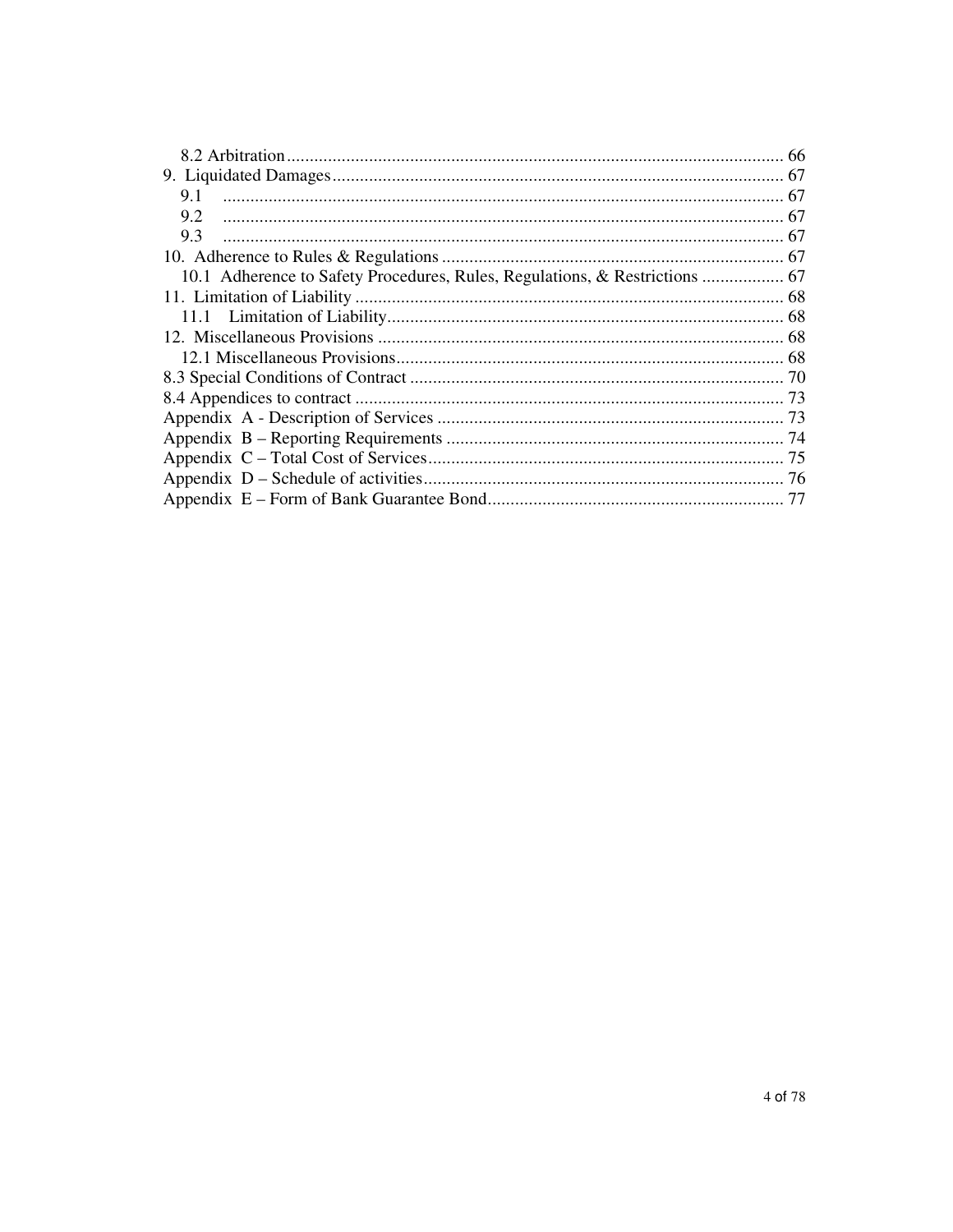#### **NOTICE INVITING BIDS THROUGH**

#### **eProcurement Portal**

Online financial bids are invited from Enrolling Agencies empanelled by Unique Identification Authority of India (UIDAI) for issuing the UID number (AADHAAR) to the residents of Delhi, through e-Procurement portal https://delhi.govtprocurement.com by Principal Secretary(Revenue)/Divisional Commissioner, Department of Revenue, Government of NCT of Delhi on behalf of Govt. of NCT of Delhi (GNCTD), The detailed RFQ document (RFQ No**............**) can be downloaded from the e-Procurement portal from 29 March **2011** onwards.

Interested bidders are requested to register themselves by paying Rs 3,000/- plus applicable service tax through Demand Draft in favour of C1 India Pvt. Ltd payable at Delhi (C1 India is a service provider of Directorate General of Supplies & Disposals (DGS&D), Govt. of India, for implementing e-Procurement in Govt. of N.C.T of Delhi). However, in case any bidder who is already registered with e-procurement platform for DGS&D empanelment, then that bidder will be treated as deemed registered, provided the bidder's user id and Digital Certificates are the same and its registration is valid. The bidder is required to have Class-II or Class – III Digital Certificate from one of the authorized agencies of the Controller of Certifying Authorities (CCA), Government of India. The list of certifying authorities is available at http://cca.gov.in.

The Pre-bid meeting will be held on **April 4, 2011** at 3.00 PM at **Conference Hall no. 2, Level 2, Delhi Secretariat, I.P. Estate, New Delhi-110002.** The bidders may send their queries online at uid.delhi@gmail.com. A training session, on use of eProcurement process, will be carried out at Hall no. 129, Secretariat, at 5.00 PM after the pre-bid meeting.

A help desk has been setup at the Delhi Secretariat at Room No 129, Phone Number: +91-11–23392722 / 23392723 which is operational from 10 A.M to 6 P.M during working days for registration on e-Procurement platform or any other queries related to use of e-Procurement platform.

> **Principal Secretary (Revenue)/Divisional Commissioner Department of Revenue, Government of NCT of Delhi On Behalf of Govt. of NCT of Delhi**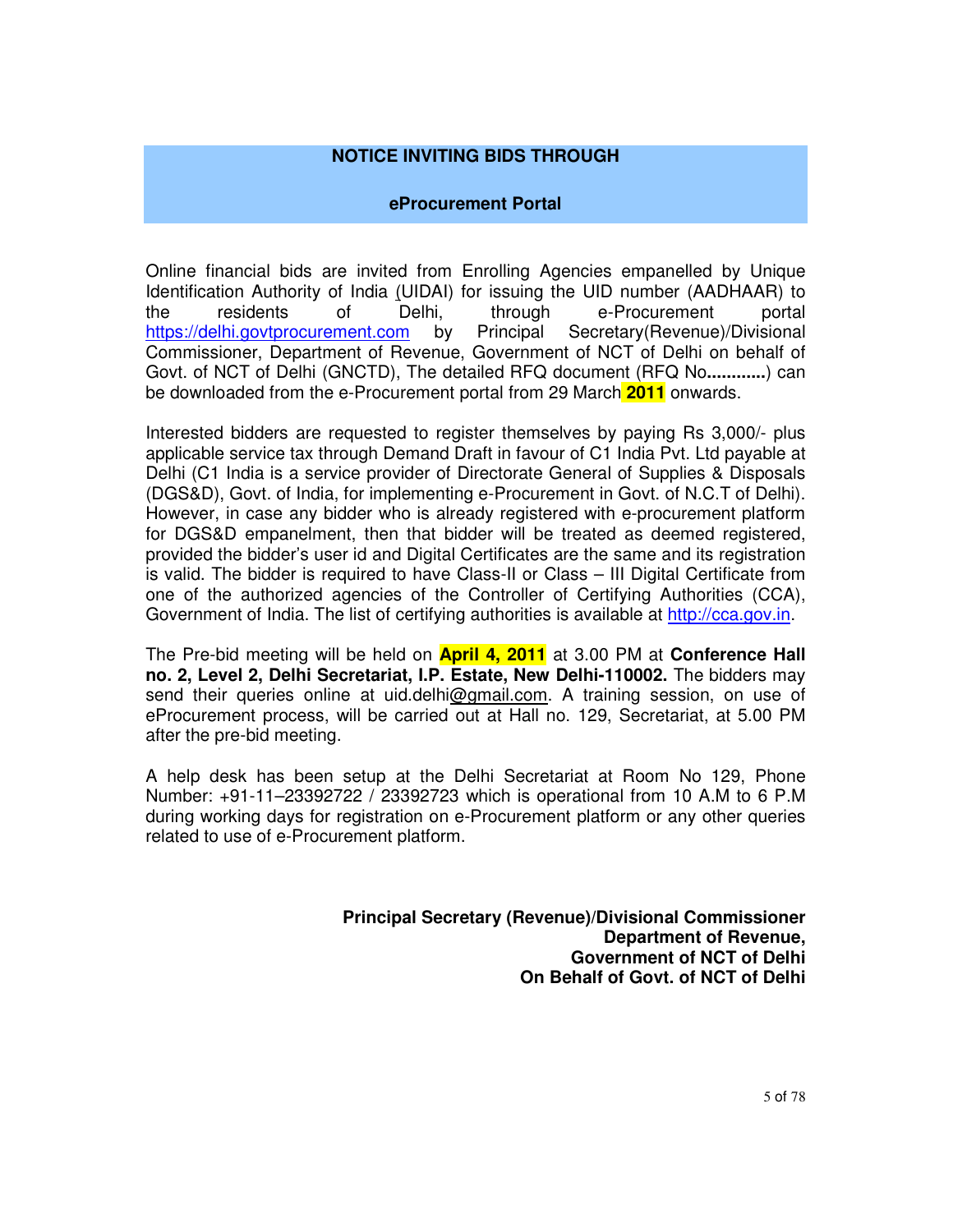#### **1. INVITATION TO BID**

- 1. Govt. of NCT of Delhi (GNCTD) invites Financial Bids from Enrolling Agencies empanelled by UIDAI for carrying out the enrollment functions for issuing UID number (AADHAAR) to the residents of Delhi.
- 2. The Request for Quotation (RFQ) includes the following sections:
	- a. Invitation to Bid
	- b. Instruction to Bidders
	- c. Scope of Work
	- d. Financial Bid Form
	- e. Annexure including Standard Contract
- **3.** The response to the RFQ should to be submitted on or before **11 April, 2011 through online e-Procurement portal of Government of NCT of Delhi.**
- 4. Bidders are required to submit financial quote, and rank 5 blocks of revenue districts of Delhi, according to their choice (1 to 5). 3 revenue districts North, Central and New Delhi have been combined into one block.
- 5. GNCTD reserves the right to reject any or all the Bids in whole or part without assigning any reasons.
- 6. This 'Invitation to Bid' is extended only to the F4 and F3 category of Agencies empanelled by UIDAI for undertaking demographic and biometric data collection for enrollment of residents of Delhi.
- 7. This 'Invitation to Bid' is non-transferable under any circumstances.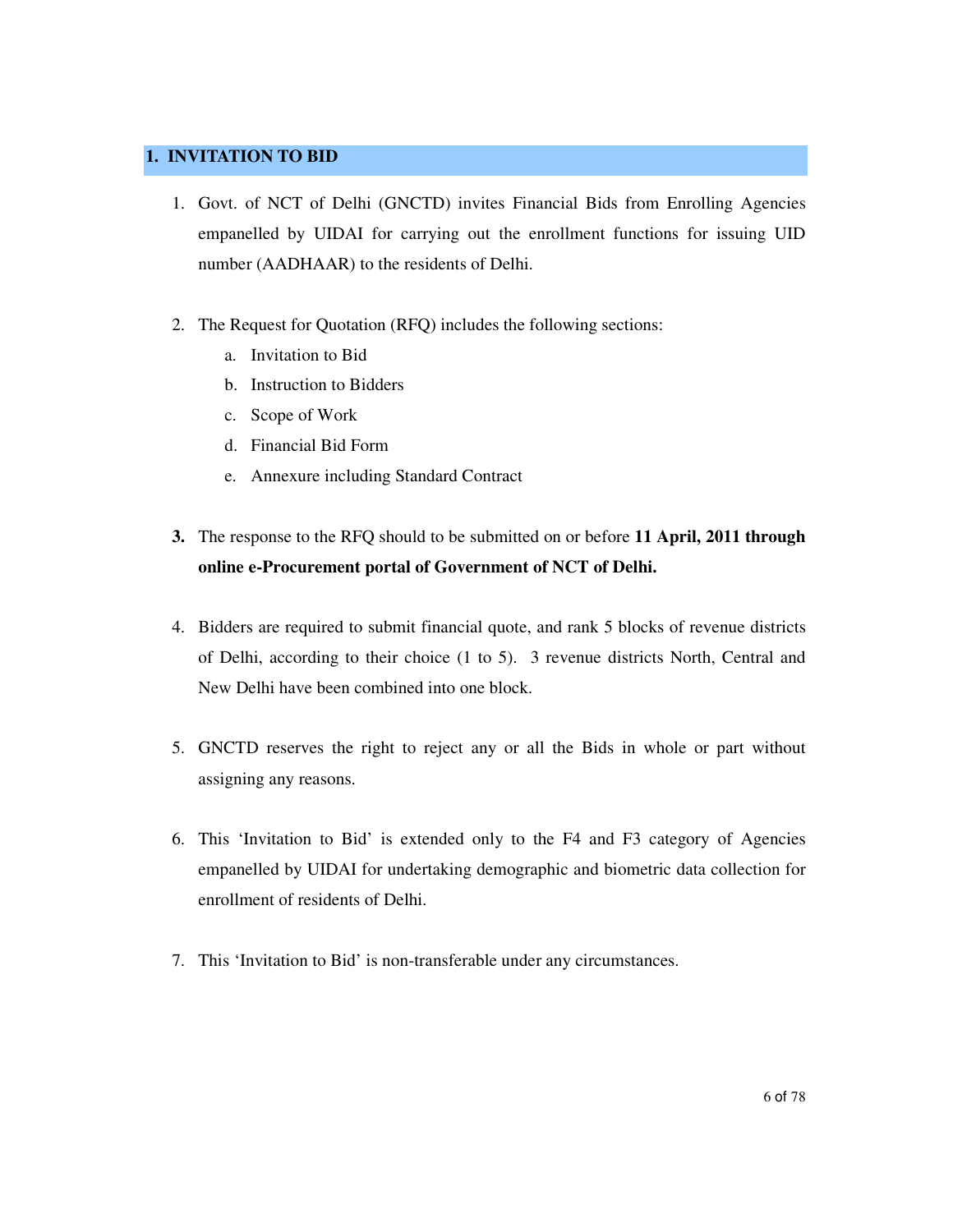8. Address for Communication:

Sh Amar Nath, IAS Chairman, High Level Group, UID Implementation, GNCTD O/o Chief Executive Officer, Delhi Urban Shelter Improvement Board (DUSIB) Govt. of NCT of Delhi Punarwas Bhavan, IP Estate, New Delhi 110002 Email: uid.delhi@gmail.com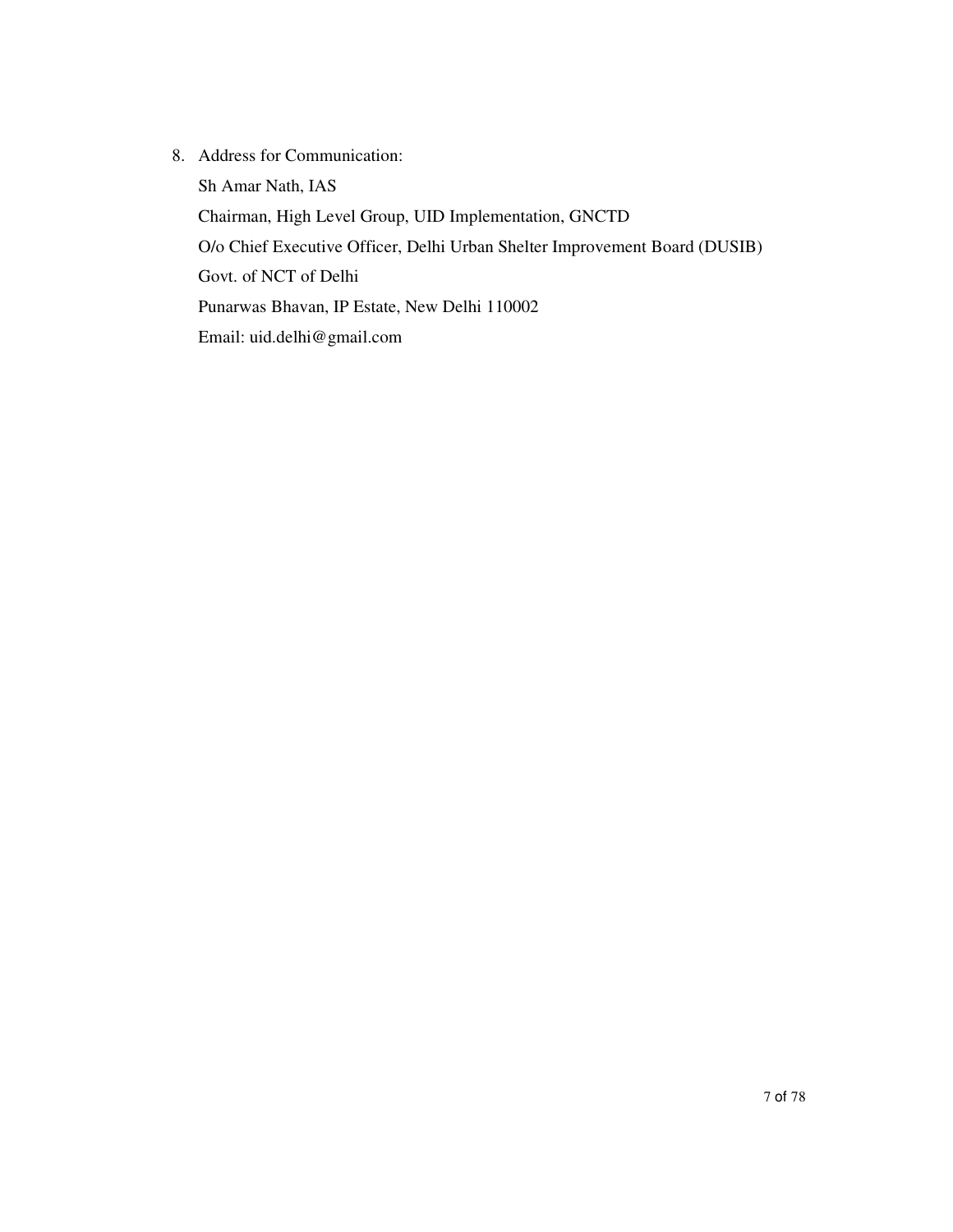#### **2. INTRODUCTION**

#### **2.1 About UID Project**

The Government of India (GoI) has embarked upon an ambitious initiative to provide a Unique Identification (UID) to every resident of India and has constituted the Unique Identification Authority of India (UIDAI) for this purpose. The timing of this initiative coincides with the increased focus of the GoI on social inclusion and development through massive investments in various social sector programs, and transformation in public services delivery through e-Governance programs. The UID has been envisioned as a means for residents to easily and effectively establish their identity, to any agency, anywhere in the country, without having to repeatedly produce identity documentation to agencies. More details on the UIDAI and the strategy overview can be found on the website: http://www.uidai.gov.in

The widespread implementation of the UID project needs the reach and flexibility to enroll residents across the country. To achieve this, the UIDAI has partnered with a variety of agencies and service providers (acting as Registrars, Sub-registrars and Enrolling Agencies) to enroll residents for UID. By participating in enrolling residents, Registrars and Enrollment Agencies across the country would be part of a truly historic exercise, one which can make our welfare systems far more accessible and inclusive of the poor, and also permanently transform service delivery in India.

In this context, the Registrars shall engage Enrollment Agencies empanelled by UIDAI for carrying out the various functions and activities related to UID enrollment such as setting up of enrollment centers, undertaking collection of demographic and biometric data for UID enrollment and any other data required by the Registrar for the effective implementation of their projects. This Request for Quotation document is intended to invite bids from only those agencies which are empanelled by UIDAI for undertaking demographic and biometric data collection for enrollment of residents.

Enrollment for UID number is voluntary.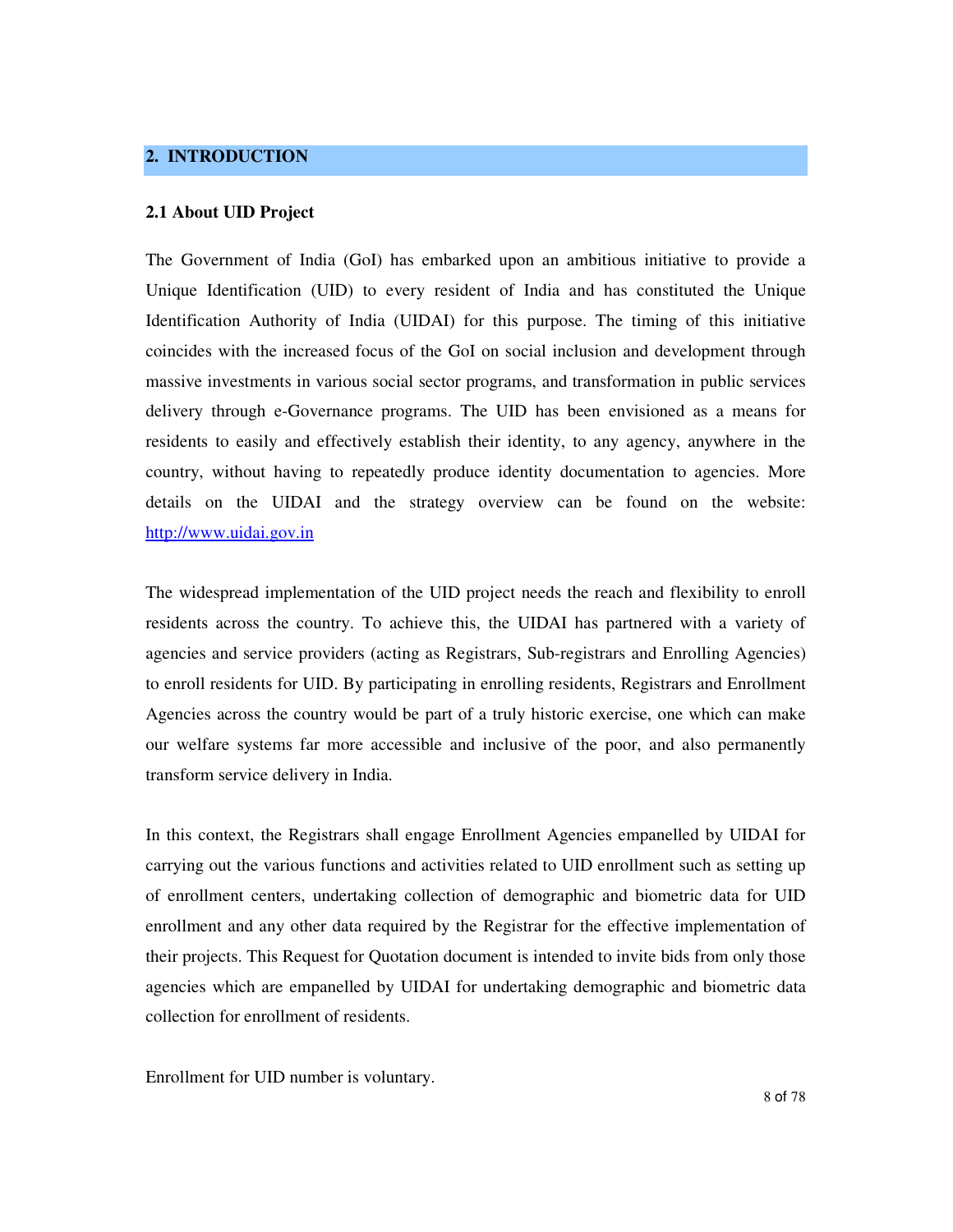UIDAI has appointed multiple registrars. The list of registrars may be downloaded from UIDAI website.

#### **2.2 About Enrollment of Residents in Delhi**

Government of NCT of Delhi is committed to enroll its residents in UID. GNCTD envisages enrollment of all residents of Delhi by 30 September 2011. Principal Secretary(Revenue) cum Divisional Commissioner, Department of Revenue, GNCTD has been designated as the Nodal Authority for the implementation of the UID project in Delhi. The Deputy Commissioners (DCs) of 9 revenue districts, Mission Director, Samajik Suvidha Sangam and Chief Executive Officer, Delhi Urban Shelter Improvement Board have been declared as the Registrars for Delhi.

The enrollment process has been started in two districts, North West and South West. The enrollment process is to be started in the remaining 7 districts will commence from 15 April 2011. GNCTD will select 5 enrollment agencies as below:

|              | Population | Estimated   |            | No. of<br>Jhuggi | NO. of House Holds in |            |
|--------------|------------|-------------|------------|------------------|-----------------------|------------|
|              | in Census  | population  | Population | Jopadi           | Jhuggi Jhopadi        | Enrollment |
| District     | 2001       | in Oct 2010 | % of Delhi | cluster          | Clusters (APPROX)     | agencies   |
| North West   | 2860869    | 3765675     | 20.62      | 117              | 90756                 | $\theta$   |
| South        | 2267023    | 2984013     | 16.36      | 162              | 85443                 |            |
| West         | 2128908    | 2802217     | 15.38      | 103              | 58044                 |            |
| North East   | 1768061    | 2327245     | 12.8       | 44               | 56700                 |            |
| South West   | 1755041    | 2310107     | 12.71      | 72               | 47621                 | $\Omega$   |
| East         | 1463583    | 1926470     | 10.58      | 54               | 34727                 |            |
| North        | 781525     | 1028698     | 5.6        | 73               | 32703                 |            |
| Central      | 646385     | 850817      | 4.71       | 19               | 5546                  |            |
| New Delhi    | 179112     | 235760      | 1.33       | 34               | 8827                  | 1          |
| <b>Total</b> | 13850507   | 18231000    | 100        | 678              | 420367                | 5          |

Distribution of population in Delhi is estimated to be as below :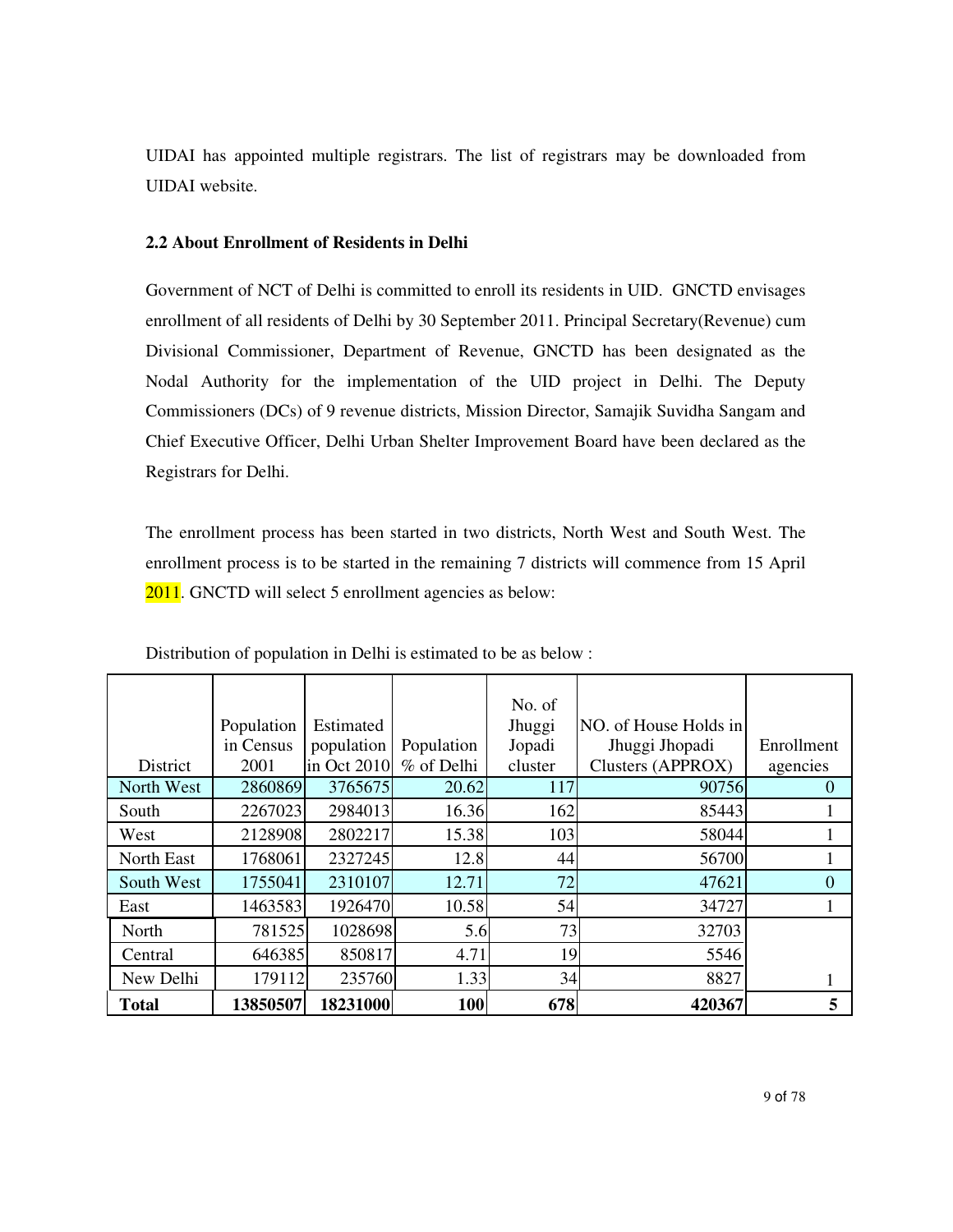Estimation of population in Oct 2010 is based on figures provided by DIRECTORATE OF ECONOMICS & STATISTICS & OFFICE OF CHIEF REGISTRAR OF BIRTHS & DEATHS

### **3. INSTRUCTION TO BIDDERS – PART I**

#### **STANDARD**

| <b>Definitions</b> | (a) | "Purchaser" means the agency with which the selected Bidder signs<br>the Contract for the Services. In this project, the 'Purchaser' is the<br>Government of NCT of Delhi, through Principal Secretary (Revenue)<br>cum Divisional Commissioner, Department of Revenue, GNCTD or<br>his nominee or person(s) authorised by him. |
|--------------------|-----|---------------------------------------------------------------------------------------------------------------------------------------------------------------------------------------------------------------------------------------------------------------------------------------------------------------------------------|
|                    | (b) | "Bidder" means any entity that may provide or provides the Services<br>to the Purchaser under this Contract.                                                                                                                                                                                                                    |
|                    |     | (c) "Bid" means the Financial Proposal                                                                                                                                                                                                                                                                                          |
|                    | (d) | "Instructions to Bidders" (Section 3 of the RFQ) means the document<br>which provides interested Bidders with all information needed to<br>prepare their bids.                                                                                                                                                                  |
|                    | (e) | "Scope of Work" (SoW) means the document included in the RFQ as<br>Section 4 which explains the objectives, scope of work, activities,<br>tasks to be performed, respective responsibilities of the Purchaser and<br>the Bidder.                                                                                                |
|                    |     |                                                                                                                                                                                                                                                                                                                                 |
| 1. Introduction    | 1.1 | This RFQ (Request For Quotation) is being issued to the F3 & F4<br>category of Enrolling Agencies empanelled<br>by UIDAI for<br>undertaking the Demographic and Biometric data collection of<br>Residents in Delhi                                                                                                              |
|                    | 1.2 | All the provisions listed out in the Request for Empanelment (RFE)<br>issued by the UIDAI and Terms & Conditions of Empanelment<br>shall be binding upon the participating bidders of this RFQ.                                                                                                                                 |
|                    | 1.3 | The firms will be selected in accordance with the method of<br>selection specified in the Data Sheet.                                                                                                                                                                                                                           |
|                    | 1.4 | The name of the assignment/job has been mentioned in Part II<br>Data Sheet. Detailed scope of the assignment/ job has been<br>described in the Scope of Work in Section 4.                                                                                                                                                      |
|                    | 1.5 | The date, time and address for submission of the bid has been given<br>in Part II Data Sheet                                                                                                                                                                                                                                    |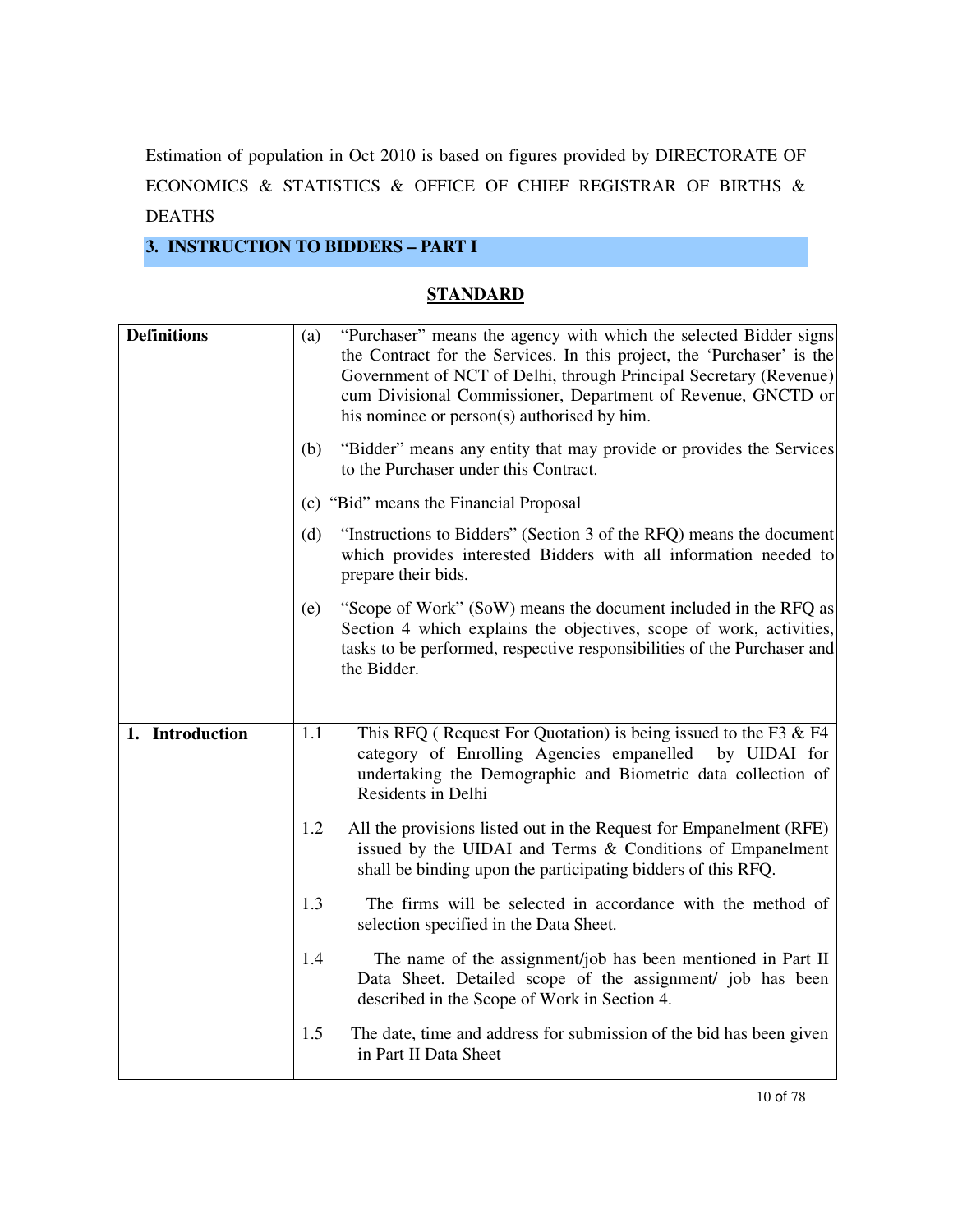|    |                                                                           | 1.6<br>1.7 | Interested bidders are invited to submit a financial bid for<br>providing services required for the assignment named in the data<br>sheet.<br>The Purchaser is not bound to accept any bids, and reserves the<br>right to annul the selection process at any time prior to Contract<br>award, without thereby incurring any liability to the Bidders.                 |
|----|---------------------------------------------------------------------------|------------|-----------------------------------------------------------------------------------------------------------------------------------------------------------------------------------------------------------------------------------------------------------------------------------------------------------------------------------------------------------------------|
|    | <b>Only one</b><br><b>Bid</b>                                             | 1.8        | A Bidder shall submit only one financial bid. If a Bidder (single/<br>consortium partner) submits or participates in more than one bid,<br>such bids shall be disqualified.                                                                                                                                                                                           |
|    | <b>Bid</b><br><b>Validity</b>                                             | 1.9        | The Part II Data Sheet to Bidder indicates how long Bidders'<br>bid must remain valid after the submission date.                                                                                                                                                                                                                                                      |
|    | Consortium                                                                | 1.10       | Only those consortia, which have been empanelled by UIDAI, are<br>eligible to submit a consortium bid. In such a case, the lead agency<br>empanelled by UIDAI shall be the lead member of the consortium<br>and shall be responsible and liable to the Purchaser for all aspects<br>of their bid, contract, etc.                                                      |
|    | <b>Tenure</b><br>of<br><b>Contract</b>                                    | 1.11       | The estimated tenure of the contract shall be provided in Data Sheet<br>Para 1.11                                                                                                                                                                                                                                                                                     |
| 2. | <b>Clarification and</b><br><b>Amendment</b><br>of<br><b>RFQ Document</b> | 2.1        | Bidders may request a clarification in the RFQ document up to the<br>number of days indicated in the Data Sheet before the bid<br>submission date. Any request for clarification must be sent from<br>official email id of the bidder to uid.delhi@gmail.com, the email id<br>of the Chairman, High Level Group. No other means of<br>communication will be accepted. |
|    |                                                                           | 2.2        | At any time before the submission of Bids, the Purchaser may<br>amend the RFQ by issuing an addendum/corrigendum in writing<br>or by standard electronic means. The addendum/ corrigendum<br>shall be sent to all Bidders and will be binding on them.                                                                                                                |
|    | 3. Preparation<br>of<br><b>Financial Bid</b>                              | 3.1        | The preparation of the Financial Bid as well as all related<br>correspondence exchanged by the Bidders and the Purchaser, shall<br>be in English.                                                                                                                                                                                                                     |
|    |                                                                           | 3.2        | The Financial Bid shall be prepared using the attached<br>Standard Forms (Section 5, Annexure I and Annexure II). It shall<br>list all costs associated with the assignment. The financial bid<br>shall not include any conditions attached to it and any such<br>conditional financial bid shall be summarily rejected.                                              |
|    |                                                                           | 3.3        | The Bidders shall submit a copy of the Letter of Empanelment<br>issued by UIDAI duly indicating the level and tier as well as the                                                                                                                                                                                                                                     |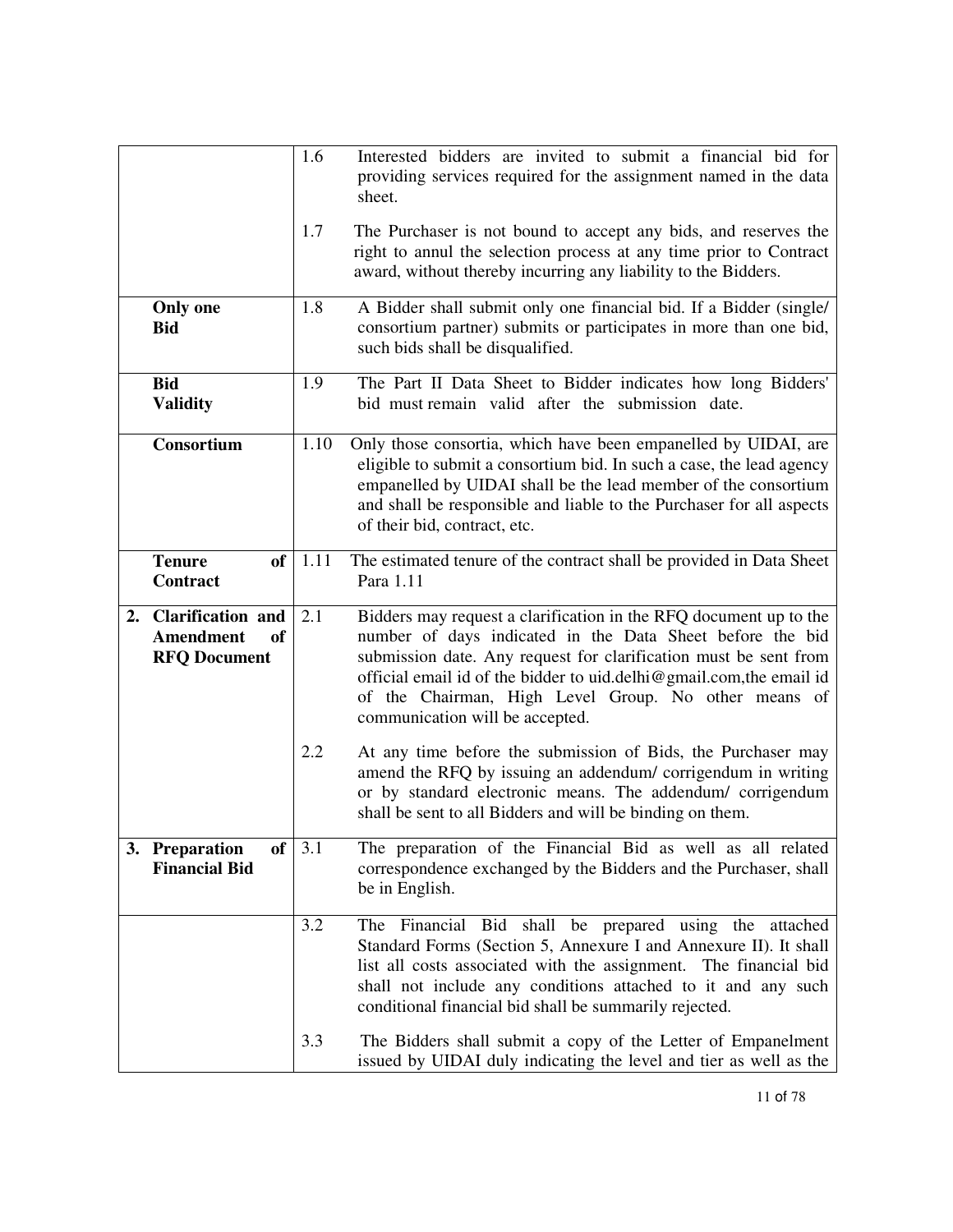|                                                      |      | list of States the Bidder is eligible to work in. Non-submission of<br>the letter of empanelment may be grounds for disqualification.                                                                                                                                                                                                                                                               |
|------------------------------------------------------|------|-----------------------------------------------------------------------------------------------------------------------------------------------------------------------------------------------------------------------------------------------------------------------------------------------------------------------------------------------------------------------------------------------------|
|                                                      | 3.4  | Each qualified bidder will be awarded contract for one or more<br>districts based on the process mentioned in the RFQ. The bidders<br>are requested to familiarise themselves with the terms and<br>conditions specified in this RFQ. Submission of bid in response to<br>this RFQ will be treated as unconditional acceptance of all terms<br>and conditions mentioned in this RFQ, by the bidder. |
| <b>Taxes</b>                                         | 3.7  | The Bidder may be subjected to local taxes (such as: value added<br>or sales tax, duties, fees, levies) on amounts payable by the<br>Purchaser under the Contract. Bidders shall include such taxes in<br>the financial bid.                                                                                                                                                                        |
|                                                      | 3.8  | Bidders should provide the price of their services in Indian Rupees<br>only.                                                                                                                                                                                                                                                                                                                        |
| <b>Earnest</b><br><b>Money</b><br>Deposit (EMD), and | 3.10 | <b>Earnest Money Deposit</b>                                                                                                                                                                                                                                                                                                                                                                        |
| <b>Performance</b>                                   |      | I.<br>An EMD of Rs. 20 lakhs (Rupees Twenty Lakhs only), in the                                                                                                                                                                                                                                                                                                                                     |
| Guarantee.                                           |      | form of Account payee Demand Draft, Bankers cheque or a                                                                                                                                                                                                                                                                                                                                             |
|                                                      |      | Bank Guarantee from a commercial bank in favour of<br>Divisional Commissioner, GNCTD payable at Delhi, must be<br>submitted along with the Bid.                                                                                                                                                                                                                                                     |
|                                                      |      | II. Bid not accompanied by EMD shall be rejected as non-responsive.                                                                                                                                                                                                                                                                                                                                 |
|                                                      | Ш.   | No interest shall be payable by the Purchaser for the sum<br>deposited as earnest money deposit.                                                                                                                                                                                                                                                                                                    |
|                                                      | IV   | No bank guarantee will be accepted in lieu of the earnest money<br>deposit.                                                                                                                                                                                                                                                                                                                         |
|                                                      | V    | The EMD of the unsuccessful bidders will be returned within 30<br>days of signing of the contract.                                                                                                                                                                                                                                                                                                  |
|                                                      | 3.11 | The EMD shall be forfeited by the Purchaser in the following<br>events:                                                                                                                                                                                                                                                                                                                             |
|                                                      | I.   | If the Bid is withdrawn after opening and during the validity period<br>or any extension agreed by the Bidder thereof.                                                                                                                                                                                                                                                                              |
|                                                      | П.   | If the Bid is varied or modified in a manner not acceptable to<br>the Purchaser after opening of bid and during the validity period<br>or any extension thereof.                                                                                                                                                                                                                                    |
|                                                      |      | III. If the Bidder tries to influence evaluation process.                                                                                                                                                                                                                                                                                                                                           |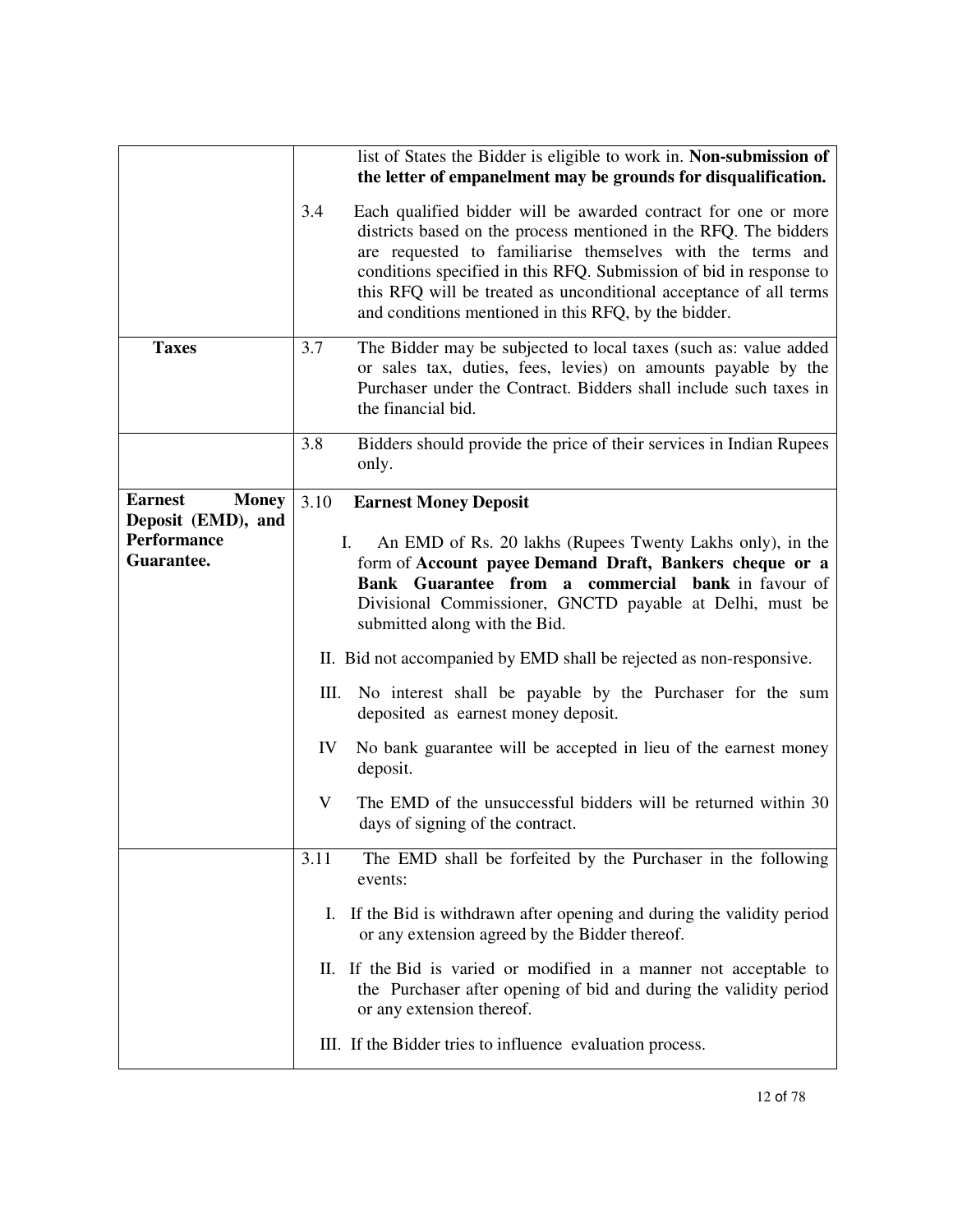|                                                             | 3.12 | <b>Tender Fees:</b><br>All Bidders are required to pay Rs. 10,000 (Rupees Ten thousand<br>only) towards Tender Fees in the form of Demand Draft drawn in<br>favour of Chief Executive Officer, DUSIB payable at Delhi. The<br>tender fee is Non-Refundable.                                                                                                                                                                                                                                                                                                                                                                                                                                                                                                                                                                                                                                                                                                                                                                                                                                          |
|-------------------------------------------------------------|------|------------------------------------------------------------------------------------------------------------------------------------------------------------------------------------------------------------------------------------------------------------------------------------------------------------------------------------------------------------------------------------------------------------------------------------------------------------------------------------------------------------------------------------------------------------------------------------------------------------------------------------------------------------------------------------------------------------------------------------------------------------------------------------------------------------------------------------------------------------------------------------------------------------------------------------------------------------------------------------------------------------------------------------------------------------------------------------------------------|
|                                                             |      | 3.13. Performance Bank Guarantee                                                                                                                                                                                                                                                                                                                                                                                                                                                                                                                                                                                                                                                                                                                                                                                                                                                                                                                                                                                                                                                                     |
|                                                             | Ι.   | The selected Bidder shall be required to furnish a Performance<br>Bank Guarantee equivalent to 10% of the contract value rounded<br>off to the nearest thousand Indian Rupees, in the form of an<br>unconditional and irrevocable bank guarantee from a scheduled<br>commercial bank in India in favour of Divisional Commissioner,<br>Govt of NCT of Delhi for the entire period of contract with 90<br>days claim period. The bank guarantee must be submitted with in 7<br>days of issue of Letter of Intent (LOI). The successful bidder has to<br>renew the bank guarantee on same terms and conditions for the<br>period up to contract including extension period, if any.<br>Performance Bank Guarantee will be returned only after successful<br>after<br>completion<br>of<br>tasks<br>assigned<br>bidders<br>and<br>to<br>adjusting/recovering any dues recoverable/payable from/by the<br>Bidder on any account under the contract. On submission of this<br>performance guarantee and after signing of the contract, demand<br>draft submitted towards EMD will be returned in original. |
| 4. Submission,<br>Receipt,<br>and<br><b>Opening of Bids</b> | 4.1  | The original documents as per para 4.3 shall contain no<br>interlineations or overwriting, except as necessary to correct errors<br>made by the Bidders themselves. The person signing the Bid must<br>initial such corrections.                                                                                                                                                                                                                                                                                                                                                                                                                                                                                                                                                                                                                                                                                                                                                                                                                                                                     |
|                                                             | 4.2  | An authorized representative of the Bidders shall initial all pages<br>of documents to be submitted as per para 4.3 below.                                                                                                                                                                                                                                                                                                                                                                                                                                                                                                                                                                                                                                                                                                                                                                                                                                                                                                                                                                           |
|                                                             | 4.3  | The Financial Bid and scanned copies of bank drafts/Banker's<br>cheque of EMD, tender fee and forwarding letter shall be<br>submitted though the e-Procurement portal.                                                                                                                                                                                                                                                                                                                                                                                                                                                                                                                                                                                                                                                                                                                                                                                                                                                                                                                               |
|                                                             |      | bank drafts / Banker's cheques of EMD, UIDAI<br>The<br>empanelment letter, forwarding letter, Power of Attorney,<br>Board Resolution and tender fee shall be submitted at the Office<br>of Chairman, High Level Committee, UID Implementation/ Chief<br>Executive Officer, Delhi Urban Shelter Improvement Board, ITO,<br>New Delhi 110002, upto 2 hours before the last date and time of<br>submission of the bid. The envelopes containing the EMD, and<br>Tender Fee shall be placed into an outer envelope and sealed. This<br>outer envelope shall also contain the forwarding letter and bear the<br>submission address and be clearly marked with the name of the                                                                                                                                                                                                                                                                                                                                                                                                                             |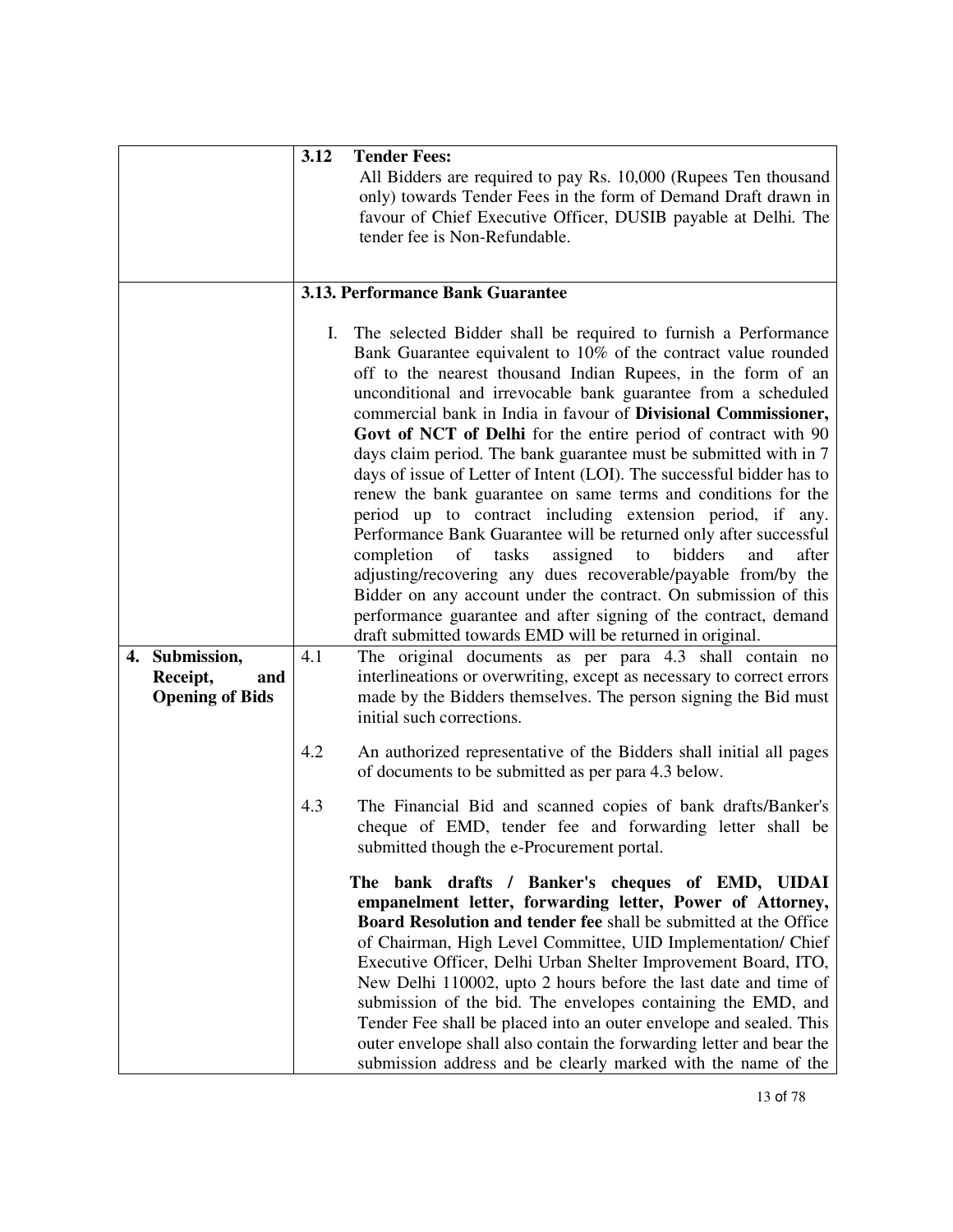|    |                                                                                  |                          | bidder, contact person and address along with "EMD, tender fee<br>and forwarding letter for 'Kalpa Vriksha' Selection of Enrollment<br>Agency". The bidder shall be issued with a receipt. The Purchaser<br>shall not be responsible for misplacement or loss if the outer<br>envelope is not sealed and/or marked as stipulated.                                                                                                                                                                                                                                                 |
|----|----------------------------------------------------------------------------------|--------------------------|-----------------------------------------------------------------------------------------------------------------------------------------------------------------------------------------------------------------------------------------------------------------------------------------------------------------------------------------------------------------------------------------------------------------------------------------------------------------------------------------------------------------------------------------------------------------------------------|
|    |                                                                                  |                          | The bids shall be opened at 4 PM on April 11, 2011 at Hall no. 3, Level 2,<br>Delhi Secretariat. IP Estate, New Delhi 110002.                                                                                                                                                                                                                                                                                                                                                                                                                                                     |
|    |                                                                                  | 4.6                      | The Bids must be received by the Purchaser no later than the time<br>and the date indicated in the Data Sheet, or any extension to this<br>date in accordance with para. 1.5.                                                                                                                                                                                                                                                                                                                                                                                                     |
|    | Right to Accept/<br><b>Reject the Bid</b>                                        | 4.7                      | Purchaser reserves the right to accept or reject any Bid and to annul<br>the RFQ process and reject all such bids at any time prior to award<br>of contract, without thereby incurring any liability to the affected<br>applicant(s) or any obligation to inform the affected applicant(s) of<br>the grounds for such decision.                                                                                                                                                                                                                                                   |
| 5. | <b>Public</b><br><b>Opening</b><br><b>Evaluation</b><br>and<br>of Financial Bids | 5.1                      | Financial bids shall be opened publicly on the date $\&$ time<br>specified in the Data sheet, in the presence of the Bidders'<br>representatives who choose to attend.                                                                                                                                                                                                                                                                                                                                                                                                            |
|    |                                                                                  | 5.2                      | The name of the Bidders and their financial bid shall be read aloud.                                                                                                                                                                                                                                                                                                                                                                                                                                                                                                              |
|    |                                                                                  | 5.3                      | The Purchaser will correct any computational errors. When<br>correcting computational errors, in case of discrepancy between a<br>partial amount and the total amount, or between word and figures<br>the formers will prevail.                                                                                                                                                                                                                                                                                                                                                   |
|    |                                                                                  | <b>Award of Contract</b> |                                                                                                                                                                                                                                                                                                                                                                                                                                                                                                                                                                                   |
|    |                                                                                  | 5.4                      | The financial quotes of all qualifying bidders shall be arranged in<br>ascending order and the bidder with lowest quote shall be ranked<br>L1. Bidder with next higher quote shall be ranked L2 and<br>subsequent higher bids shall be ranked L3, L4 and so on till all the<br>bids have been ranked.                                                                                                                                                                                                                                                                             |
|    |                                                                                  | 5.5                      | Bidder ranked L1 shall be awarded contract for his first choice of<br>district as provided by him in Annexure 1. Subsequently ranked<br>bidders will be required to match the price of L1 and shall be<br>awarded contract for his highest ranked choice of district available<br>for award. In case any bidder refuses to match the price of L1, he<br>shall be removed from the list of qualified bidders. In case any<br>qualified bidder refuses to accept his available highest ranked<br>choice, he will be disqualified from the process and his EMD will<br>be forfeited. |
|    |                                                                                  |                          | In case there are no qualified bidders for taking up contract for UID                                                                                                                                                                                                                                                                                                                                                                                                                                                                                                             |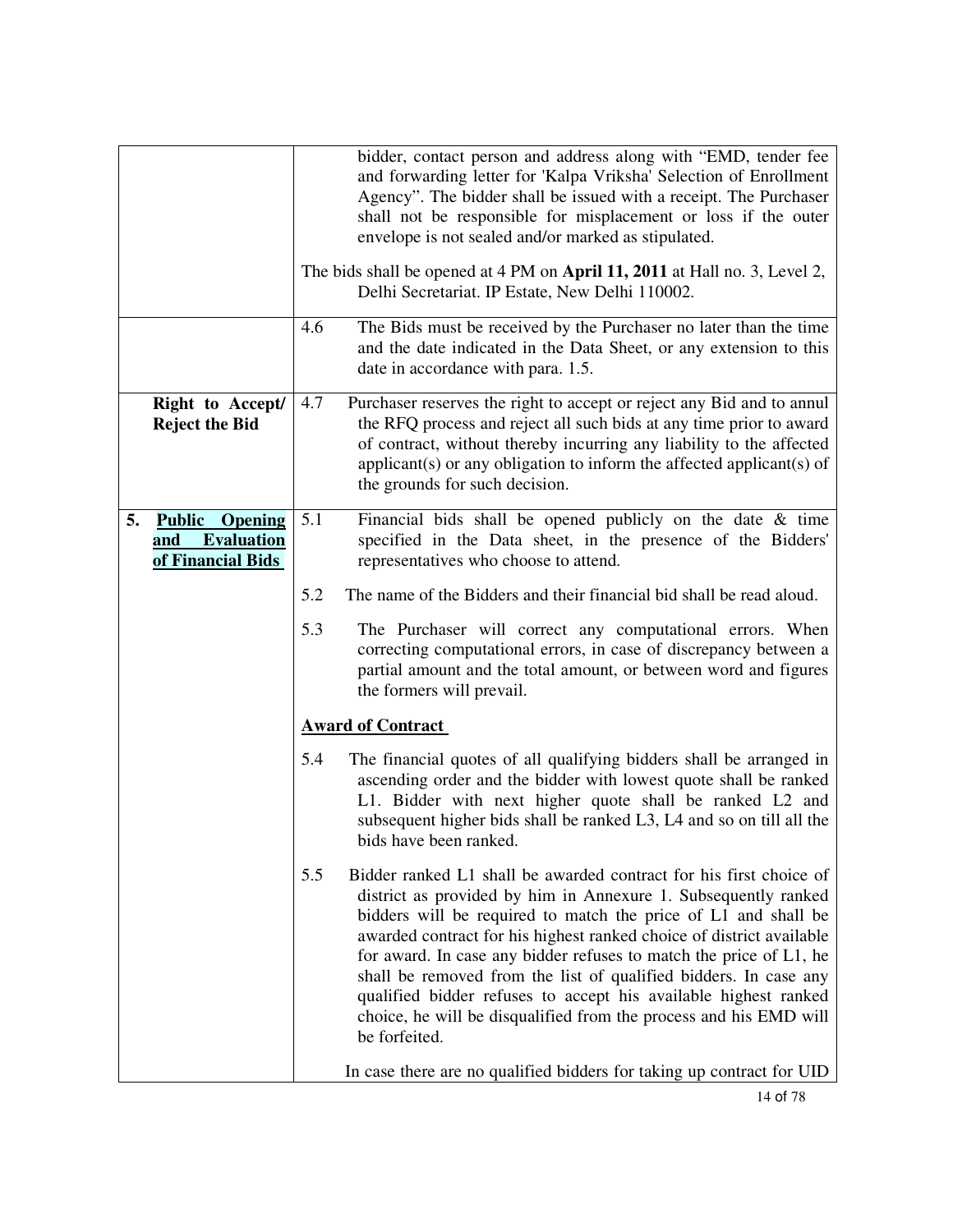| 5.10 | <b>Exit Management Plan:</b>                                                                                                                                                                                                                                                                                                                                                                                                                                                                        |
|------|-----------------------------------------------------------------------------------------------------------------------------------------------------------------------------------------------------------------------------------------------------------------------------------------------------------------------------------------------------------------------------------------------------------------------------------------------------------------------------------------------------|
| 5.9  | The penalties for default at 5.8 may also attract financial<br>penalties, legal action and disqualification at UIDAI (or other<br>government bodies).                                                                                                                                                                                                                                                                                                                                               |
| 5.8  | canceled at the discretion of GNCTD.<br>Any agency found to be indulging in fraudulent practices or is<br>found to work against the spirit of UID, will be disqualified by<br>GNCTD. GNCTD will serve a written warning for any such<br>practice discovered, which must be replied by next day. GNCTD<br>may then take the decision to disqualify the agency. If the agency<br>is unable to reply with in the stipulated time, GNCTD may take<br>suitable action on the agency, it deems necessary. |
| 5.7  | Contract of any agency, which is not able to correct<br>deficiencies in performance with in stipulated time, may be                                                                                                                                                                                                                                                                                                                                                                                 |
| 5.6  | In any of the cases, if the contract of a selected agency has been<br>terminated due to non performance, then the other agencies will be<br>invited to take up the remaining work. L1 will be invited first, and<br>on refusal of L1, L2 will be invited. This process of inviting next<br>ranked enrollment agency will continue till the work is awarded.<br>In case no agency is in a position to take up work, GNCTD may<br>take appropriate action including inviting fresh tenders.           |
|      | If any EA fails to start work as per the date given by GNCTD, then<br>GNCTD may take following action:<br>(a) Disqualify the EA.<br>(b) Forfeit Bank Guarantee, if bank guarantee has not been<br>submitted then EMD will be forfeited.<br>(c) Request UIDAI to disqualify the EA from all states.<br>(d) Other actions as deemed fit by GNCTD.                                                                                                                                                     |
|      | In case two or more bidders have quoted same price, lots will be drawn to<br>rank the bidders.                                                                                                                                                                                                                                                                                                                                                                                                      |
|      | The GNCTD may extend the contract for any or all of the awardees after<br>the term of the contract as per this RFQ. The number of enrolment<br>stations to be deployed during extended contract shall be decided<br>by the Registrar and will be based on the difference between the<br>number of residents enrolled and estimated population of the<br>district awarded to him. This extension of contract shall be binding<br>on the selected enrolment agencies.                                 |
|      | enrollment in any of the districts, GNCTD may award additional<br>districts to qualified bidders by the process mentioned in<br>preceding paragraph depending upon his remaining bid capacity.                                                                                                                                                                                                                                                                                                      |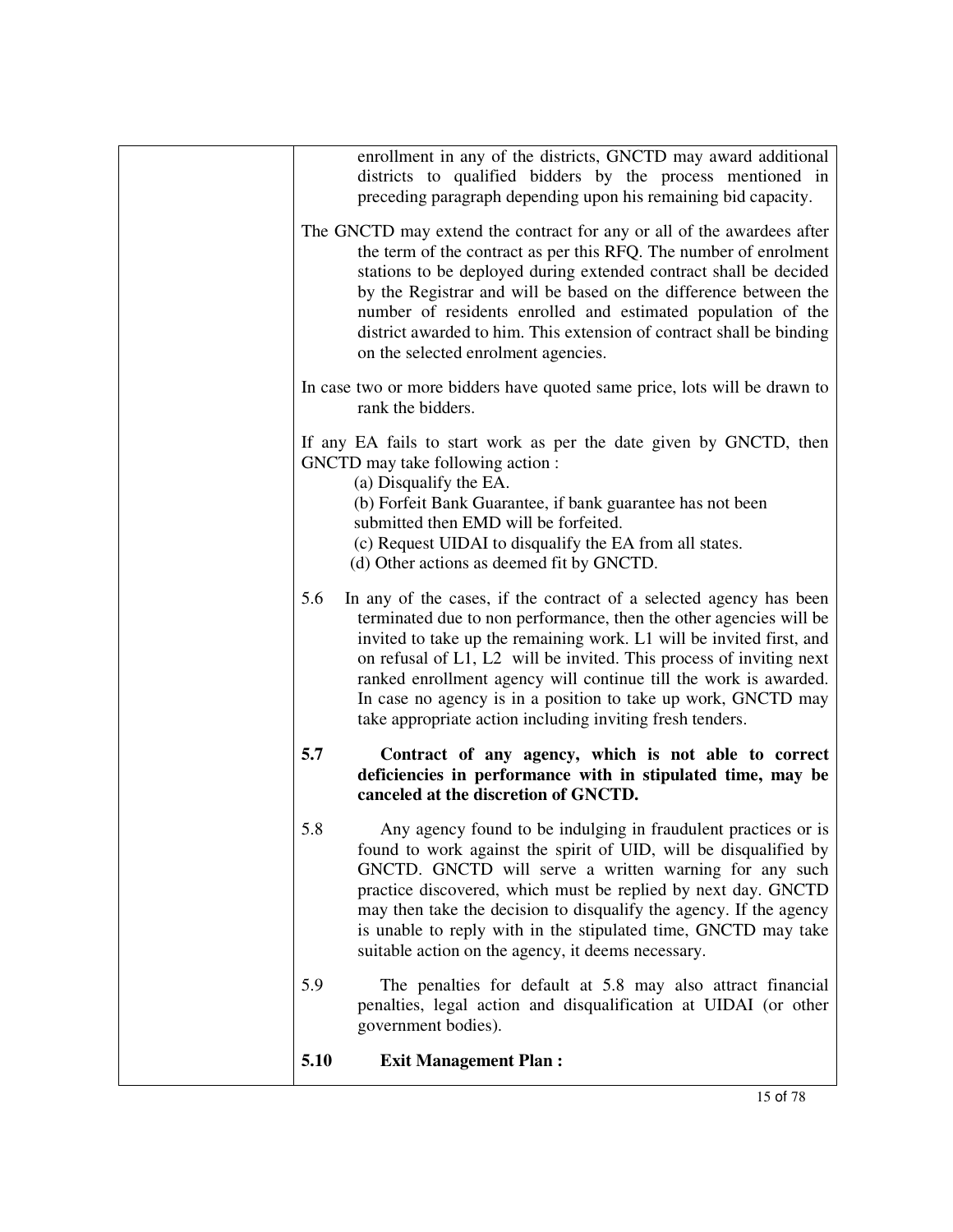|                              | (a) In case the contract of any of the enrolling agencies is terminated<br>for any reason or completed, the enrolling agency shall hand<br>over all collected data (demographic, biometric, preloaded<br>etc.) to the team designated by Divisional Commissioner /<br>Registrars.<br>(b) The exit management team shall comprise of one or more<br>nominees of Divisional Commissioner / Registrars, a nominee<br>of the exiting enrolling agency and a nominee of replacing<br>enrolling agency (if applicable).<br>(c) The Exit Management will commence from the date and time<br>stipulated by the Divisional Commissioner / Registrars in<br>writing to the exiting enrolling agency. The exiting enrolling<br>agency shall handover all the data with in 5 days of<br>commencement of exit management period. Any delay will<br>attract penalty at the rate of 50 enrollments per day per |
|------------------------------|-------------------------------------------------------------------------------------------------------------------------------------------------------------------------------------------------------------------------------------------------------------------------------------------------------------------------------------------------------------------------------------------------------------------------------------------------------------------------------------------------------------------------------------------------------------------------------------------------------------------------------------------------------------------------------------------------------------------------------------------------------------------------------------------------------------------------------------------------------------------------------------------------|
|                              | station where maximum number of stations deployed by the<br>agency will be considered.<br>(d) Subsequently, the exiting enrolling agency shall certify that it has<br>deleted all the data used in or collected in the enrollment<br>process from its computers or held any where else in its<br>possession. The exiting enrolling agency shall also certify that<br>it has not used afore mentioned data for any purpose and will<br>not use the data in future, if found to have a copy of such data.                                                                                                                                                                                                                                                                                                                                                                                         |
| <b>Disqualification</b><br>6 | 6.1<br>Purchaser may at its sole discretion and at any time during the<br>evaluation of application, disqualify any applicant, if the applicant has:                                                                                                                                                                                                                                                                                                                                                                                                                                                                                                                                                                                                                                                                                                                                            |
|                              | Submitted the application after the response deadline;<br>i.                                                                                                                                                                                                                                                                                                                                                                                                                                                                                                                                                                                                                                                                                                                                                                                                                                    |
|                              | ii.<br>Made misleading or false representations in the forms,<br>statements and attachments submitted in proof of the<br>eligibility requirements;                                                                                                                                                                                                                                                                                                                                                                                                                                                                                                                                                                                                                                                                                                                                              |
|                              | iii.<br>Exhibited a record of poor performance such as abandoning<br>works, not properly completing the contractual obligations,<br>inordinately delaying completion or financial failures, low<br>quality of data capture, bad management of enrolment<br>process etc. in any project in the preceding three years;                                                                                                                                                                                                                                                                                                                                                                                                                                                                                                                                                                            |
|                              | Submitted an application that is not accompanied by<br>iv.<br>required documentation or is non-responsive;                                                                                                                                                                                                                                                                                                                                                                                                                                                                                                                                                                                                                                                                                                                                                                                      |
|                              | Failed to provide clarifications related thereto, when<br>V.<br>sought;                                                                                                                                                                                                                                                                                                                                                                                                                                                                                                                                                                                                                                                                                                                                                                                                                         |
|                              | Submitted more than one application either as a Single<br>vi.<br>Agency/ Prime Agency/ consortium member;                                                                                                                                                                                                                                                                                                                                                                                                                                                                                                                                                                                                                                                                                                                                                                                       |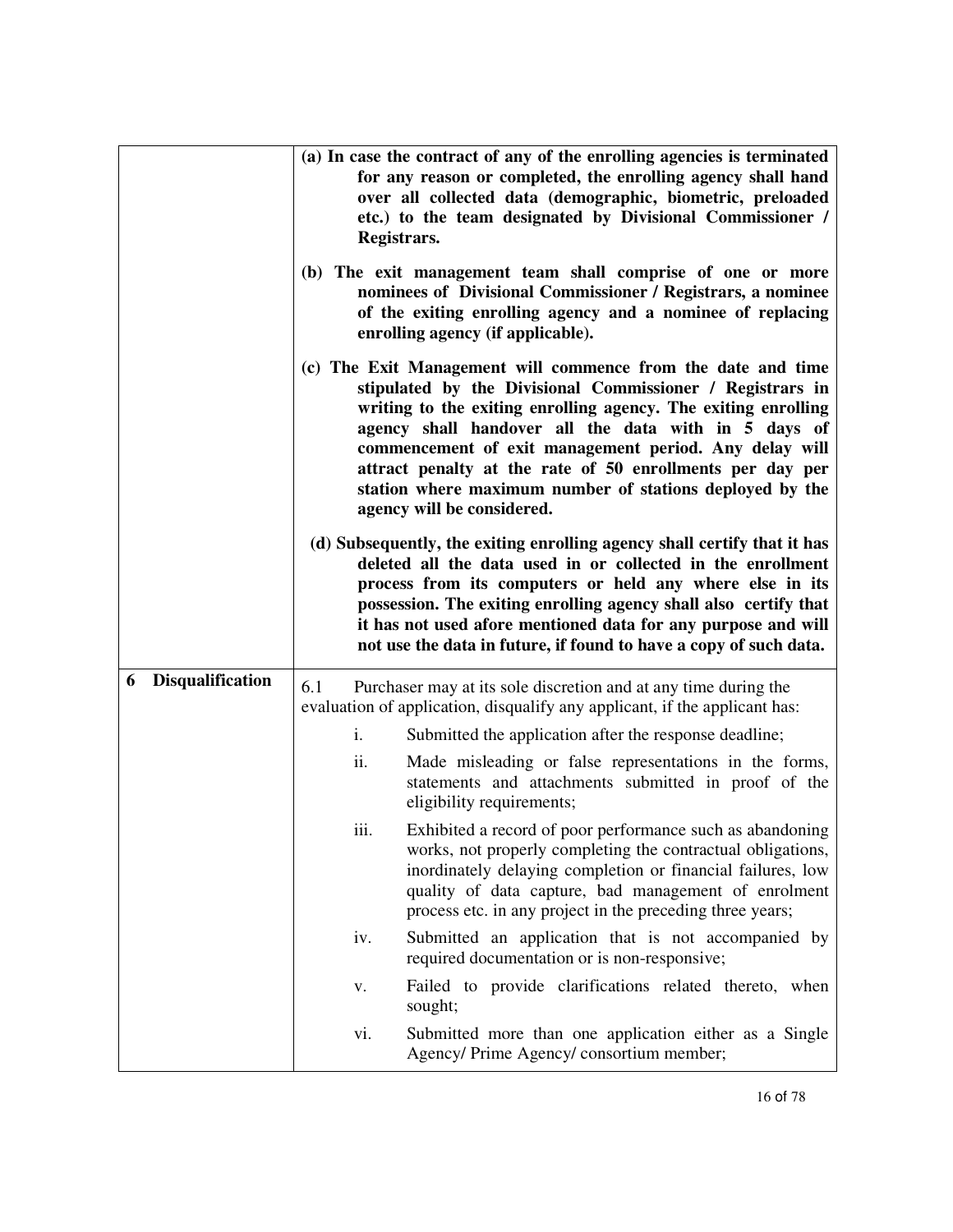|                                          |  | vii.<br>Was declared ineligible/blacklisted by the Government of<br>India/State/UT Government;                                                                                                                                                                                                                                                                                                                                                                                                                                                                                                                                                                                                                                                         |  |
|------------------------------------------|--|--------------------------------------------------------------------------------------------------------------------------------------------------------------------------------------------------------------------------------------------------------------------------------------------------------------------------------------------------------------------------------------------------------------------------------------------------------------------------------------------------------------------------------------------------------------------------------------------------------------------------------------------------------------------------------------------------------------------------------------------------------|--|
|                                          |  | viii.<br>Is in litigation with any Government in India;                                                                                                                                                                                                                                                                                                                                                                                                                                                                                                                                                                                                                                                                                                |  |
|                                          |  | Has been black listed by Government of India or any of the<br>ix.<br>state/UT governments or their departments or any of their<br>corporations, undertakings with in last 3 years. The bidder<br>will certify that he has not been black listed as above.                                                                                                                                                                                                                                                                                                                                                                                                                                                                                              |  |
| <b>of</b><br>7.1<br>7. Award<br>Contract |  | The winning Bidder for each district shall constitute a central<br>project management unit (operations $\&$ co-ordination room) for<br>managing enrollment process and shall submit a detailed Work<br>Plan, in MS project (MS-XML format) detailing out the area to be<br>covered in each week/month and the timelines for covering the<br>enrolment work in the geographical area. A preliminary roll out<br>plan is provided in this RFQ. The Work Plan should be inline<br>with the RFQ in terms of deployment of stationary and mobile<br>enrolment stations, manpower, and processes. The Purchaser shall<br>evaluate the same and make necessary modifications which shall<br>be mutually agreed by both parties before issuance of Work Order. |  |
|                                          |  | 7.2<br>The Purchaser shall issue a Work order to the selected Bidder after<br>mutual acceptance of the Work Plan.                                                                                                                                                                                                                                                                                                                                                                                                                                                                                                                                                                                                                                      |  |
|                                          |  | 7.2<br>The Bidders will sign the contract as per the standard form of<br>contract in Annexure VII within stipulated time of issuance of LoI.                                                                                                                                                                                                                                                                                                                                                                                                                                                                                                                                                                                                           |  |
|                                          |  | 7.3<br>The Bidder is expected to commence the assignment on the date<br>and at the location specified in the Part II Data Sheet. In case the<br>winning Bidder fails to start the work within 3 days of issue of<br>work order then the Purchaser may cancel the award of work to<br>the lowest bidder and award it to any other qualified bidder<br>following the method of initial award of work.                                                                                                                                                                                                                                                                                                                                                    |  |
| <b>Enrollment</b> stations<br>roll out   |  | 8.1<br>Those bidders who have been awarded contract, shall roll out<br>enrollment stations as below :                                                                                                                                                                                                                                                                                                                                                                                                                                                                                                                                                                                                                                                  |  |
|                                          |  | 25 Apr $2011 - 40\%$ or above of the total stations required.                                                                                                                                                                                                                                                                                                                                                                                                                                                                                                                                                                                                                                                                                          |  |
|                                          |  | 15 May 2011 – 1000% of the total stations                                                                                                                                                                                                                                                                                                                                                                                                                                                                                                                                                                                                                                                                                                              |  |
|                                          |  |                                                                                                                                                                                                                                                                                                                                                                                                                                                                                                                                                                                                                                                                                                                                                        |  |
|                                          |  |                                                                                                                                                                                                                                                                                                                                                                                                                                                                                                                                                                                                                                                                                                                                                        |  |
|                                          |  |                                                                                                                                                                                                                                                                                                                                                                                                                                                                                                                                                                                                                                                                                                                                                        |  |
|                                          |  |                                                                                                                                                                                                                                                                                                                                                                                                                                                                                                                                                                                                                                                                                                                                                        |  |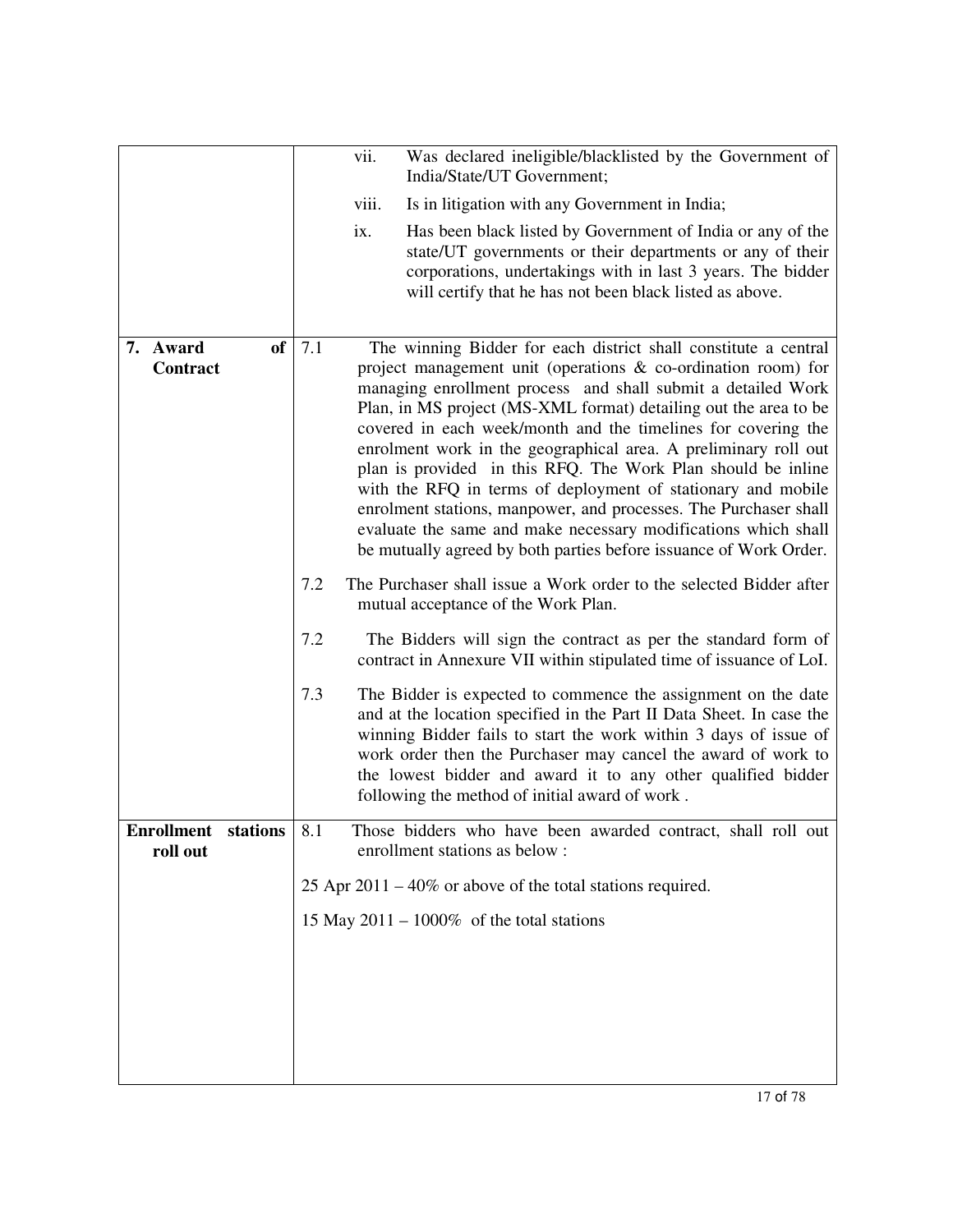|                             | All bidders will have to give an undertaking to this affect as part of the<br>bid.                                                                                                                                                                                                                                                                                                   |  |  |
|-----------------------------|--------------------------------------------------------------------------------------------------------------------------------------------------------------------------------------------------------------------------------------------------------------------------------------------------------------------------------------------------------------------------------------|--|--|
|                             | The agencies may reduce the number of stations to 50% when 70% of<br>estimated population of their district(s) has been enrolled, in<br>consultation with Divisional Commissioner / Registrars. The<br>Divisional Commissioner / Registrars will decide the location and<br>number of stations, to be closed / retained / continued and shall be<br>binding on the enrolling agency. |  |  |
|                             | Similarly the enrolling agencies may further reduce the number of stations<br>to $20\%$ when $80\%$ of the population of their district(s) has been<br>enrolled.                                                                                                                                                                                                                     |  |  |
|                             |                                                                                                                                                                                                                                                                                                                                                                                      |  |  |
| Existing capacity of<br>EAs | Enrollment agencies have to provide details of their existing capacity to<br>GNCTD as part of the bid i.e. availibility of resources utilisable<br>for this contract, not deployed any where else and can be used for<br>this contract:                                                                                                                                              |  |  |
|                             | (a) Iris Scan devices available on date for deployment.                                                                                                                                                                                                                                                                                                                              |  |  |
|                             | (b) Finger Print and Facial capturing devices available on date for<br>deployment.                                                                                                                                                                                                                                                                                                   |  |  |
|                             | (c) Laptops available on date for deployment.                                                                                                                                                                                                                                                                                                                                        |  |  |
|                             | (d) Digital Cameras available on date for deployment.                                                                                                                                                                                                                                                                                                                                |  |  |
|                             | (e) Supervisors available on date for deployment.                                                                                                                                                                                                                                                                                                                                    |  |  |
|                             | (f) Enrollment agents available on date for deployment.                                                                                                                                                                                                                                                                                                                              |  |  |
|                             | (g) Data entry operators available on date for deployment.                                                                                                                                                                                                                                                                                                                           |  |  |
|                             | (h) Machine operators available on date for deployment.                                                                                                                                                                                                                                                                                                                              |  |  |
|                             | (i) Number of residents to be covered from UID enrollment projects<br>won till date by the company.                                                                                                                                                                                                                                                                                  |  |  |
|                             | (j) Available capacity of the company to carry out enrollments on<br>the date of submission of bid.                                                                                                                                                                                                                                                                                  |  |  |
| <b>Enrollment</b>           | Details of various section of population have been provided in the RFQ.                                                                                                                                                                                                                                                                                                              |  |  |
| priorities                  | The workplan for enrollment shall be decided by the registrars.                                                                                                                                                                                                                                                                                                                      |  |  |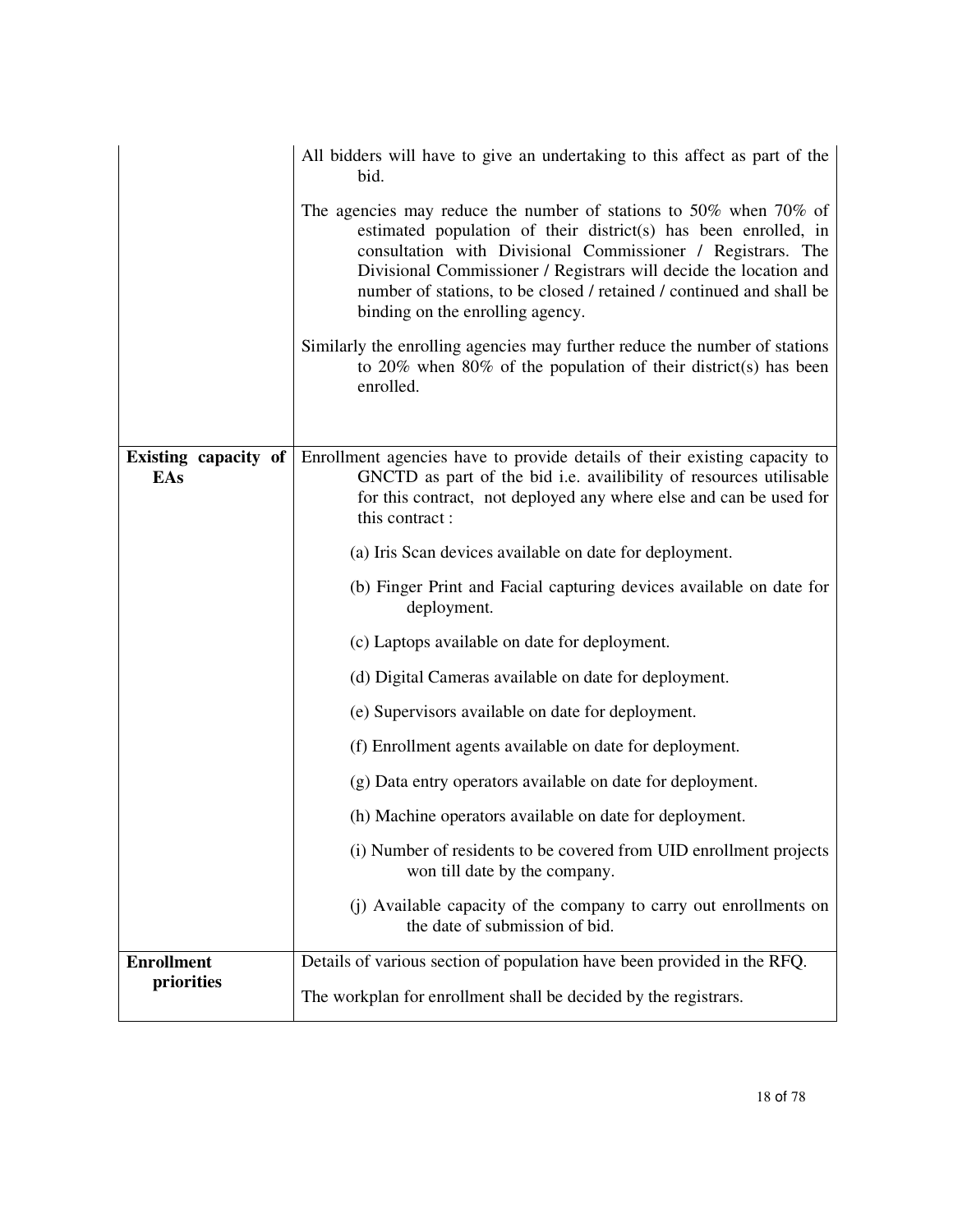#### **INSTRUCTION TO BIDDERS – PART II**

|                               | <b>Data Sheet</b>                                                                   |
|-------------------------------|-------------------------------------------------------------------------------------|
| Paragraph<br><b>Reference</b> |                                                                                     |
|                               | <b>Name and Details of Purchaser:</b>                                               |
| 1.3                           | Sh D.M. Spolia, IAS                                                                 |
|                               | Principal Secretary(Revenue)/Divisional Commissioner                                |
|                               | Govt. of NCT of Delhi                                                               |
|                               | 5- Shamnath Marg                                                                    |
|                               | New Delhi 11000                                                                     |
|                               | <b>Method of selection:</b><br>Refer to Part I, "STANDARD", Section 5               |
| 1.4                           | Name of the assignment: Selection of Agencies for UID Enrollment<br>for Delhi       |
| $1.5\,$                       | The Bid submission:                                                                 |
|                               | Bids to be submitted through online e-Procurement portal of GNCTD, not later        |
|                               | than the following date and time:                                                   |
|                               | Date: 11 April 2011                                                                 |
|                               | Time: 3.00 PM IST                                                                   |
|                               | The bid document containing EMD, tender fee and forwarding letter must be           |
|                               | submitted 2 hours before above mentioned date and time at the following<br>address: |
|                               | Sh Amar Nath, IAS                                                                   |
|                               | Chairman, High Level Committee,                                                     |
|                               | UID Implementation, Govt of NCT of Delhi,                                           |
|                               | O/o Chief Executive Officer,                                                        |
|                               | Delhi Urban Shelter Improvement Board.                                              |
|                               | Govt. of NCT of Delhi                                                               |
|                               | Punarwas Bhavan, ITO,                                                               |
|                               | New Delhi 110002                                                                    |
|                               |                                                                                     |
| 1.9                           | Bids must remain valid for 90 days after the submission date.                       |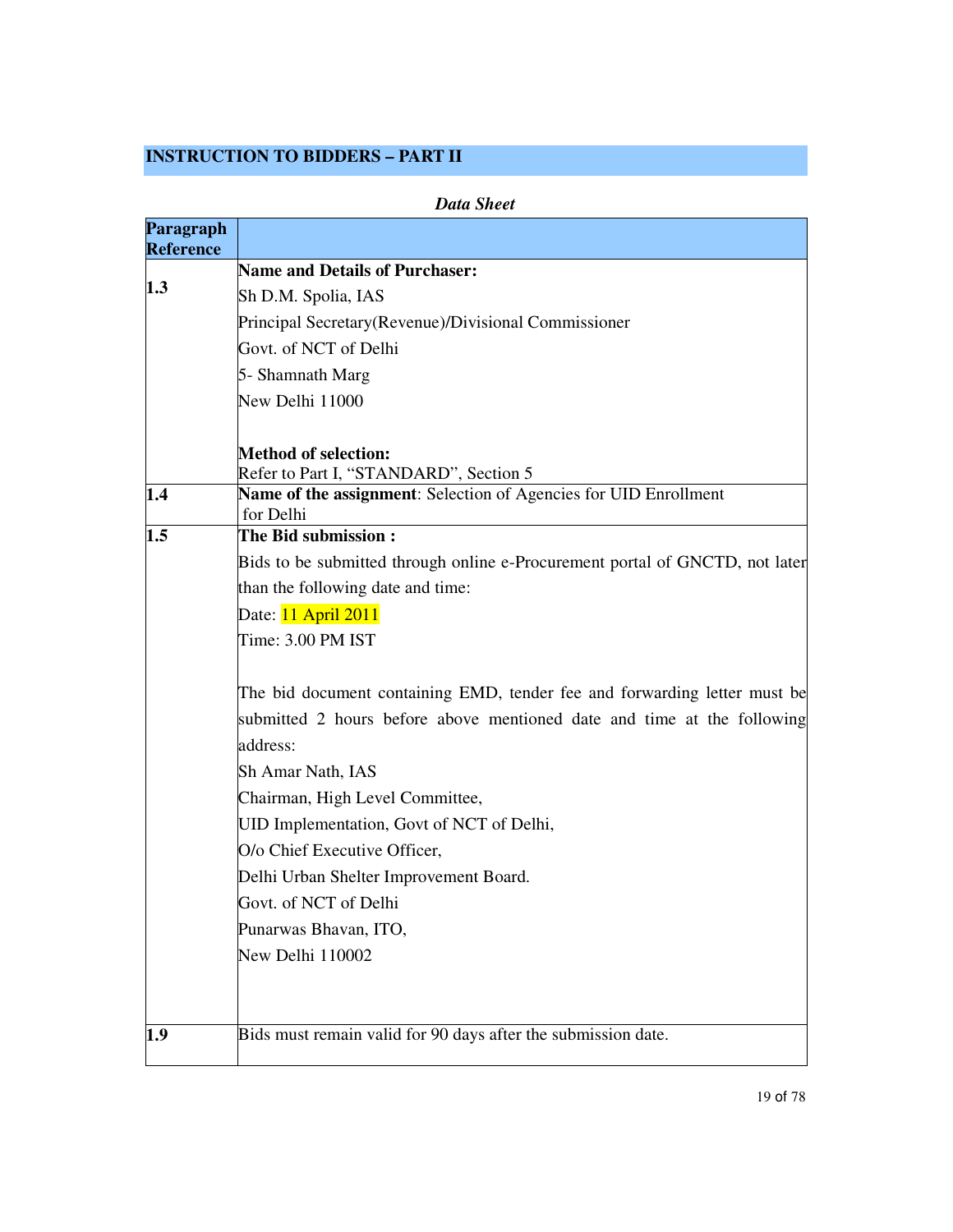| 1.11 | The estimated tenure of contract: Till 15 October 2011, which can be extended by<br>the Purchaser if needed based on terms and conditions mentioned in the RFP.                                                                         |  |  |
|------|-----------------------------------------------------------------------------------------------------------------------------------------------------------------------------------------------------------------------------------------|--|--|
| 2.1  | Clarifications may be requested not later than 1 day before pre-bid meeting by<br>sending email to uid.delhi@gmail.com                                                                                                                  |  |  |
| 3.2  | The 7 Revenue Districts, corresponding Geographical areas and Target<br>Population are as given below in Annexure V                                                                                                                     |  |  |
| 3.4  | <b>Eligibility for Submission of Bids for the different Districts</b>                                                                                                                                                                   |  |  |
|      | Only those bidders who have been empanelled by UIDAI for Delhi as F3 or F4<br>category agencies are eligible for submission of bids.<br>The Bidders shall submit a copy of the 'Letter of Empanelment' along with the<br>Financial Bid. |  |  |
| 4.3  | Bidder must submit the following:<br>finanacial<br>a) Electronic<br>bid<br>through<br>e-Procurement<br>portal<br>https://delhi.govtprocurement.com<br>b) EMD, Tender Fee and forwarding letter.                                         |  |  |
| 5.1  | The Bid Opening Date and Time is:                                                                                                                                                                                                       |  |  |
|      | Date: 11 April 2011                                                                                                                                                                                                                     |  |  |
|      | Time: 4.00 PM IST                                                                                                                                                                                                                       |  |  |
| 6.1  | Expected date and address for contract negotiations:                                                                                                                                                                                    |  |  |
|      | as per the plan attached at Appendix D                                                                                                                                                                                                  |  |  |
| 7.1  | Expected date for commencement of services<br>Enrolment of residents must start not later than 25 April 2011                                                                                                                            |  |  |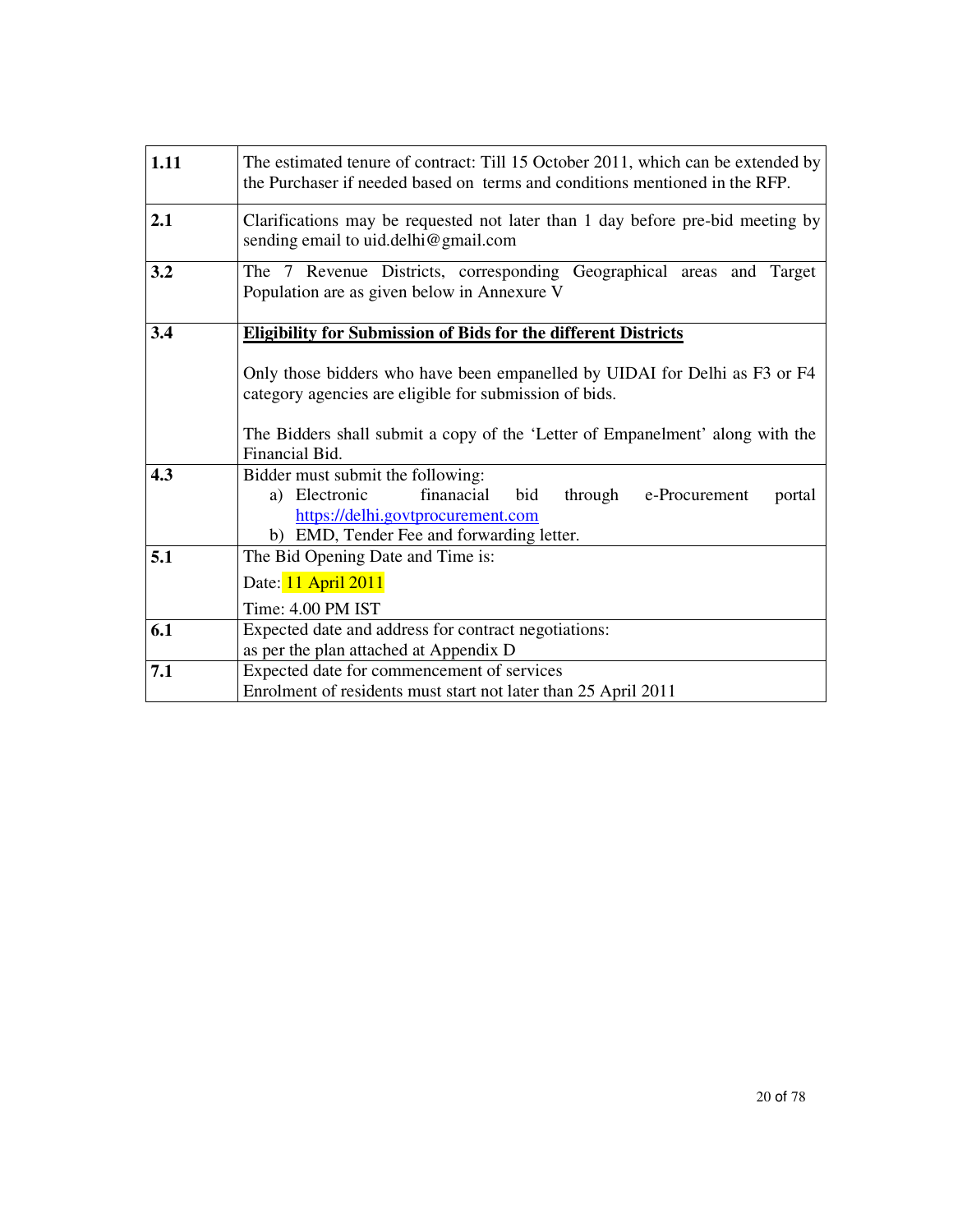#### **4. SCOPE OF WORK**

The scope of work of the Enrolling Agency (EA) is defined below

- 1. Functional scope
- 2. Geographical scope

#### **4.1 Functional scope**

The functional scope of this engagement shall include all the steps from collection of demographic details (where ever such data is not available) as per KYR data requirements of GNCTD, to setting up an enrollment station/center for enrollment of residents for the UID project up to providing requisite MIS reports to Registrar and UIDAI on enrollments completed on a daily basis till the whole enrollment operation for the targeted population is completed. The functional scope shall also include the collection of demographic details as per the KYR data requirements of GNCTD. The Enrolling Agency shall also be responsible for delivering additional services as required by the Registrar through this RFQ.

Under mentioned processes, specifications and procedures have been provided by UIDAI. UIDAI continuously updates its knowledge base, processes, specifications and procedures. The updates are available on UIDAI website and will be applicable in this RFQ.

#### **4.1.1 Procure Biometric Devices as per UIDAI Specifications**

The enrolling agency should procure web/digital camera and biometric devices (for facial, fingerprint and iris capture), used for capture of biometric data at the enrolling station, which conform to UIDAI specifications and certified by UIDAI appointed agencies.

#### **4.1.2 Setting up of Enrollment Stations and Enrollment Centers**

The number of enrollment stations/ centers and the duration shall be decided by the Registrar taking into account a number of factors like population density, geographical and topographical features, accessibility etc. The Annexure V of this document provides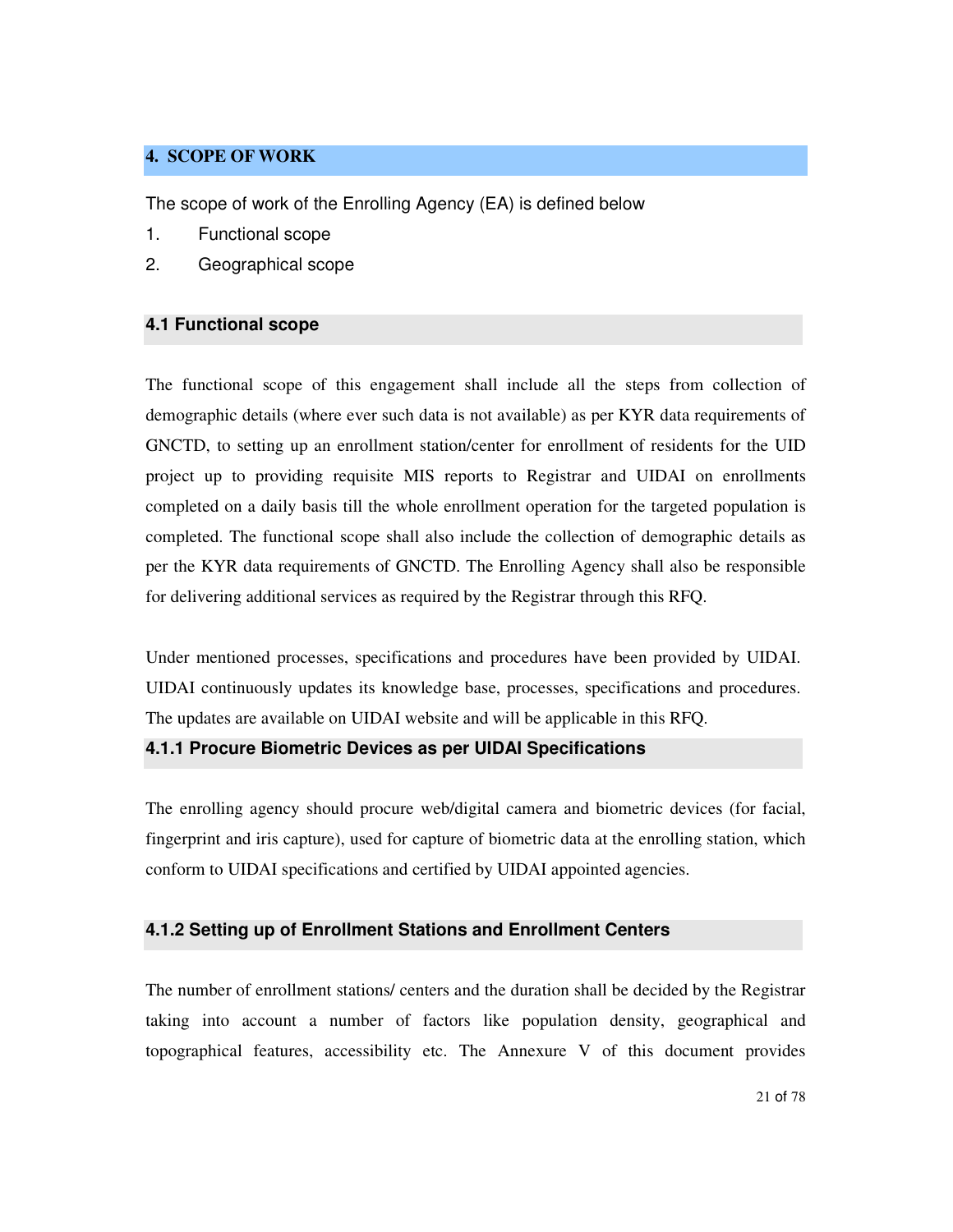minimum number of Enrollment Stations the Enrollment agency is expected to set up based on

- 1. Population to be covered
- 2. Density of population and
- 3. Maximum distance between two enrollment stations

The annexure provides the number of stationary and mobile enrolment stations to be available for enrolment operation. The exact location and catchment area of the stationary enrollment station and catchment area for the mobile enrollment station shall be decided by the Registrar in consultation with the Enrollment agency. A stationary enrolment station in this context would mean an enrolment station that shall be available at a particular location and address for a period as specified by Regsitrars. The Registrar may decide to provide the facilities to house the stationary enrollment station at these locations. A mobile enrolment station in this context would mean an enrolment station housed in a mobile vehicle with facilities as defined in this section and shall move around in the catchment area (locality) assigned until the enrolment of the target population in the locality is completed.

The process for setting up Enrollment centre is defined in 4.3 Set up Enrollment centre sub process flow in Annexure III at the end of this document. The minimum facilities in the setup are as below.

#### **a. Setting up of Enrollment station**

Enrollment Station refers to an individual enrollment booth/enclosure inside the Enrollment Centre. The capture of Demographic and Biometric data is done in this Station.

i. An enrollment station shall be equipped with all the necessary machinery which includes

|     | <b>Mandatory Requirements</b> |
|-----|-------------------------------|
|     | <b>Enrollment Station</b>     |
| A 1 | ' Laptop available            |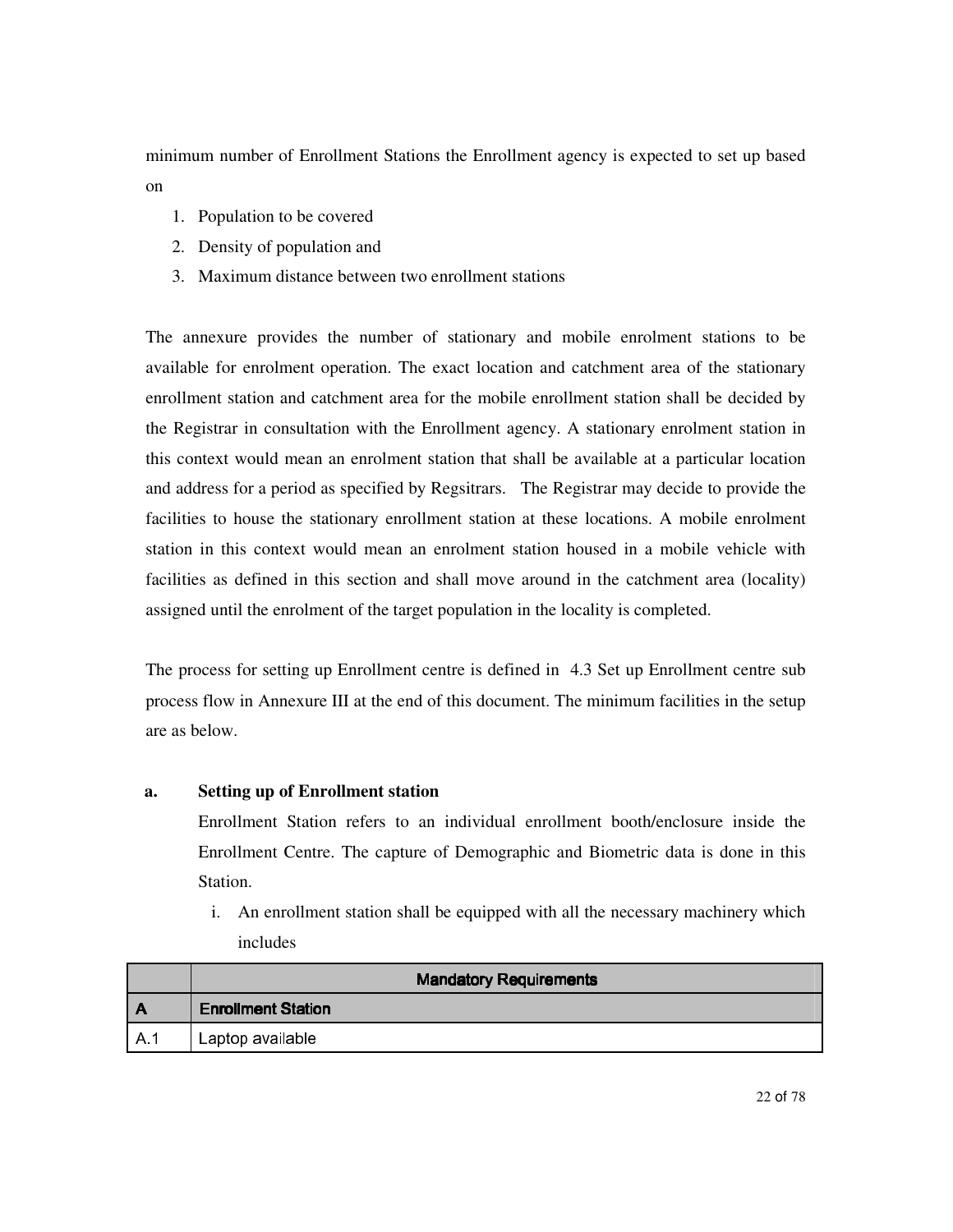| A <sub>2</sub> | UIDAI software installed, tested, configured, registered with CIDR as per installation and |  |  |
|----------------|--------------------------------------------------------------------------------------------|--|--|
|                | configuration manual                                                                       |  |  |
| A.3            | List of Introducers loaded on laptop                                                       |  |  |
| A4             | Iris capturing device available(record Make & Model)                                       |  |  |
| A.5            | Fingerprint capturing device available(record Make & Model)                                |  |  |
| A <sub>6</sub> | Digital Camera(record Make & Model)                                                        |  |  |
| A.7            | White back ground screen available for taking photographs                                  |  |  |
| A8             | Extra monitor for residents to verify their data (15-16" with a resolution above           |  |  |
|                | 1024x768)                                                                                  |  |  |
| A 9            | All devices as per UIDAI standards                                                         |  |  |
| A.10           | Working of all equiment at every station tested                                            |  |  |
| A.11           | Data backup device (4 GB pen drive sufficient for 1 centre/day i.e. ~5 stations.           |  |  |
|                | Enrollment Centre should maintain a stock of 7 days)                                       |  |  |
| A.12           | Printer (A4 laser printer; must print photo with good quality receipt)                     |  |  |
| A.13           | Printer Paper( Inventory for 5 stations for 10 days $\sim$ 20 rims)                        |  |  |
| A 14           | GPS Receiver (USB/built in)                                                                |  |  |
| A.15           | AntiVirus / Anti Spyware checks                                                            |  |  |
| A.16           | Data Card /Internet connectivity for Enrollment Client to be online every 24-48 hrs        |  |  |
| A.17           | All Operators and Supervisors enrolled into AADHAAR and registered with CIDR               |  |  |
| A.18           | The pre-enrollment data from the Registars, if used, is available for import on laptops    |  |  |

#### **b. Setting up of Enrollment Centre**

Enrollment Centre refers to the premises located in the area where the enrollment is being carried out. The location for the enrollment center and number of enrollment stations per center shall be determined by the Enrolling agency and approved by the Registrar.

The process for setting up Enrollment centre is defined in 4.3 Set up Enrollment centre sub process flow in Annexure III at the end of this document. The minimum facilities in the setup are as below.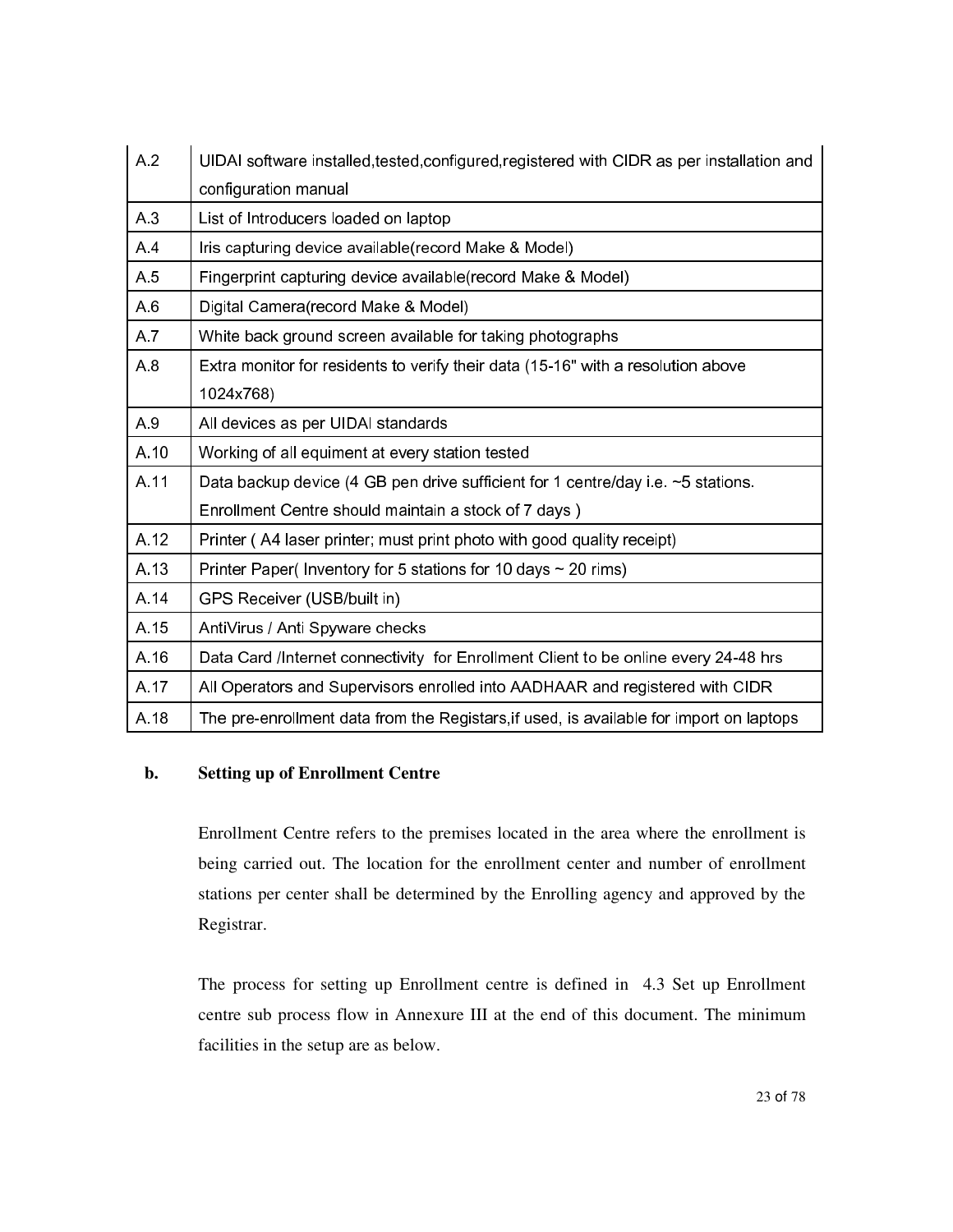The enrollment plan and schedule for the center shall be prepared by the Enrollment Agency and shared with the registrar. One Enrollment Centre can host a single or multiple Enrollment Stations. Following are the specifications for a stationary enrollment center.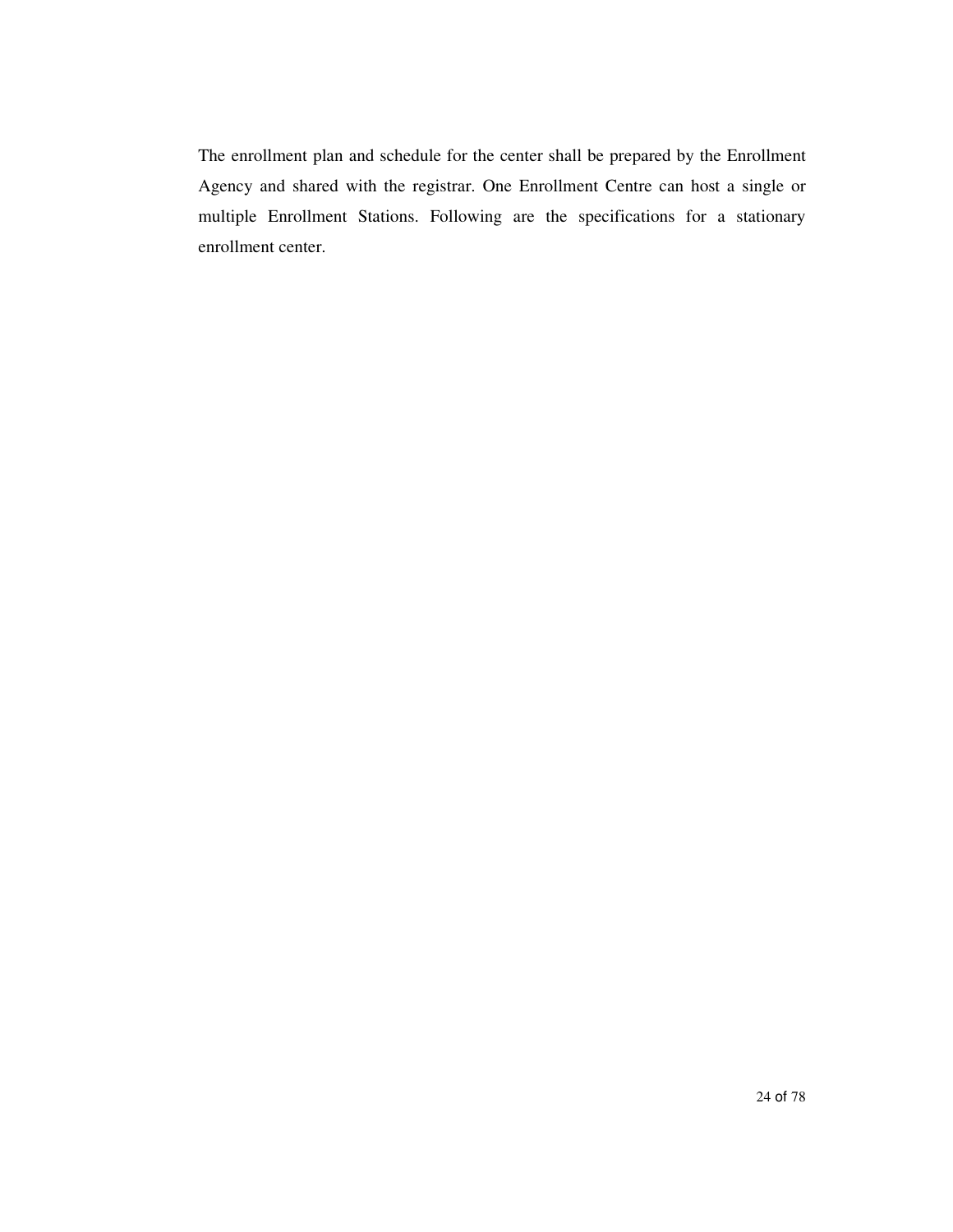|                | <b>Mandatory Requirements</b>                                                             |  |  |
|----------------|-------------------------------------------------------------------------------------------|--|--|
| B              | <b>Enrollment Centre</b>                                                                  |  |  |
| <b>B</b> 1     | Backup power supply (generator/UPS) of 2 KVA capacity for every five enrollment stations  |  |  |
|                | kept in a centre                                                                          |  |  |
| <b>B2</b>      | Fuel to run the generators, if generators used                                            |  |  |
| <b>B</b> 3     | Printed enrollment forms for filling data available in sufficient numbers                 |  |  |
| <b>B4</b>      | Preprinted Bubble Envelopes size 10, for pen drive transfer to CIDR via India Post<br>(2) |  |  |
|                | Envelopes/day/centre. Enrollment Centre should maintain a stock of 20 days)               |  |  |
| <b>B</b> 5     | Adequate lighting, fans & power points for plugging various biometric devices available   |  |  |
| <b>B</b> 6     | Local authorities informed of enrollment schedule                                         |  |  |
| <b>B</b> 7     | Introducers informed of enrollment schedule                                               |  |  |
| <b>B</b> 8     | Banner for the Enrollment Centre placed at entrance                                       |  |  |
| <b>B</b> 9     | Posters depicting enrollment process in English & the local language present in visible   |  |  |
|                | places                                                                                    |  |  |
| <b>B</b> 1     | Grievance handling Helpline Number and other important numbers displayed prominently      |  |  |
| 0              | inside/outside the enrollment centre                                                      |  |  |
| <b>B</b> 1     | The User Manual of the software available for ready reference & operators aware of the    |  |  |
| 1              | same                                                                                      |  |  |
| <b>B</b> 1     | Sponge for wetting and hand-cleaning cloth available                                      |  |  |
| $\overline{2}$ |                                                                                           |  |  |

- i. An enrollment center shall be manned by a supervisor and technical personnel in addition to the operators at the enrolling stations. A ratio of 5:1 operators to supervisors as well as operators to technical staff subject to a minimum of one technical staff per one enrollment centre should be maintained by the Enrollment Agency.
- ii. The premises of the enrollment center are expected to be provided by the Government authorities wherever available. However the enrolling agency shall ensure required infrastructure like connectivity, power (if not already available) etc with the help of the local body authorities. In cases where such facilities are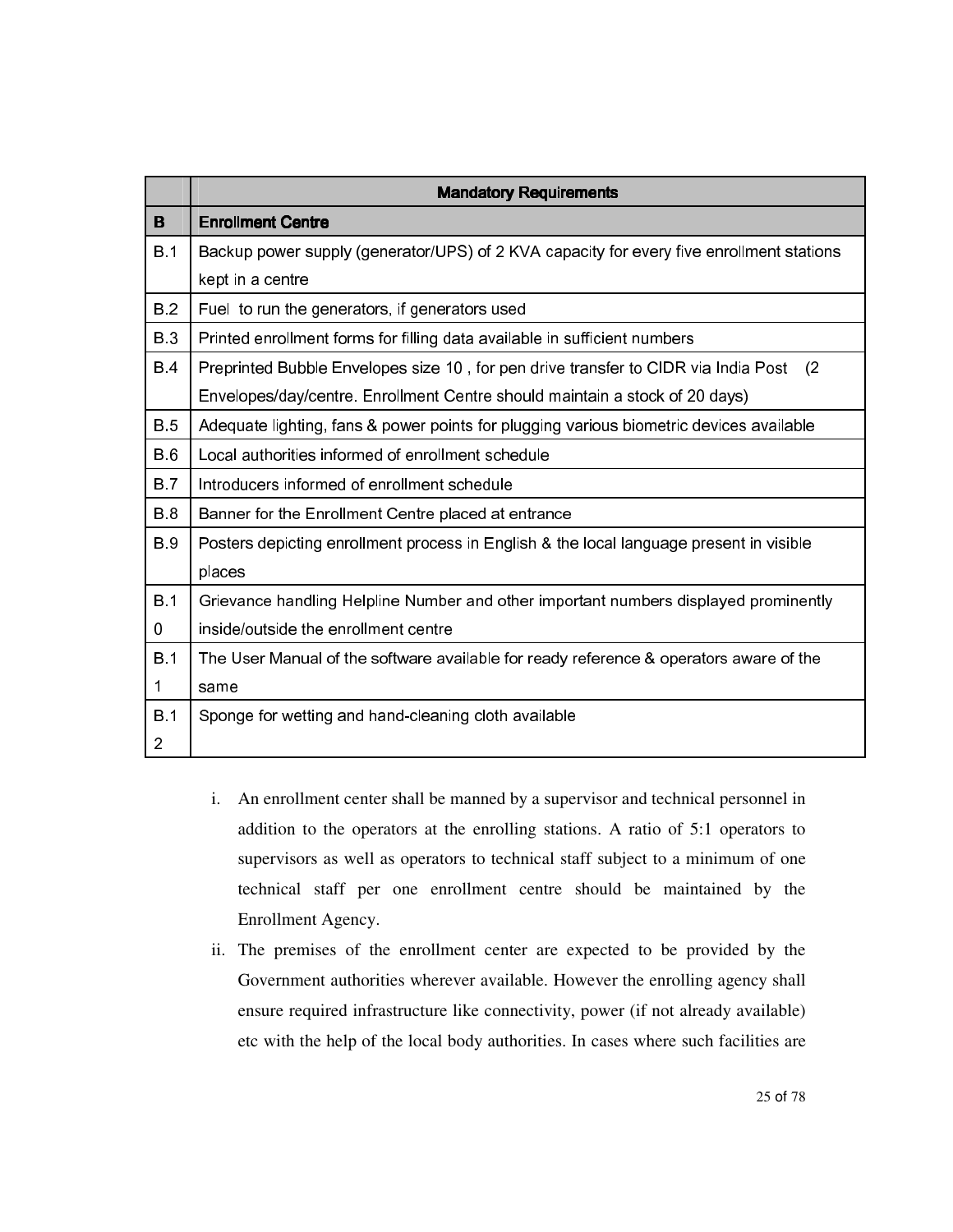not available, the enrolling agency shall be responsible for providing alternate arrangements like power generator etc.

- iii. An area in the enrollment center shall be clearly demarcated for enrollees waiting to be enrolled and facilities for seating should be provided by Enrolling Agency.
- iv. In case of mobile enrolment centres/stations, the decision on frequency/period of availability shall be decided by the Registrar based on the density of population, geographical terrain etc.
- v. Key figures on the enrollment stations are provided separately in Annexure V.

#### **4.1.3 Hire & Train Manpower for Enrollment**

#### **Hiring Manpower:**

The enrolling agency shall hire personnel, including operator, supervisor, technical and data entry operator, enrollment agent etc. well in advance and shall train them for requisite period. The enrolling agency shall furnish training plan and certify that all personnel have been trained as per the UIDAI guidelines. The enrolling agency shall certify in writing to the GNCTD that timely payment of salary, as per the Minimum Wages ACT for skilled labour, to all personnel hired by them for this enrollment contract, has been made on or before every 5<sup>th</sup> day of the month. The certificate should be furnished by 6<sup>th</sup> day of the month. Not paying salaries in time may be one of the grounds for termination of contract.The Enrolling Agency shall hire manpower to operate the enrollment station/center as per the guidelines prescribed by UIDAI.

- i. Operator: The enrolling agency shall hire manpower (machine) operator to execute enrollment at the enrollment stations as per the criteria provided below
	- 1. The operator should have passed Matriculation
	- 2. The operator should have a basic understanding of operating a computer and should be comfortable using the computer.
	- 3. The operator should have undergone training on the various equipment and gadgets as specified in 1.a above.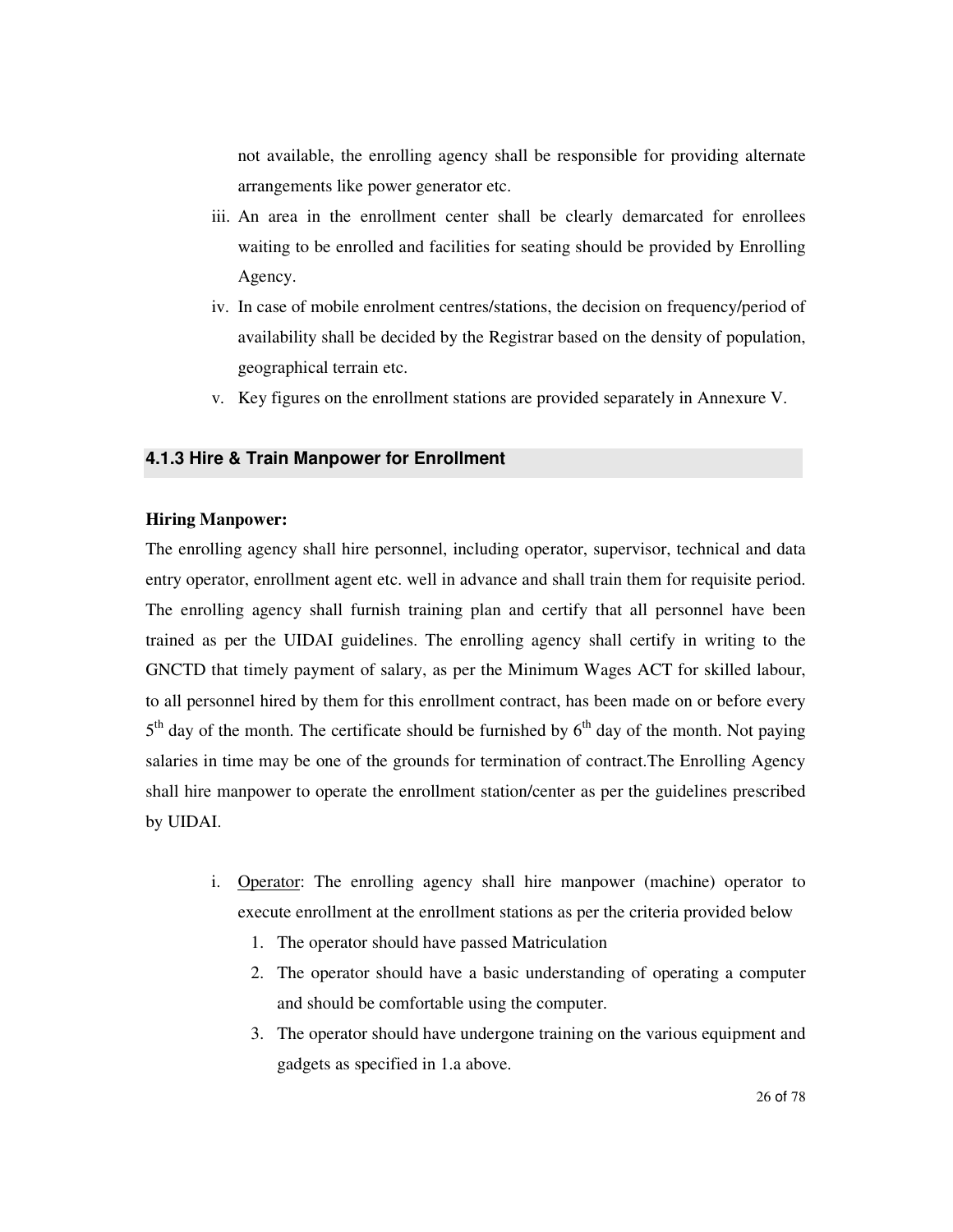- 4. The operator should have passed the Operator test for UID enrollment and certified from a testing and certifying agency authorized by UIDAI.
- 5. The Enrolling Agency shall pay a minimum salary of skilled labour as per the Minimum Wages Act applicable in Delhi along with performance incentive. Any violation of this condition or the Minimum Wages Act, could be a ground for termination of the contract.
- ii. Supervisor: The enrolling agency shall hire Supervisors to supervise enrollment at the enrollment centers as per the criteria provided below

1. The supervisor shall preferably be a graduate

2. The supervisor shall have a good understanding and experience in using a computer.

3. The supervisor should have undergone training on the various equipment and gadgets as specified in 1.a above.

4. The operator should have passed the Supervisor test and certified from a testing and certifying agency authorized by UIDAI.

iii. Technical personnel : The enrolling agency shall hire Technical personnel to provide technical support during enrollment at the enrollment centers as per the criteria provided below

1. The Technical personnel shall be a Graduate and have a certification/experience on hardware/software trouble shooting and maintenance

2. The Technical personnel shall have a good understanding and experience in using a computer.

3. The Technical personnel should have undergone training on the various equipment and gadgets as specified in 1.a above.

4. The Technical personnel should have passed the Technical personnel test and certified from a testing and certifying agency authorized by UIDAI.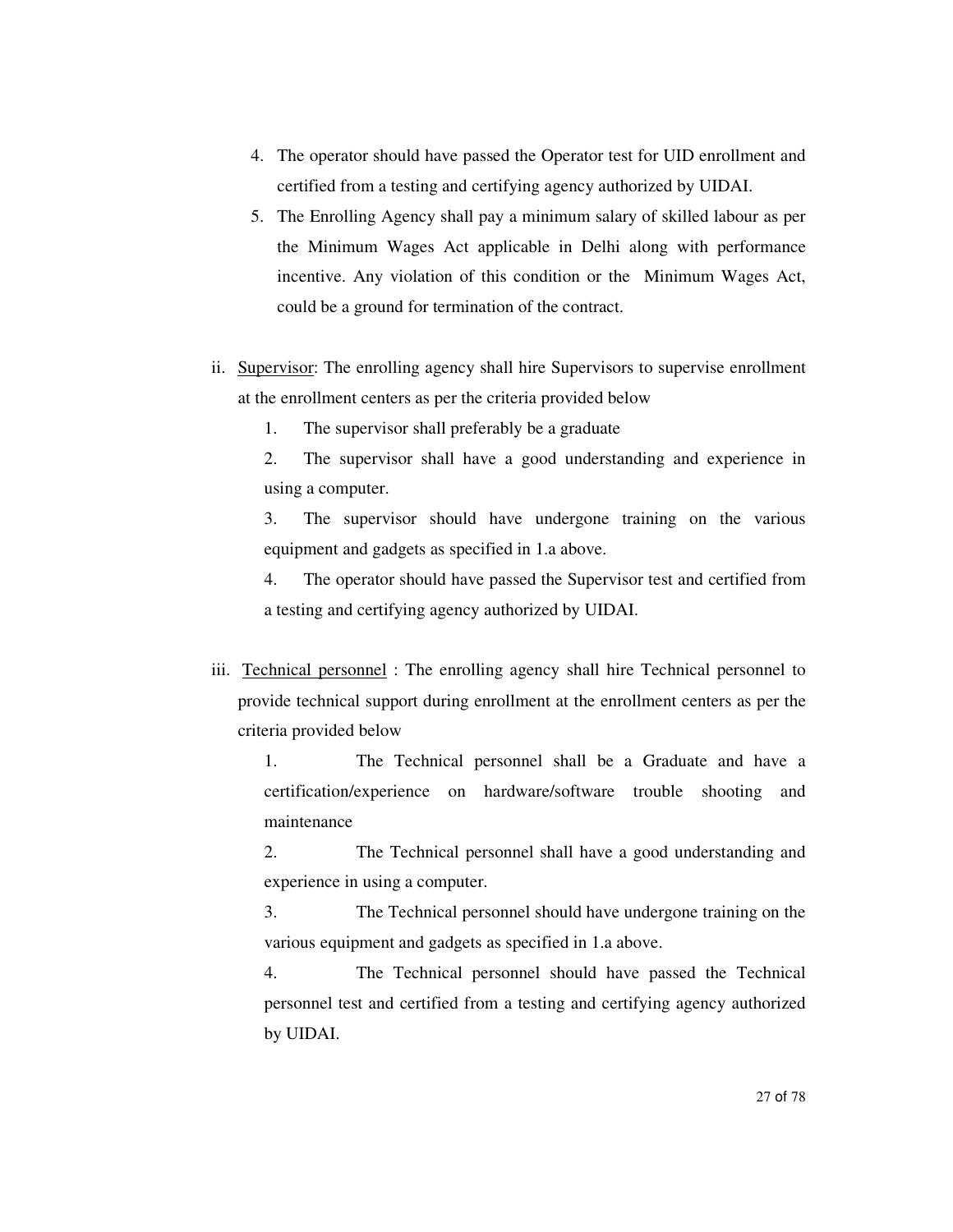- iv. Data Entry Operator : The enrolling agency shall provide sufficient numbers of data entry operators and enrollment agents for digitisation of KYR records.
	- 1. The data entry operator should have passed Matriculation.

2. The data entry operator should have a basic understanding of operating a computer and should be comfortable using the computer.

3. The data entry operator should have typing speed of 40 wpm. The enrollment agency will be required to certify that operator can type 40 wpm on a laptop and has atleast 6 months experience in typing.

4. The Enrolling Agency shall pay a minimum salary of skilled labour as per the Minimum Wages Act applicable in Delhi along with performance incentive. Any violation of this condition or the Minimum Wages Act, could be a ground for termination of the contract.

- v. Enrollment Agents : The Enrolling Agency will also deploy at least two Enrollment Agents per enrollment station, who shall carry out IEC activities, mobilise enrolees and collect KYR data from the field.
	- 1. The Enrollment Agent should be literate.
	- 2. The Enrollment Agent should have basic understanding of interacting with people and should be comfortable interacting with senior citizens, ladies, children, people in Jhuggi Jhopadi colonies etc. .
	- 3. The Enrolling Agency shall pay a minimum salary of skilled labour as per the Minimum Wages Act applicable in Delhi along with performance incentive. Any violation of this condition or the Minimum Wages Act, could be a ground for termination of the contract.
- vi. Verifiers : The Enrolling Agency will also deploy at least one verifier at each enrolling location at its own cost. The verifier must meet the terms and conditions stipulated by UIDAI for Verifiers.
	- vii. Induction training: After hiring the personnel as described above, the Enrollment Agency should impart induction training on the various activities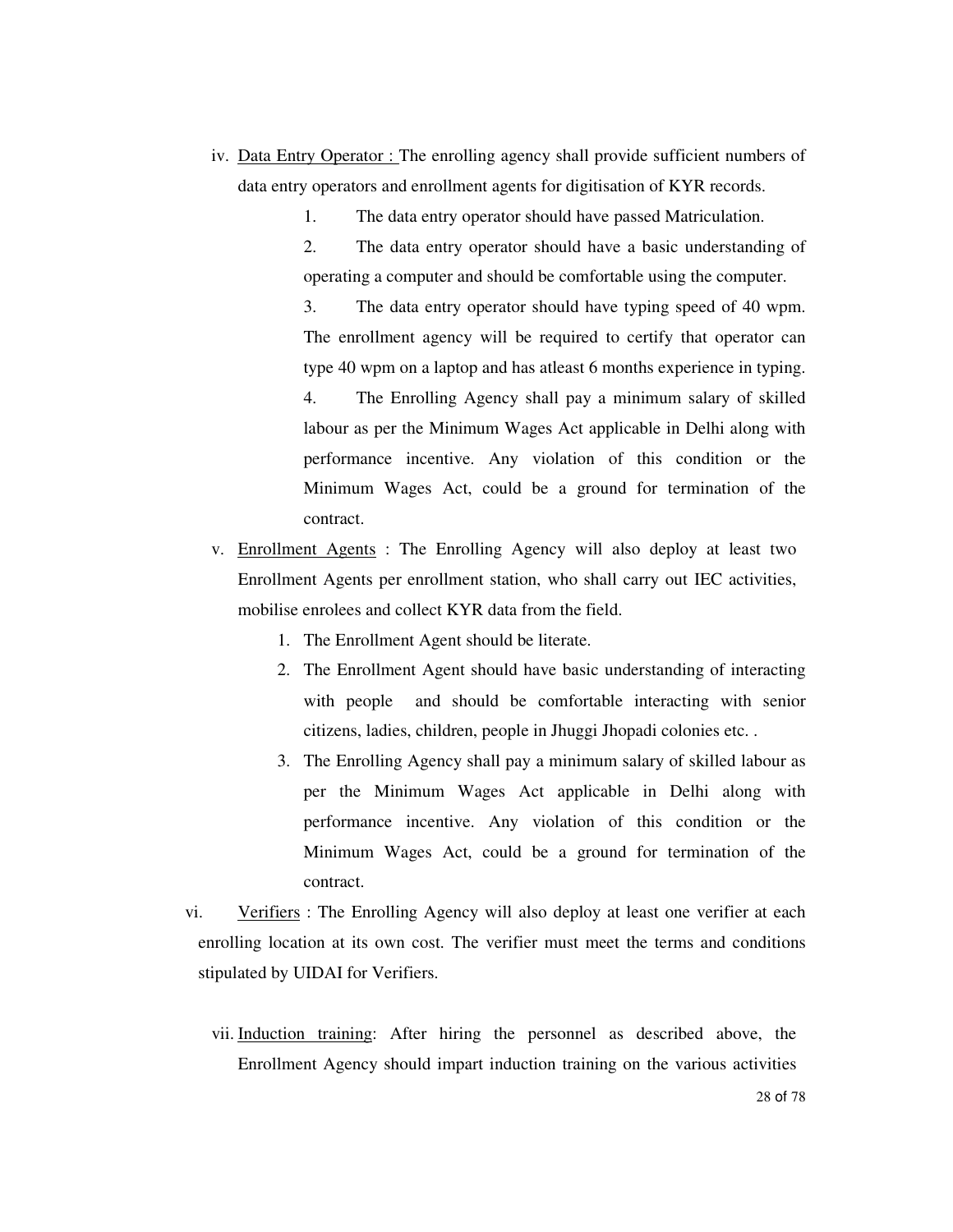involved in the enrollment process to enable them to understand and adjust to the local situation. The induction training is to be given just before actual deployment of the personnel for enrollment operations and shall be compulsory. The period of induction training shall be from 10 to 15 days.

#### **Training of Manpower**:

The EA may also opt to identify resources to employ in the Enrollment operations, get them trained and certified and then deploy them on the enrollment stations. UIDAI shall empanel training institutes to impart training in UIDAI prescribed enrollment operations. EAs may opt for engaging specialized training agencies (only those who have been empanelled with UIDAI) for providing training to its enrollment personnel. However the enrolling agencies may also train their own manpower subject to certain conditions as prescribed below.

- 1. The training schedule and content shall be as prescribed by UIDAI on its website.
- 2. The enrollment agency may prefer to have master trainers onboard. Master trainers shall be identified by the enrollment agency from its pool of trainers and get them trained by UIDAI/ its representative as per its schedule. Master trainers shall train the trainers.
- 3. The enrollment agency shall have the requisite number of trainers for training its personnel. Trainers have to be trained by the Master trainers and should have passed the certification exam.
- 4. The training and enrollment operations shall be separate activities.
- 5. Duration of the training will vary depending on the category/ level of the participant and shall be prescribed by UIDAI on its website.
- 6. The enrolling agency involved in training shall translate the training material into local language and hand it over to the course participants.
- 7. The enrollment agency shall ensure the availability of the requisite infrastructure for imparting training which shall include availability of at least two sets of the equipment and gadgets listed in 4.1.2.a above.
- 8. The size of a batch for training shall not exceed 40 per batch.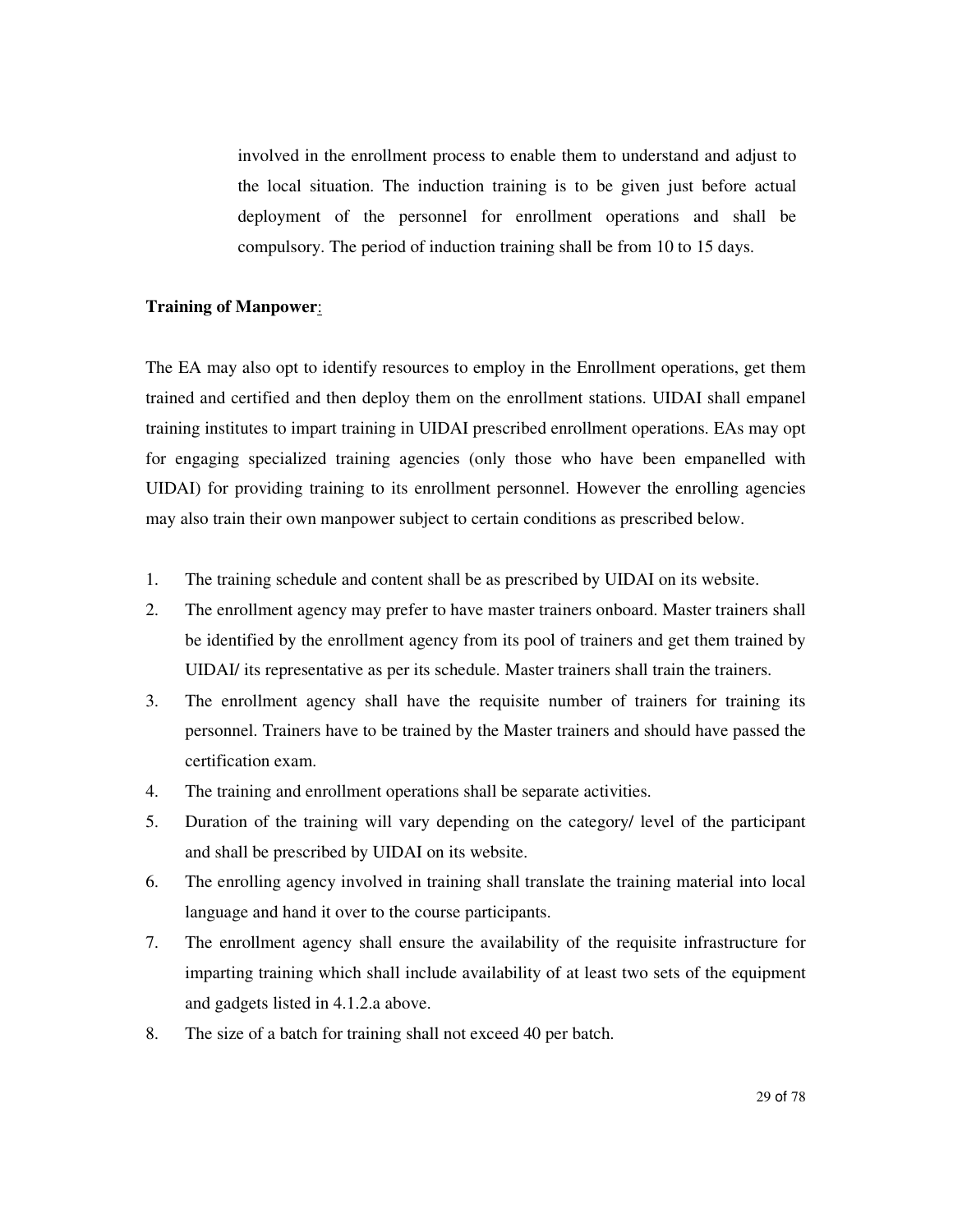- 9. The training schedule and contents for training shall be defined by UIDAI/its representative.
- 10. The manpower trained by the Enrolling Agency/Empanelled training agency shall be considered qualified only after passing the Certifying test conducted by a Testing and Certifying Agency authorized by UIDAI. Therefore the agency shall coordinate with the testing agency for testing and certifying its trainees.
- 11. The agency shall be subject to process audits for training from time to time by UIDAI/ its representative.

Indicative training modules and duration is provided in Annexure V B. Alternatively an individual can undergo self training based on the content provided on the UIDAI website and attend the certification test. Upon successful certification the individual is deemed competent to perform in the role he is certified and can be hired by the Enrollment agencies for enrollment operations.

### **4.1.4 Conduct Enrollment Operations as per Standard Processes specified by UIDAI/Registrar**

Prior to the commencement of the Enrollment operations the Enrollment Agency shall work closely with the local governing bodies, key introducers in publicizing the UID, its importance and schedule for UID registration in that location. During the enrollment operation also publicity and awareness shall be done in coordination with the local authorities to encourage UID registrations. All content and material for such publicity will be jointly worked by UIDAI/Registrar and shall conform to specifications laid down by UIDAI. Printing of all such publicity material, design/development of audio/video content shall be done by the bidder

UIDAI has defined clear-cut standard processes for enrollment as mentioned hereunder.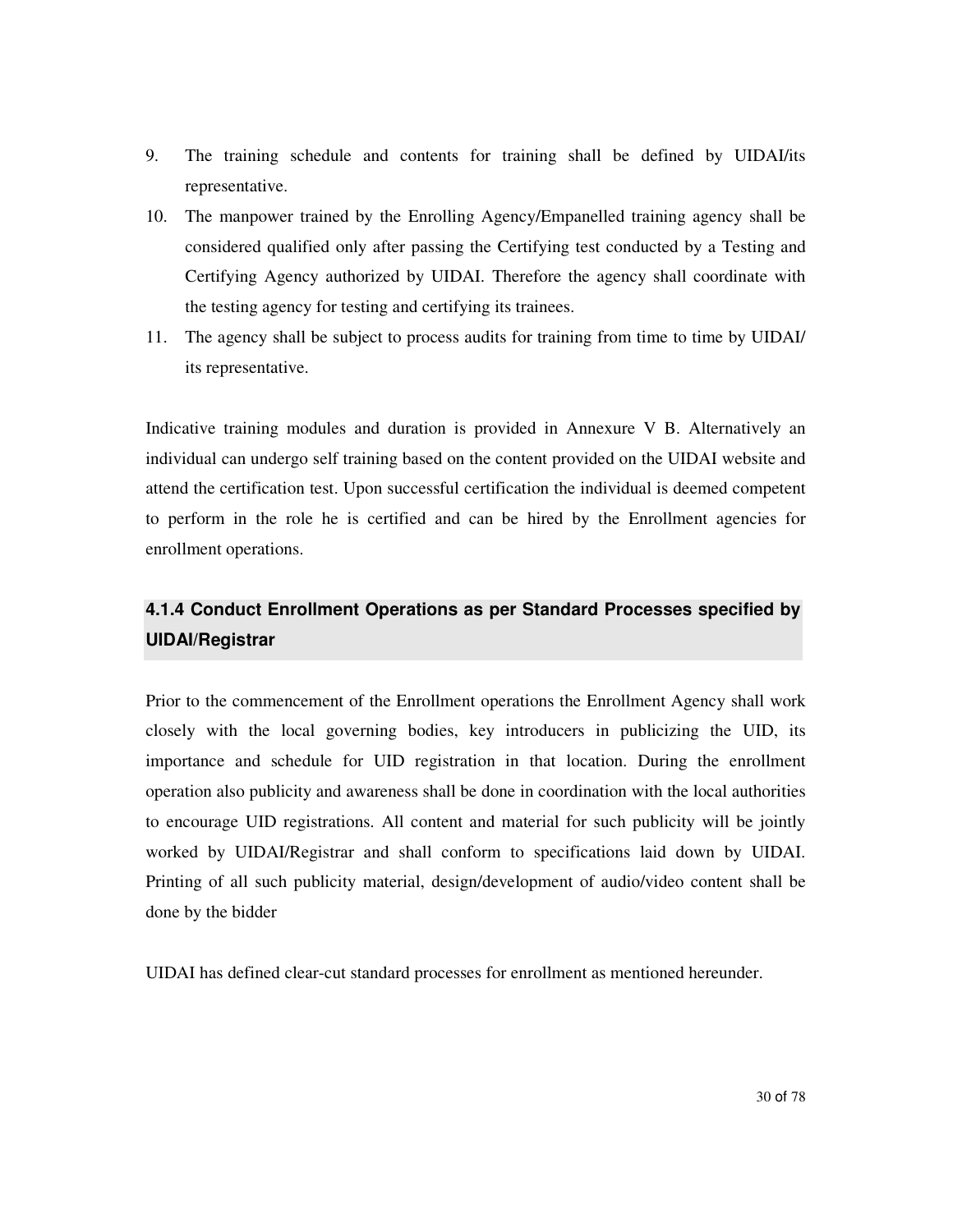The Enrollment Agencies would use the software provided by the UIDAI/Registrar for the collection of demographic data and the biometric data. The software will be supported by a User Manual.

#### **Step 1a: Collect demographic data after due verification as prescribed by UIDAI**

Please refer to 5.1.1, 5.1.2 in Annexure III for detailed standards and guidelines for demographic data collection. Please refer to process 4.5 for the detailed process flow of capturing Demographic and Biometric data capture. Please note that the enrollment agency shall be responsible for printing of the forms, acknowledgment receipts etc.

#### **Step 1b: Collect demographic data after due verification as prescribed by Registrar**

The bidder shall collect the KYR data from the field, after due verification.

The collected data will be digitised by the data entry operator on the site of the station and this data shall be electronically transferred to enrollment agent in real time basis so that the enrollment agent can pre-populate the KYR fields at the time of enrollment.

Enrollment agencies are required to create this process flow and required infrastructure e.g. secure LAN etc. to execute the process.

#### **Step 2: Collect Biometric data from the enrollees as prescribed by the UIDAI**.

Please Refer to 5.1.4  $\&$  5.1.5 in Annexure III for detailed standards and guidelines for capture of Biometric data. Please refer to the process flow 4.5 and 4.6 Capture Demographic & Biometric Data & Ready for Transfer Sub Process Description of Annexure III for detailed steps involved in Biometric data collection

#### **Step 3: Get consent letter and generate acknowledgement receipt.**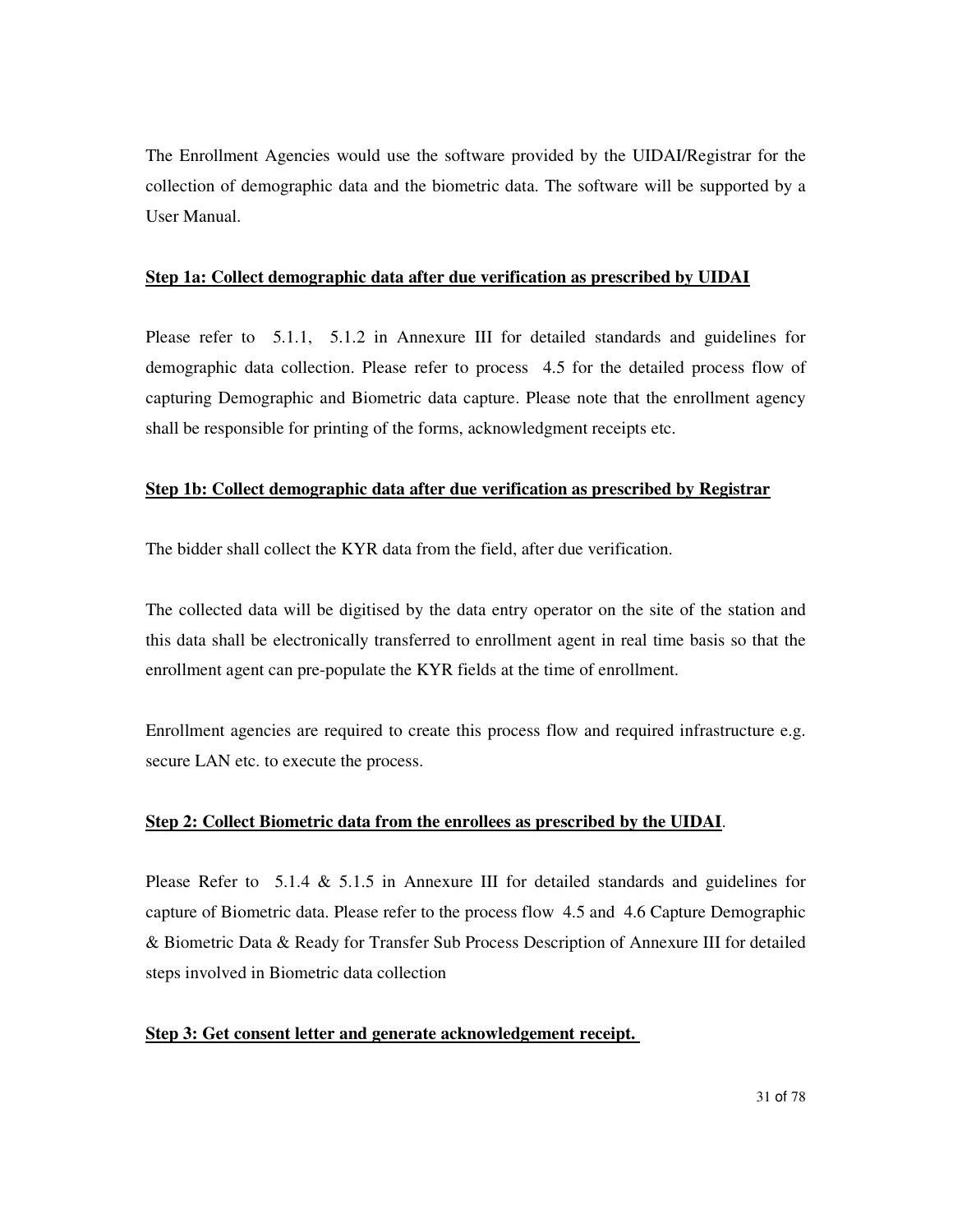After the demographic and biometric details are captured the enrollment operator shall show the demographic data to the enrollee and get his consent. If needed any corrections are made to the data and signed off by the operator by providing his finger prints. All exceptions need to be signed off by the Supervisor. A consent letter has to be printed and the signature/ thumb impression of the enrollee obtained and the letter filed. An acknowledgment receipt is then printed and provided to the enrollee as a reference.

#### **Step 4: Data backup and transfer:**

The data thus collected would be transmitted to the UIDAI for a process of de-duplication and allotment of the AADHAAR Number.

The printing of enrollment forms for collection of KYR data, along with the acknowledgments/receipts shall be done by the bidder in the format prescribed by UIDAI/Registrar.

Please refer to the Guidelines for enrollment for detailed process flows of the various activities in the Enrollment process as prescribed by UIDAI. Process flow for Enrollment operations is as given below: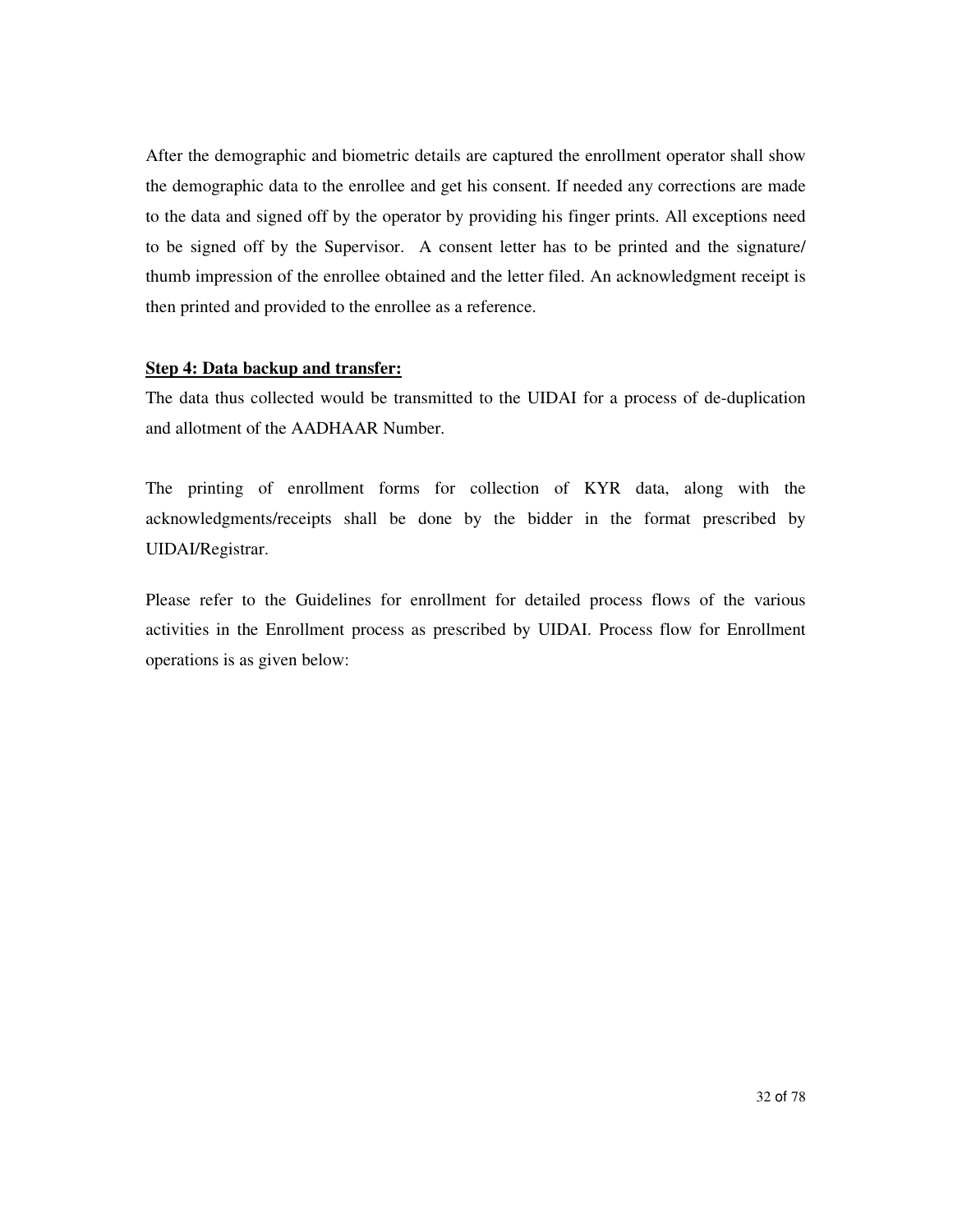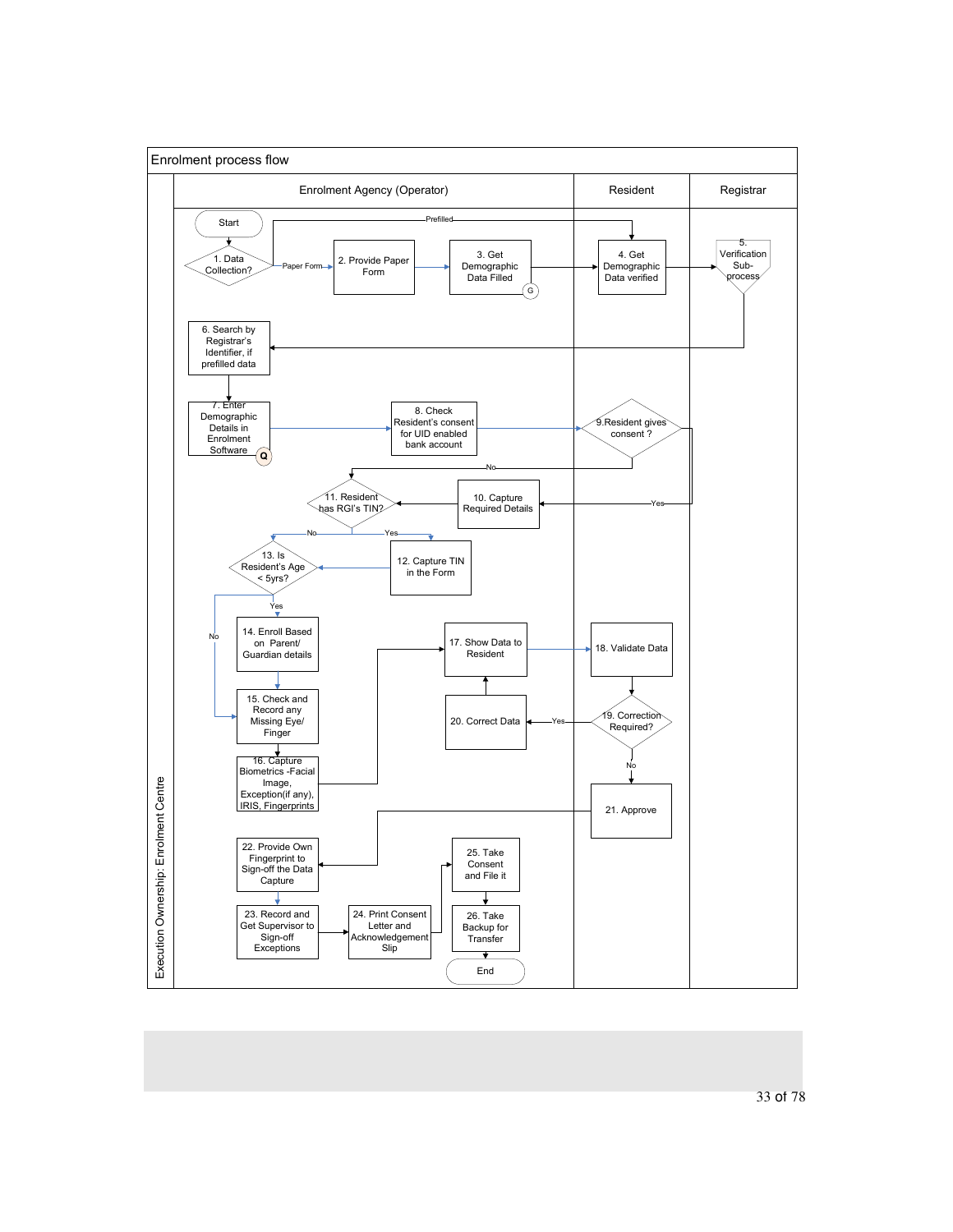#### **4.1.5 Send Enrollment Data to Registrar**

The UIDAI will separately prescribe the methods by which the data has to be transferred to the Authority for storage in Central Identities Data Repository (CIDR). The guidelines from UIDAI will relate to the transfer of data into specific memory devices and transporting them through a secure network or physically by the postal or courier services to the address which will be specified. The enrolling agencies are therefore advised to obtain these instructions before they proceed to collect the demographic and Biometric Data of the willing enrollees. The UIDAI will also issue separate instructions on the form of capture and storage for the PoI and PoA documents. UIDAI will not be responsible for storage of POA/POI documents.

#### **4.1.6 Additional Services to be provided by the Enrollment Agency**

Some of the key additional services to be provided by the enrollment agency are given below:

- 1. *Blank*
- 2. Scanning of POA/POI documents and sending it to central location (through Pen drive) or uploading it for storage (Facility for storage shall be provided by the state government). Naming convention and codification of documents shall be provided by GNCTD.
- 3. Collection of the hard copies of the POA/POI documents and submitting it to GNCTD Principal Secretary, Department of Revenue, Government of NCT of Delhi for storage (Facility for storage shall be provided by the state government). EA will index the documents as per directions from GNCTD.

#### **4.1.7 Privacy & Security**

Enrolling agencies are responsible to make sure that the data is kept in a very secure and confidential manner and under no circumstances, shall they use the data themselves nor part with the data to any other agency other than the UIDAI. Mechanisms to ensure the same have to be put in place by the Enrolling agency and shall be subject to audit by UIDAI/Registrar/their representative from time to time.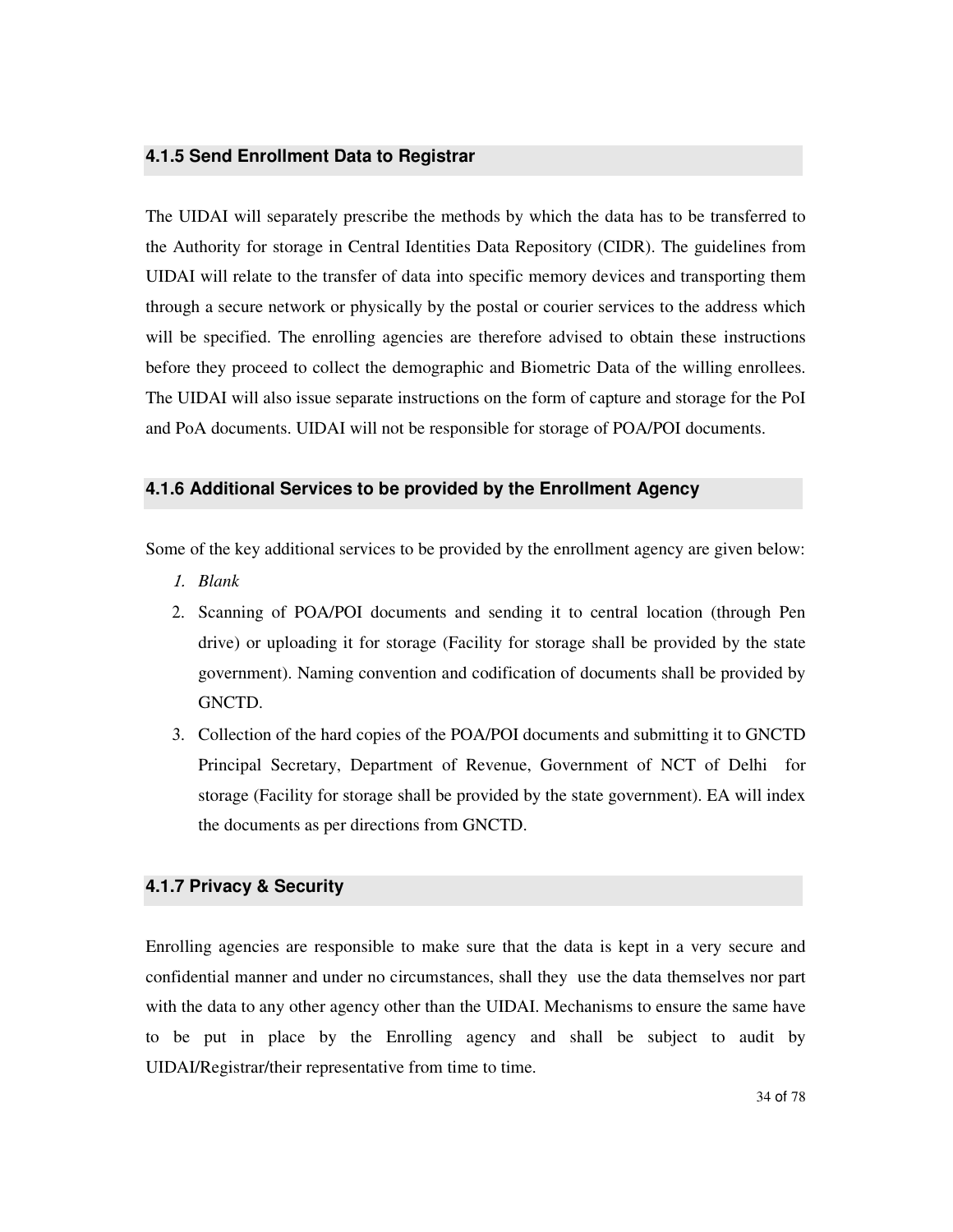#### **4.1.8 Provide Electronic MIS Reports on Enrollment Status Daily**

Operator shall send enrollment statistics on enrollment status to Registrar/UIDAI on a daily basis at 10 PM. The formats and contents of the MIS reports shall be decided by the Registrar.

#### **4.2 Geographical Scope**

The geographical scope of work for enrollment operations shall be catered to by the Enrollment agency by setting up stationary/ mobile enrollment stations as specified in Annexure V of this RFQ. The geographical locations/area and the target population for that geographical location/area to be catered to by the Enrollment Agency is given in Annexure V

#### **4.3 Service Levels**

The service levels in terms of successful generation of UID are mentioned below. Corresponding penalties have been defined as per the performance of the bidders.

|    | Parameter                                 | Penalty (to be deducted from the                           |
|----|-------------------------------------------|------------------------------------------------------------|
|    |                                           | total number of data sets captured/                        |
|    |                                           | enrollments, for specified period                          |
|    |                                           | and specified unit of operation)                           |
|    | Operator efficiency (each operator)       |                                                            |
| a. | At least 50 enrollments per 0 enrollments |                                                            |
|    | day per station, after 16 May             |                                                            |
|    | 2011, averaged over a block               |                                                            |
|    | period of 15 days.                        |                                                            |
| b. | 49-41 enrollments                         | - 1 enrollment                                             |
| c. | $< 41$ enrollments                        | - 1 enrollment per enrollment less than 41, in addition to |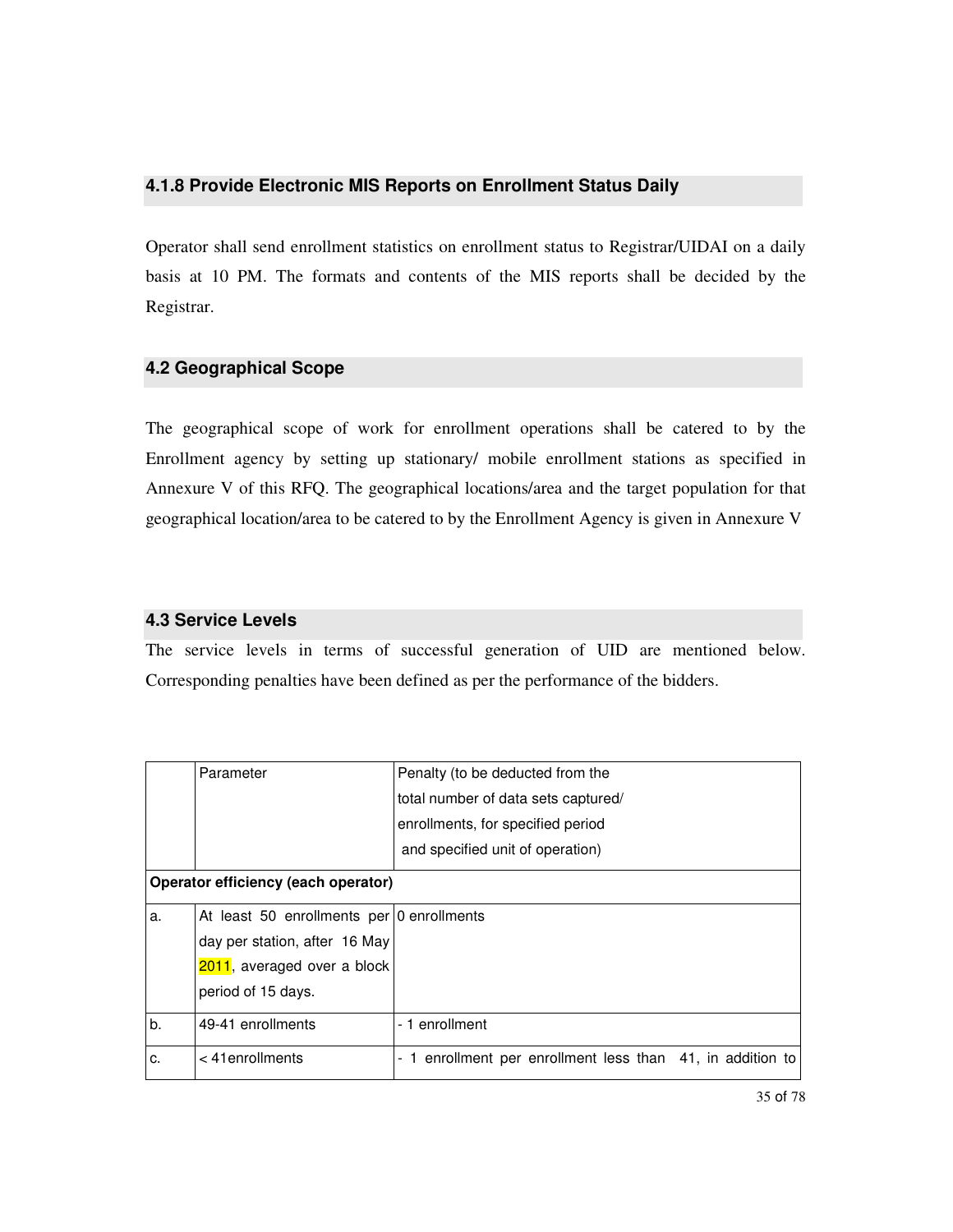#### **Other Service Level Norms are as follows :**

| SI.       | <b>Performance Indicator</b>       | <b>Service Level Metric</b>            | Penalty on breach of          |  |
|-----------|------------------------------------|----------------------------------------|-------------------------------|--|
| <b>No</b> |                                    |                                        | service level (imposed        |  |
|           |                                    |                                        | monthly)                      |  |
| (a)       | Availability of Enrollment Station | The ES should be operational as        | As per minimum number of      |  |
|           | (ES) at the particular locality    | per the schedule given in the          | stations to be rolled out     |  |
|           | identified for setting up of ES as | RFP. Non-operationalisation will       | (clause 8.1 of page 17).      |  |
|           | per the Work Plan                  | in<br>less<br>number<br>result<br>οf   |                               |  |
|           |                                    | enrollments resulting in penalties     |                               |  |
|           |                                    | as prescribed in clause 8.1 of         |                               |  |
|           |                                    | page 17.                               |                               |  |
| (b)       | No. of stations live during period | EAs are expected to keep live no.      | As per minimum number of      |  |
|           | of enrollment                      | stations<br>of<br>agreed<br>with<br>as | stations to be rolled out     |  |
|           |                                    | enrollment<br>Registrar<br>during      | (clause 8.1 of page 17).      |  |
|           |                                    | period.                                |                               |  |
| (c)       | Transfer to<br>the CIDR<br>Data    | By 10 AM of next day from the          | Rs.200 for every day of delay |  |
|           | /Registrar/ agency nominated by    | date of enrollment.                    |                               |  |
|           | Registrar (excluding the data      |                                        |                               |  |
|           | related to residents<br>getting    |                                        |                               |  |
|           | enrolled through Introducers)      |                                        |                               |  |
| (d)       | Data packets rejected / held by    | EAs<br>expected<br>are<br>to<br>carry  | Rs. 50 per instance           |  |
|           | CIDR due to enrollment through     | enrollment<br>through<br>registered    |                               |  |
|           | unregistered stations, operators,  | stations, operators,<br>supervisors    |                               |  |
|           | supervisors and introducers        | and introducers                        |                               |  |
| (e)       | Data Quality - Enrollment          | EA must ensure data accuracy           | Rs.200 per instance           |  |
|           | rejected / complaint received      |                                        |                               |  |
|           | due to incorrect gender.           |                                        |                               |  |
| (f)       | Data Quality - Enrollment          | EA must ensure data accuracy           | Rs.200 per instance           |  |
|           | rejected / complaint received      |                                        |                               |  |
|           | due to incorrect photograph or     |                                        |                               |  |
|           | missing / incomplete address.      |                                        |                               |  |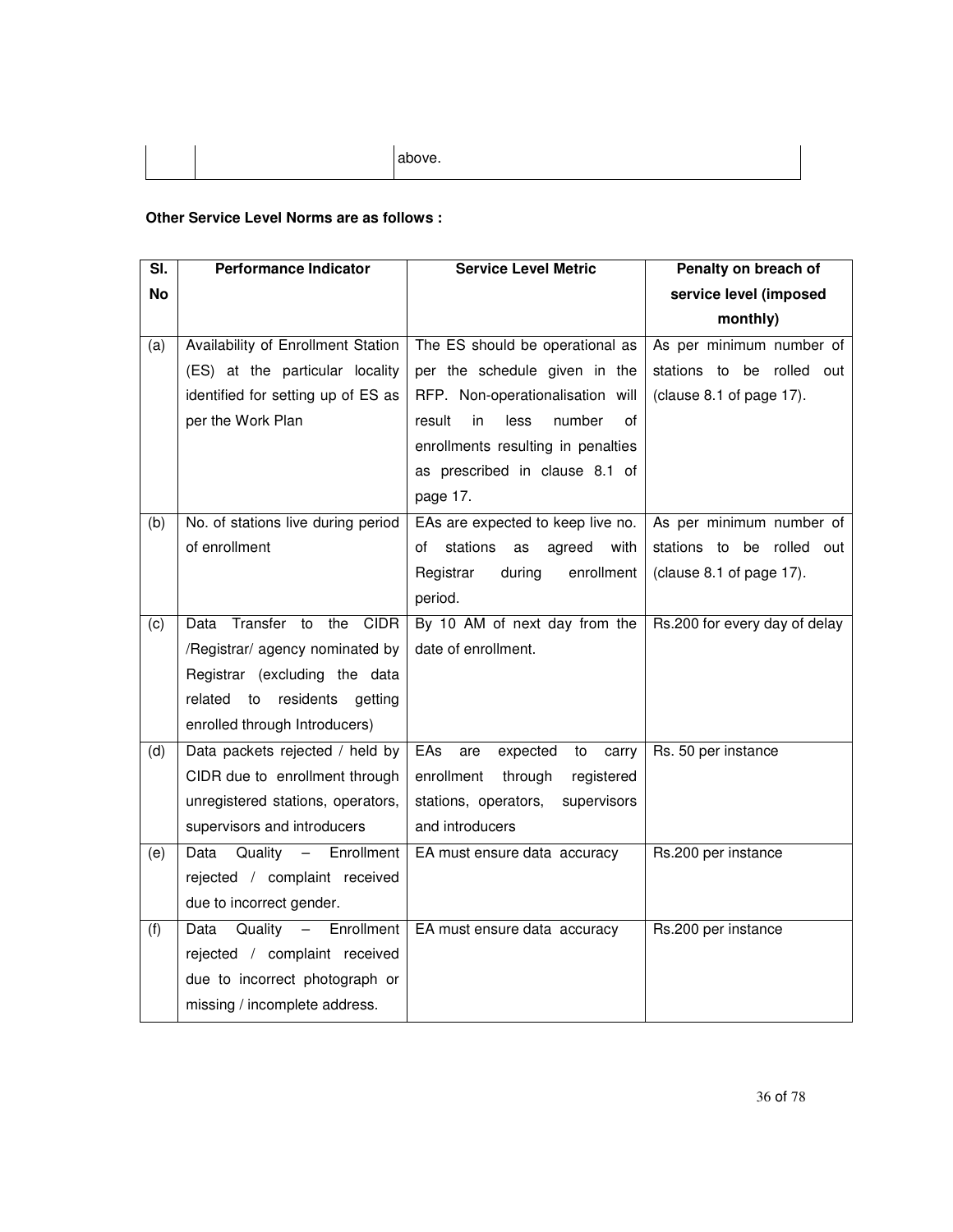All deficiencies must be corrected in 48 hours, failing which the agency may be disqualified.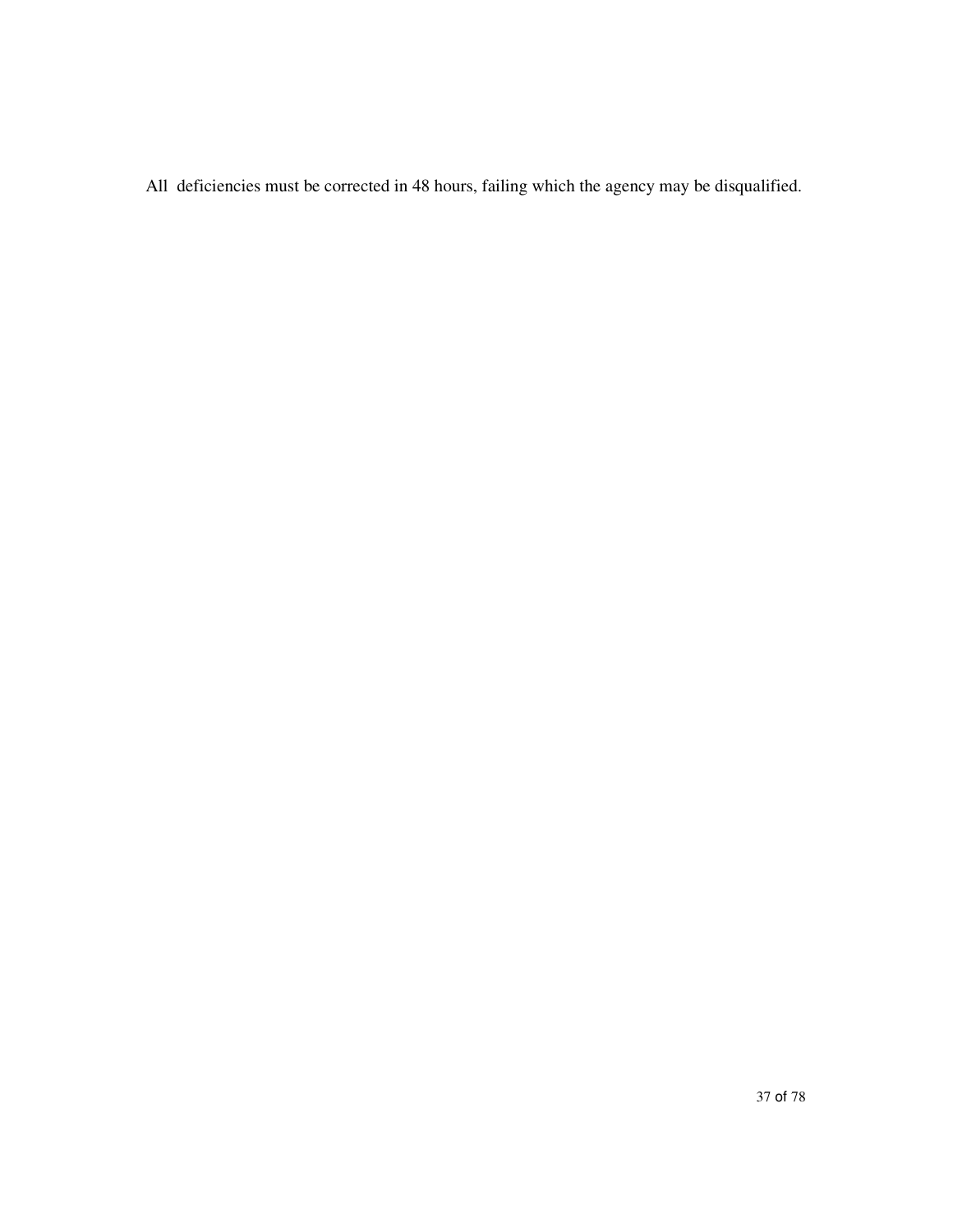# **4.4 Roles and Responsibilities**

The roles and responsibilities of the various parties involved in the Enrollment process are defined below:

| Role                 | Responsibilities                                                                                         |
|----------------------|----------------------------------------------------------------------------------------------------------|
| Enrollment<br>Agency | Procure certified biometric devices<br>$\bullet$                                                         |
|                      | Procure other hardware & infrastructure for enrollments<br>٠                                             |
|                      | Ensure enrollment software is installed on required laptops / desktops.<br>٠                             |
|                      | Collection of Demographic data of the population, where ever required.<br>٠                              |
|                      | Load pre-enrollment residents data on enrollment stations laptop, where<br>$\bullet$<br>applicable.      |
|                      | Ensure UIDAI processes & standards are followed<br>٠                                                     |
|                      | Assist Registrar develop enrollment schedules<br>٠                                                       |
|                      | Work closely with the Registrar in enrollment publicity & awareness at grass-<br>$\bullet$<br>root level |
|                      | Ensure availability of certified operators & supervisors at enrollment centres<br>$\bullet$              |
|                      | Ensure adequate number of stationary are available<br>$\bullet$                                          |
|                      | Ensure adequate backup arrangement at enrollment centre<br>$\bullet$                                     |
|                      | Setup enrollment stations<br>$\bullet$                                                                   |
|                      | Capture demographic and biometric data<br>$\bullet$                                                      |
|                      | Handle exception cases during capture of data<br>٠                                                       |
|                      | Obtain consent letters and make corrections in data recorded, if required<br>$\bullet$                   |
|                      | Provide acknowledgement slips to Residents<br>$\bullet$                                                  |
|                      | Handle issues and concerns of operators and residents<br>$\bullet$                                       |
|                      | Ensure audit feedback, if any, incorporated in process<br>$\bullet$                                      |
|                      | Enable successful data transfer to CIDR<br>$\bullet$                                                     |
|                      | File, back up & store enrollment data as per UIDAI guidelines<br>$\bullet$                               |
|                      | Take remedial / corrective action in case of process / quality deviations<br>$\bullet$                   |
|                      | Provide infrastructure for enrollment e.g. Furniture, electrical appliances etc.<br>٠                    |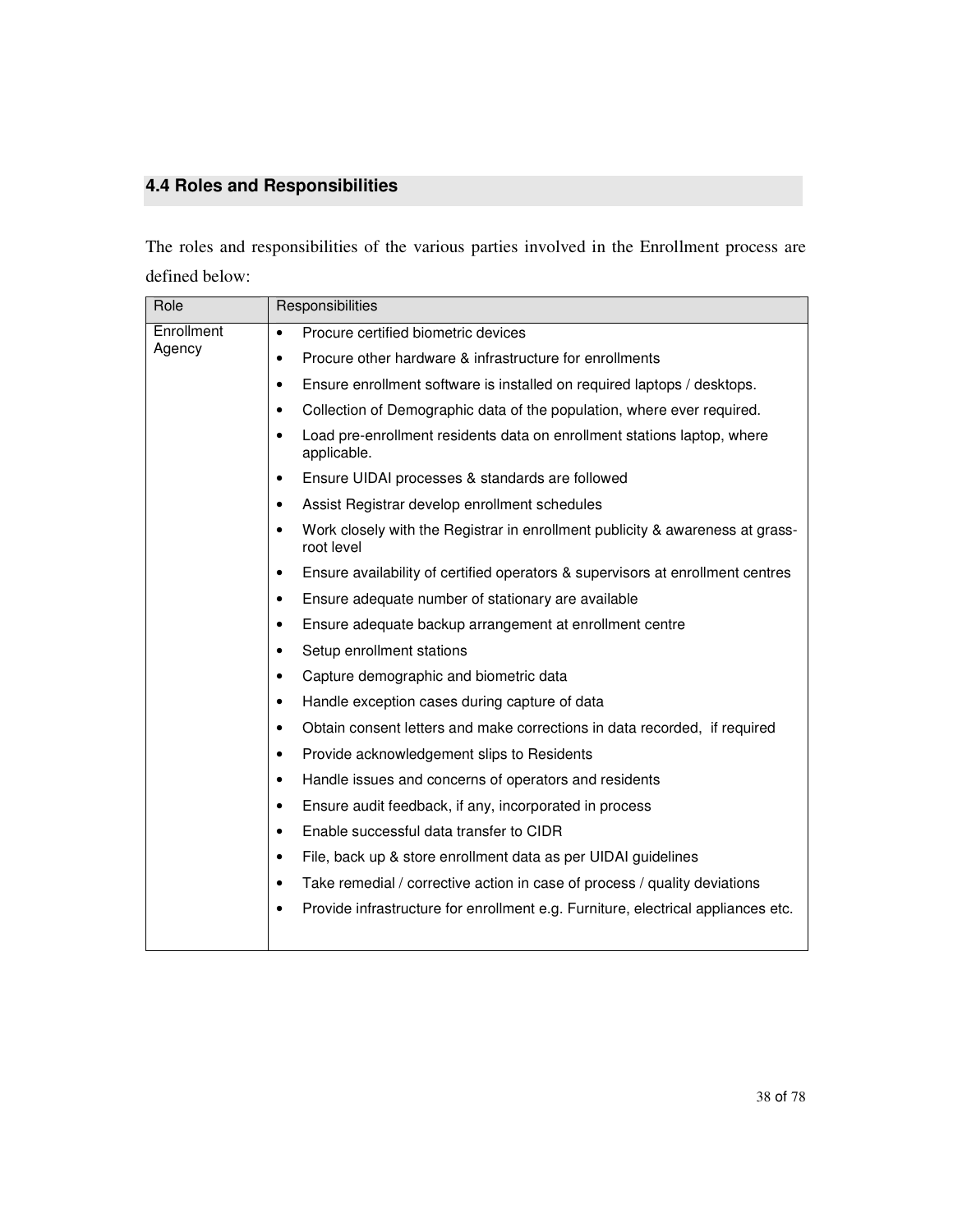| Role         | Responsibilities                                                                                     |
|--------------|------------------------------------------------------------------------------------------------------|
| Registrar    | Audit of Enrolment Centres' readiness<br>$\bullet$                                                   |
|              | Audit of enrolment agency processes and their effectiveness<br>٠                                     |
|              | Verify Pol, PoA, DoB documents in case of document based verification<br>٠                           |
|              | Define enrolment plan including locations & timeframe<br>٠                                           |
|              | Identify suitable locations for setting up enrolment centres<br>٠                                    |
|              | Ensure pre-enrolment data, where applicable, is available to Enrollment<br>Agency                    |
|              | Ensure list of Introducers is available with their demographic, biometric<br>details and UID numbers |
|              | Ensure communication reaches the target beneficiaries / residents<br>٠                               |
|              | Provide template for paper-based enrolment form containing KYR fields<br>٠                           |
|              | Setup mechanism for periodic process & data quality<br>٠                                             |
|              | Confirm the identity of the resident by giving his/her UID and fingerprints for<br>٠<br>verification |
| <b>UIDAI</b> | Facilitate certification of biometric devices<br>$\bullet$                                           |
|              | Provide training content<br>٠                                                                        |
|              | Appoint a training and certification agency and provide testing content to this<br>agency            |
|              | Provide required standards & guidelines<br>٠                                                         |
|              | Vet awareness & publicity content                                                                    |

### **4.5 Timelines**

The enrollment process should be completed by 30 September 2011.

### **4.6 Payment to the Enrollment Agency**

Payments shall be made to the Enrollment Agency by the Registrar on a monthly basis based on the number of enrollments completed and coverage of the scope of work based on the following terms:

- 1. 90% of the payment based on number of the enrollments (i.e. successful generation of UID)
- 2. 10% payment based on the submission of relevant documents (of residents who have successfully got an UID) like PoA, PoI etc to the Registrar

This payment shall be subject to adherence to the Service Level Agreements.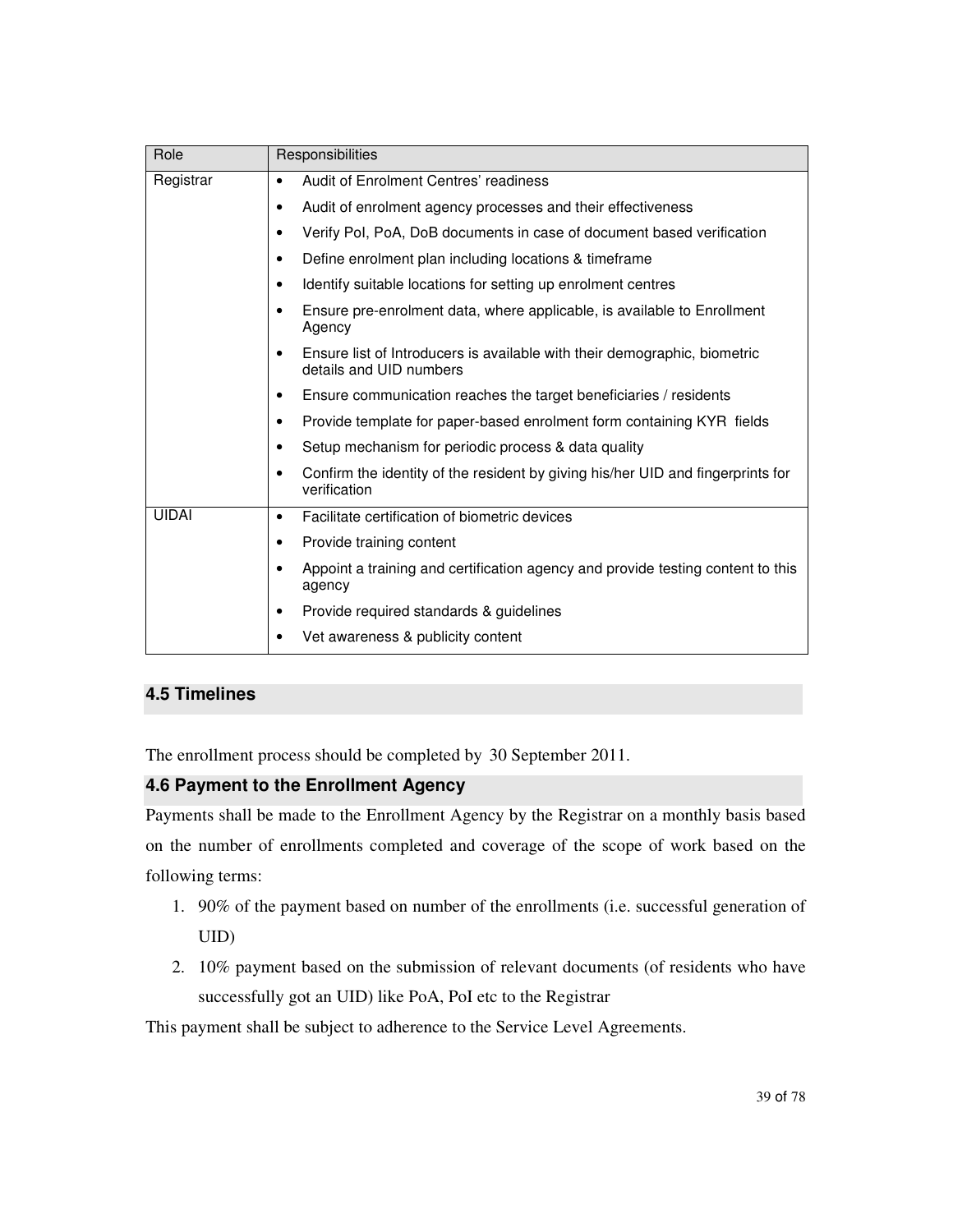#### **5. FINANCIAL BID FORMS**

The bidder shall be responsible for doing the necessary background research to understand each geographical area, terrain, population density, urban-rural percentage as well as the infrastructure requirements.

The bidder shall quote the total cost for providing services as per the Scope of Work given in Section 4 which shall include the cost for collection of demographic and biometric details of residents as per the requirements of GNCTD and UIDAI and the cost for providing other additional services specified in the Scope of Work. The total cost quoted shall be inclusive of all expenses like travel and lodging, cost of setting up enrollment centers and mobile units, taxes and duties.

#### **5.1 Financial Bid Covering Letter**

The Bidders shall submit the Financial Bid Covering Letter as given in Annexure I.

### **5.2 Financial Bid Form**

The Bidders shall submit the Financial Bid Form as given in Annexure II. Financial Bids which are not submitted through eProcurement portal or as per the Financial Bid Form shall be summarily rejected. Conditional bids shall also be rejected during the evaluation of the financial bids.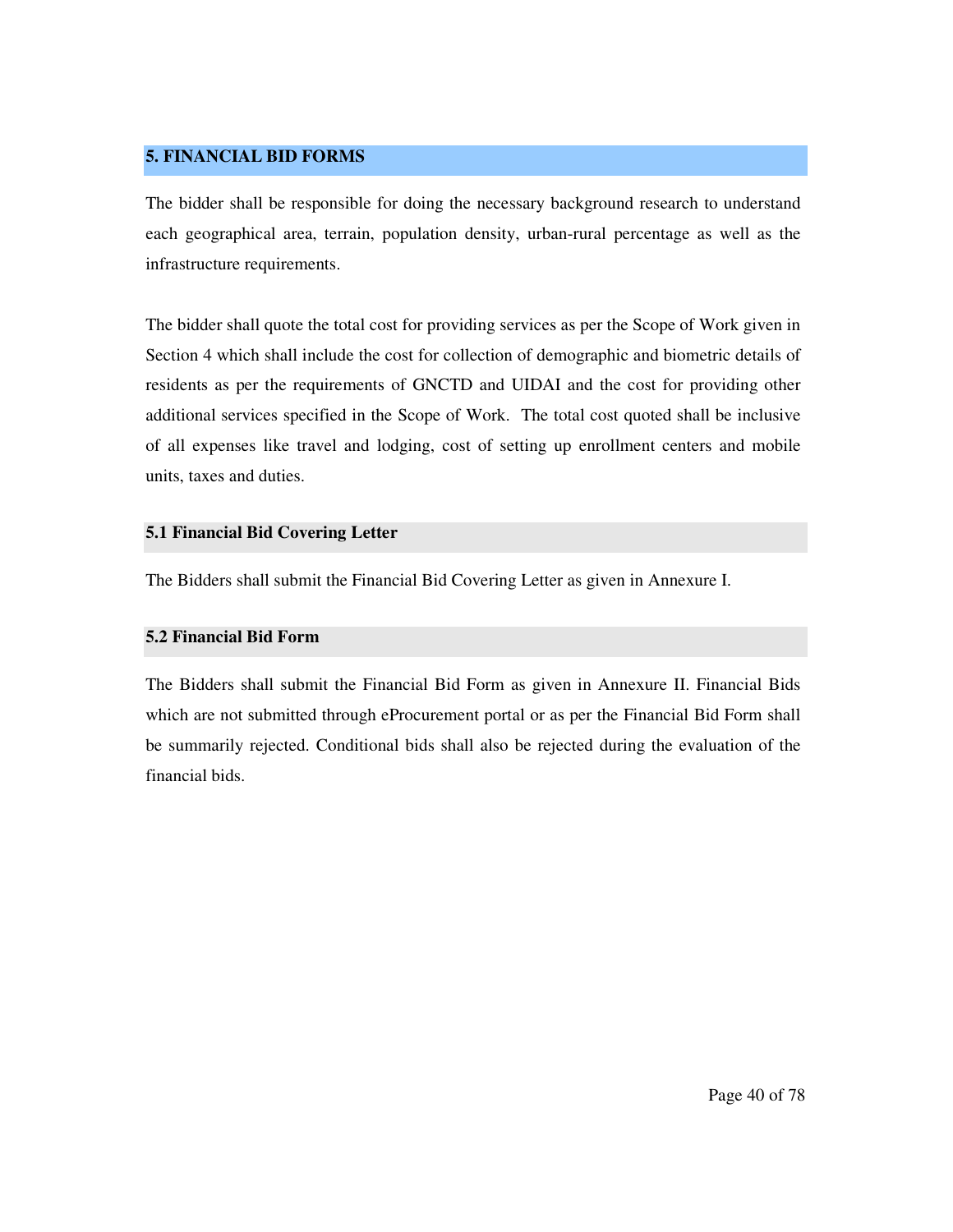#### **Annexure I – Financial Bid Covering Letter**

(To be submitted on the Letter head of the applicant)

To,

**Principal Secretary (Revenue)/Divisional Commissioner Department of Revenue, Government of NCT of Delhi, 5 Shamnath Marg, Delhi** 

Dear Sir,

Ref: Request for Quotation (RFQ) Notification no …...........dated …....................

- 1. We, the undersigned, having examined the RFQ document, herewith submit our response to above Notification for Selection of Enrollment Agency for UID, in full conformity with the said RFQ document. (in case of consortium, the names of the consortium partners shall be provided here)
- 2. We, the undersigned, offer to provide services to GNCTD for carrying out the enrollment functions for Enrollment of Residents of Delhi for UID in accordance with the RFQ.
- 3. We have read the provisions of the RFQ document and confirm that these are acceptable to us. Hence, we are hereby submitting our Financial Bid.
- 4. We agree to abide by this RFQ, consisting of this letter, financial bid and all attachments, for a period of 60 days from the closing date fixed for submission of bid as stipulated in the RFQ document.
- 5. We hereby declare that we are interested in providing our services as per the following choice of districts: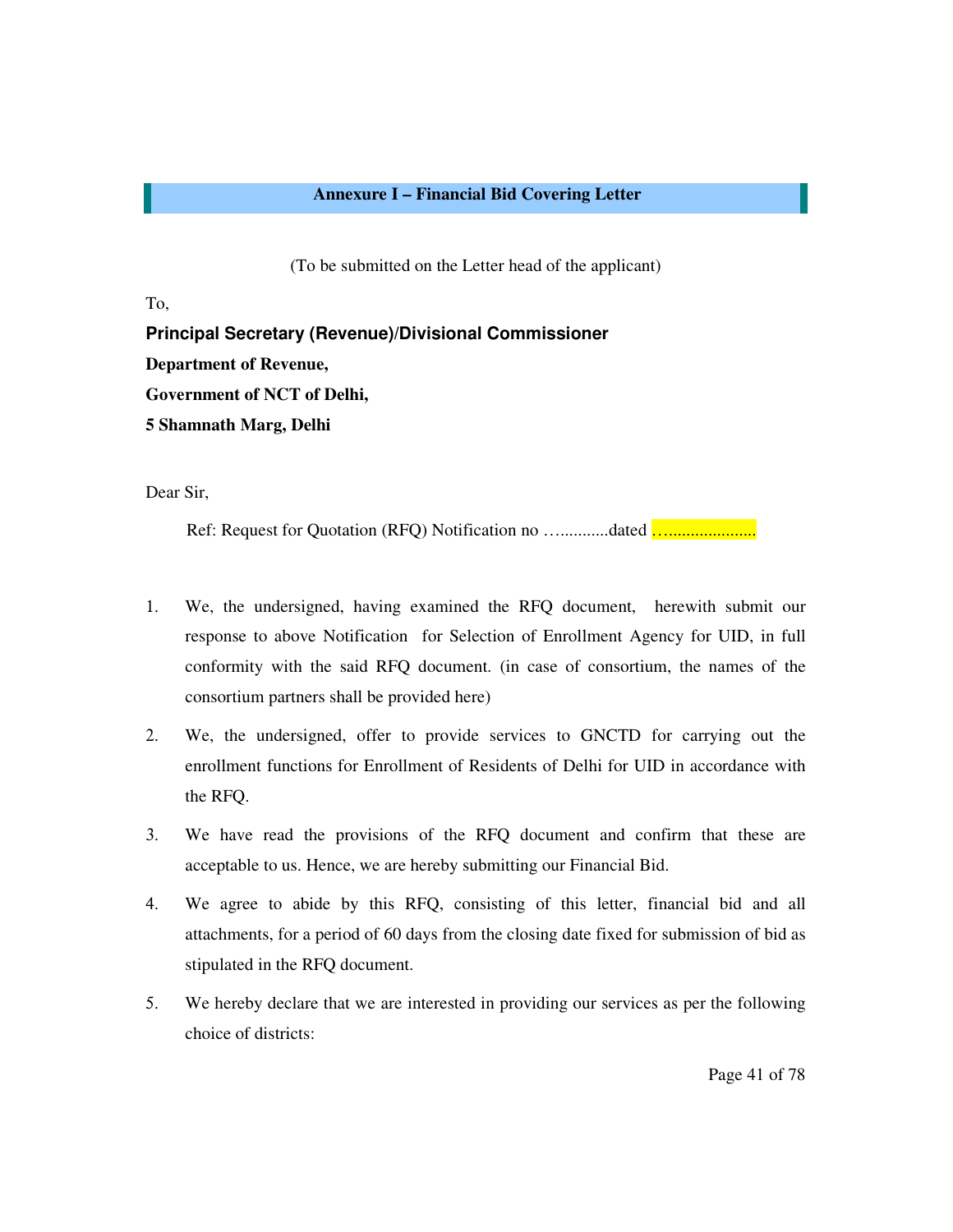|     | <b>District</b>                          | Choice ( $rank 1 to 5$ ) |
|-----|------------------------------------------|--------------------------|
| a.  | South                                    |                          |
| b   | West                                     |                          |
| c.  | <b>North East</b>                        |                          |
| d.  | East                                     |                          |
| le. | North, Central & New Delhi (One package) |                          |

- 6. We would like to declare that we are not involved in any litigation with any government in India and we are not under a declaration of ineligibility for corrupt or fraudulent practices.
- 7. We have not been black listed with in last 3 years by any state or central government or any of its departments / undertakings.
- 8. Availability of resources with us, which can be deployed for the Kalpa Vriksha Project, are as under :

|            | Resource                                                                          | Available at the<br>time of bidding | Order placed at<br>time<br>the<br>of<br>bidding | Likely<br>be<br>to<br>available on 25<br>Apr 2011 |
|------------|-----------------------------------------------------------------------------------|-------------------------------------|-------------------------------------------------|---------------------------------------------------|
| $\alpha$ . | Iris Scan devices available on<br>date for deployment.                            |                                     |                                                 |                                                   |
| β.         | FP<br>capturing<br>devices<br>available<br>date<br>for<br>$\alpha$<br>deployment. |                                     |                                                 |                                                   |
| χ.         | Laptops available on date for<br>deployment.                                      |                                     |                                                 |                                                   |
| δ.         | Digital Cameras available on<br>date for deployment.                              |                                     |                                                 |                                                   |
| ε.         | Machine operators available<br>on date for deployment.                            |                                     |                                                 |                                                   |
| φ.         | Data entry operators available<br>on date for deployment.                         |                                     |                                                 |                                                   |
| γ.         | Supervisors available on date<br>for deployment.                                  |                                     |                                                 |                                                   |
| η.         | Enrollment agents available                                                       |                                     |                                                 |                                                   |

Page 42 of 78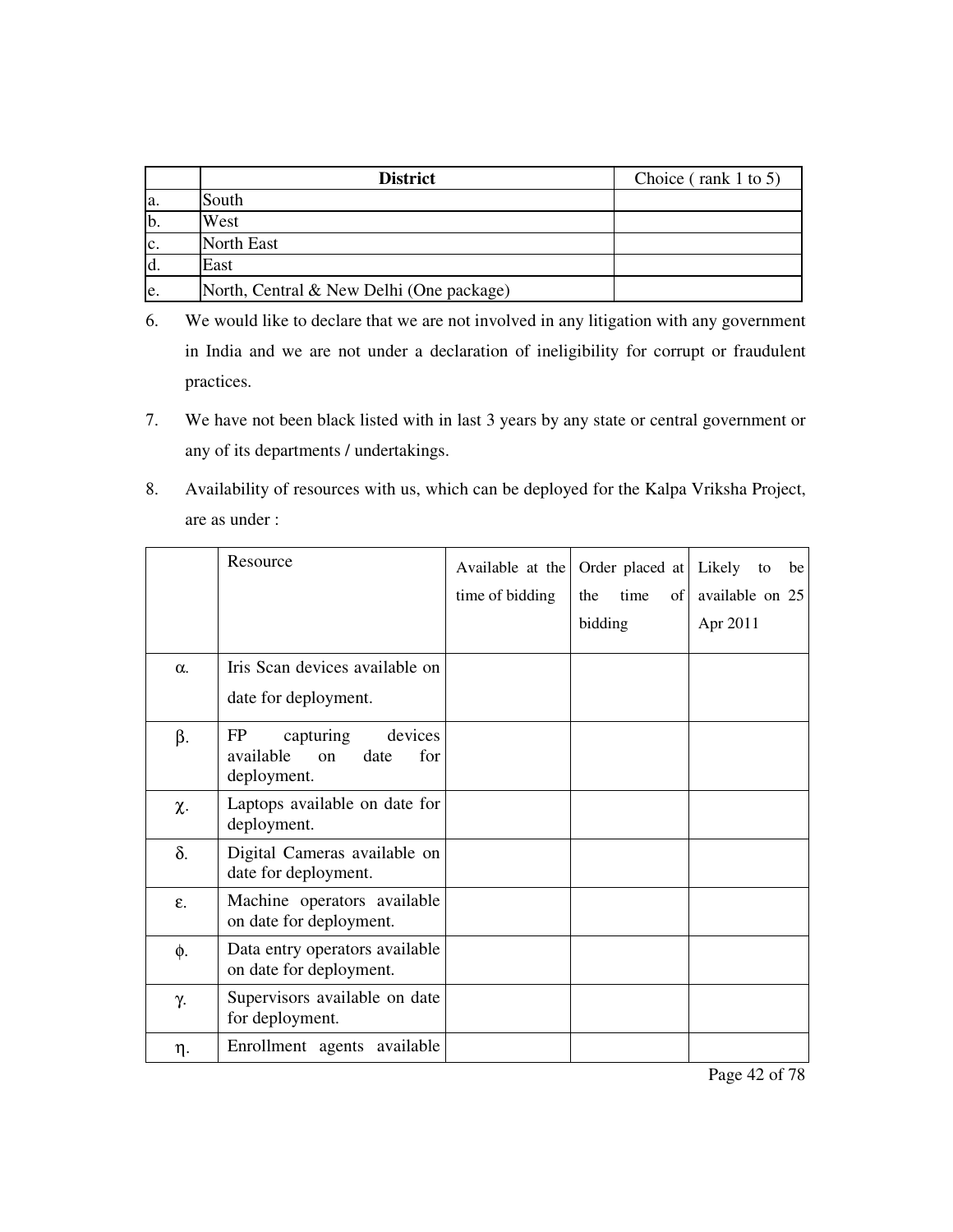|    | on date for deployment.                                                                                     |  |  |
|----|-------------------------------------------------------------------------------------------------------------|--|--|
| l. | Data entry operators available                                                                              |  |  |
|    | on date for deployment.                                                                                     |  |  |
| φ. | Number of residents to be<br>covered from UID enrollment<br>projects won till date by the<br>company.       |  |  |
| κ. | Available Capacity of the<br>company to carry<br>out<br>enrollments as on date of<br>submission of the bid. |  |  |

- 9. We hereby declare that we have not been charged with any fraudulent activities by any Central/ State/ UT Government.
- 10. We hereby certify that we have taken steps to ensure that no person acting for us or on our behalf will engage in bribery/ corrupt practices. We understand that indulging in corrupt practices of any kind will disqualify us from the bidding process and may lead to disqualification from UIDAI's empanelment.
- 11. We undertake that, in competing for (and, if the award is made to us, in executing) the above contract, we will strictly observe the laws against fraud and corruption in force in India namely "Prevention of Corruption Act, 1988".
- 12. We understand that GNCTD is not bound to accept any bid received in response to this RFQ.
- 13. In case we are engaged by GNCTD as an Enrolling Agency, we shall provide any assistance/cooperation required by GNCTD or any other Registrar appointed by GNCTD*,* UIDAI appointed auditing agencies/ UIDAI officials for performing their auditing and inspection functions. We understand that our non-cooperation for the same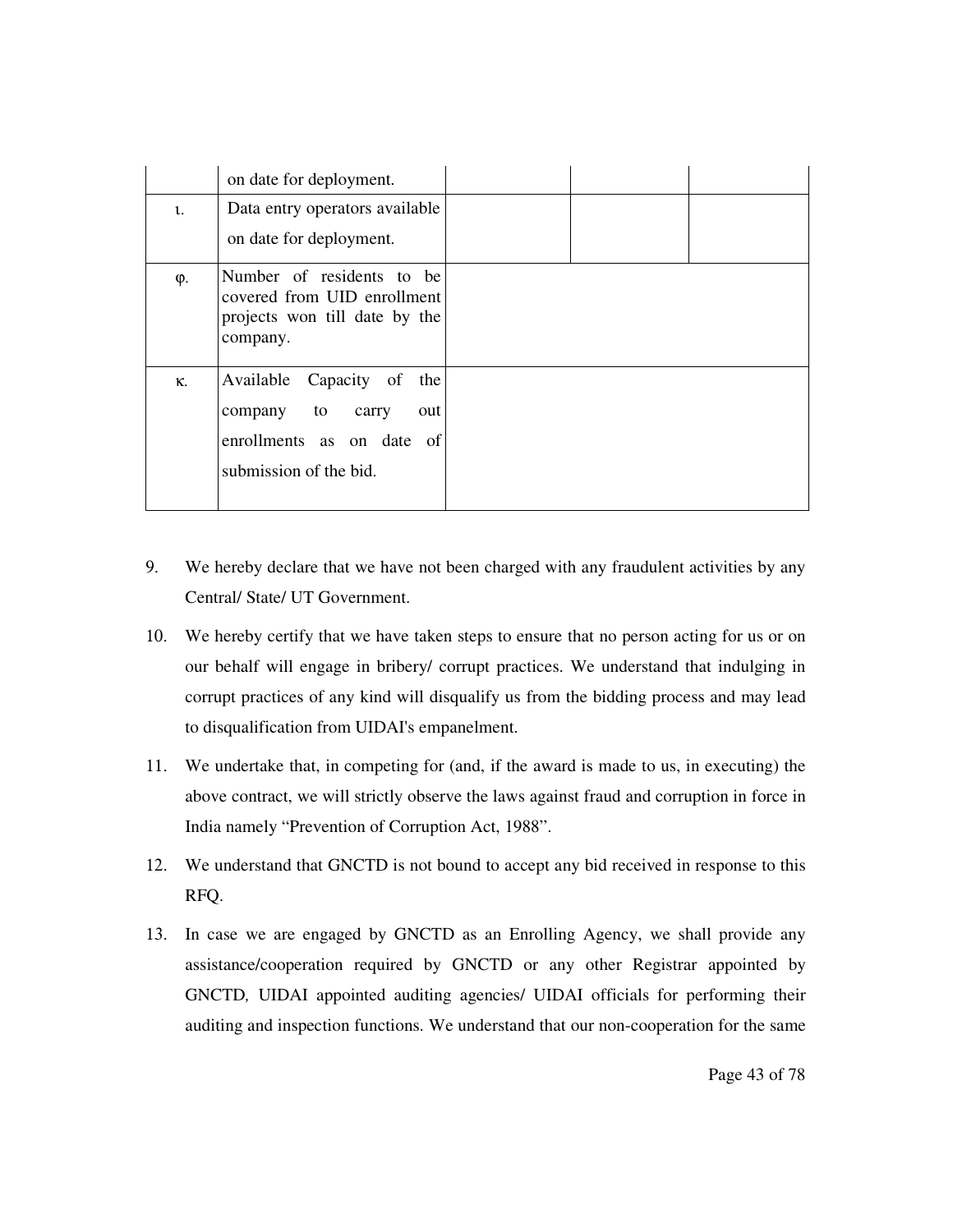shall be grounds for termination of service.

- 14. In case we are engaged as an Enrolling Agency, we agree to abide by all the terms & conditions of the Contract that will be issued by GNCTD.
- 15. The financial bid includes the cost of setting up and operating enrolment stations as specified in the RFQ, cost of providing additional services and performing all functions as per the scope of work defined in Section 4 of the RFQ

Our correspondence details with regard to this RFQ are:

| No. | <b>Information</b>                         | <b>Details</b> |  |  |
|-----|--------------------------------------------|----------------|--|--|
| 1.  | Name of the Contact Person                 |                |  |  |
| 2.  | Address of the Contact Person              |                |  |  |
|     |                                            |                |  |  |
| 3.  | Name, designation and contact address of   |                |  |  |
|     | the person to whom all references shall be |                |  |  |
|     | made regarding this RFQ                    |                |  |  |
| 4.  | Telephone number of the Contact Person     |                |  |  |
| 5.  | Mobile number of the Contact Person        |                |  |  |
| 6.  | Fax number of the Contact Person           |                |  |  |
| 7.  | Email ID of the Contact Person             |                |  |  |
| 8.  | Corporate website URL                      |                |  |  |

We remain,

Yours sincerely,

Authorized Signature [*In full and initials*]:

Name and Title of Signatory:

Name of Firm:

Address:

*(Affix the Official Seal of the Firm)*

Page 44 of 78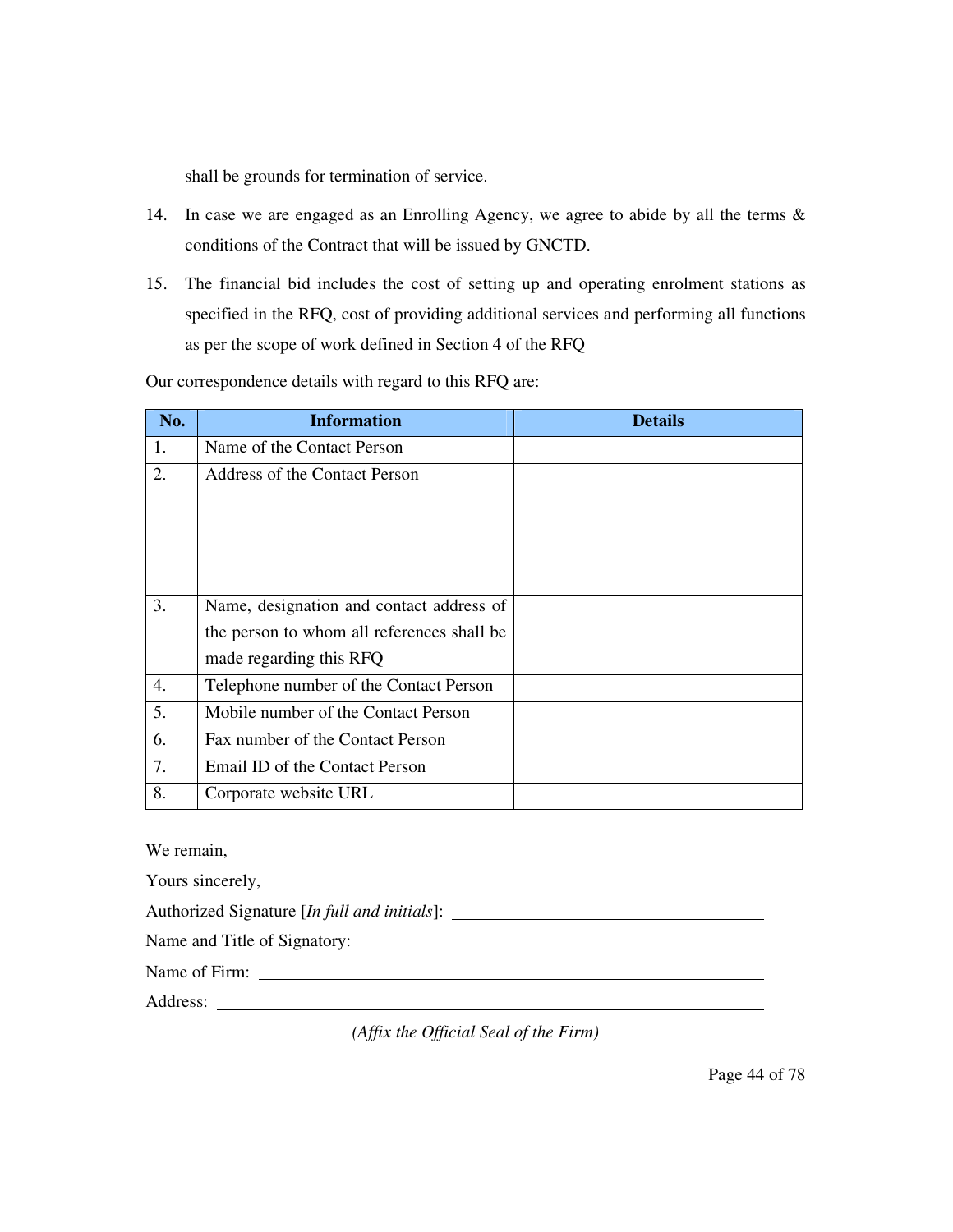**To be submitted through the eProcurement portal of Govt of NCT of Delhi as per instructions on page 5.** 

**Financial Bid for undertaking enrollment activities as per Schedule-1:** 

| <b>Item</b>                                 | Costs in INR<br>(per enrollment) |
|---------------------------------------------|----------------------------------|
| Cost of enrollment (inclusive of all taxes) |                                  |

*\* This shall include all costs like the equipment costs, manpower costs, vehicle costs, travel and lodging costs, taxes and duties and any other miscellaneous costs.* 

*Note:* 

- *1. The Contract Value shall be computed as: Total Cost of the District as per the Financial Bid x Target population for the District*
- *2. No other cost shall be payable to the enrollment agency except what has been mentioned above*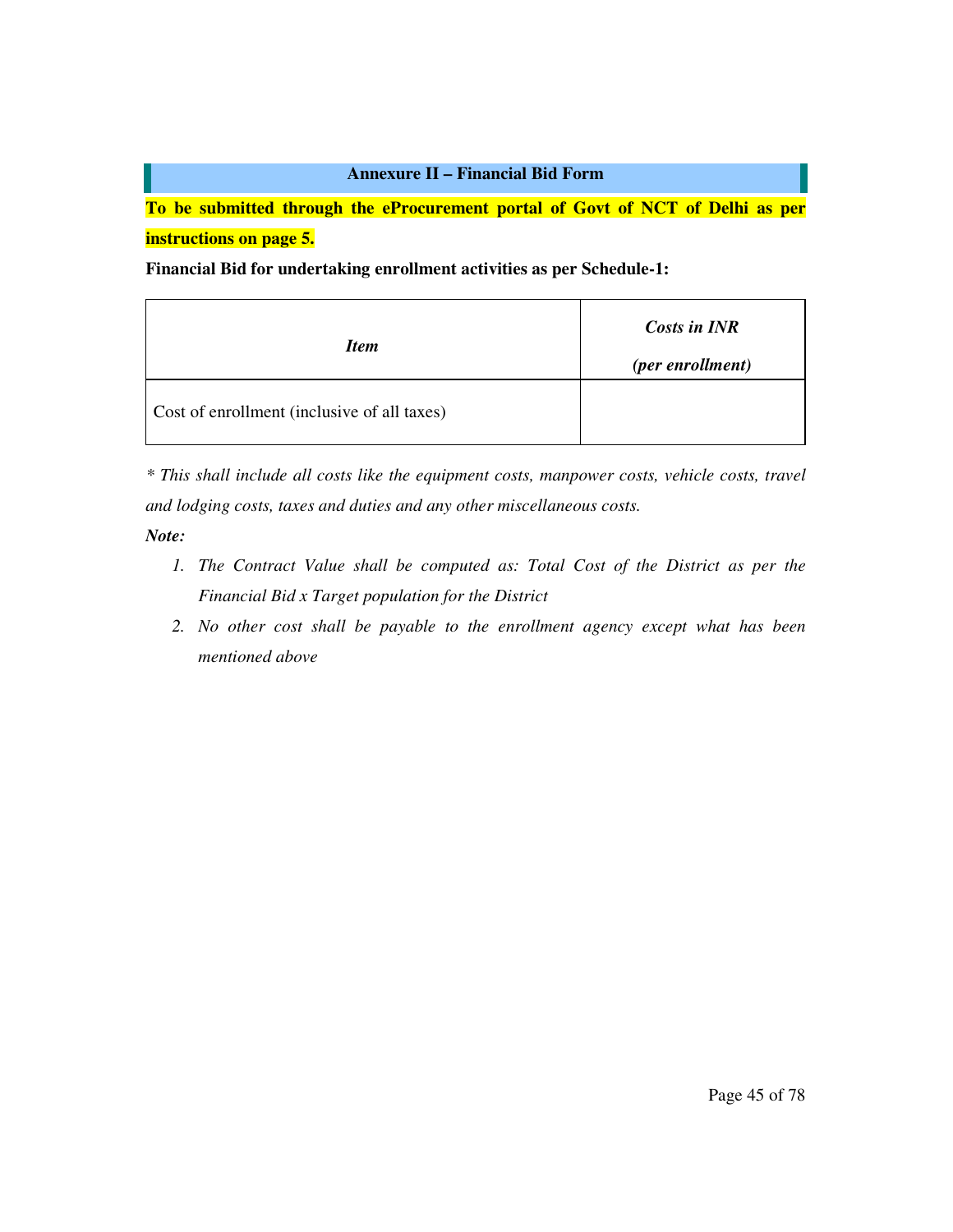# **Annexure III**

# **References from UIDAI or its website**

- Enrollment Manual
- Enrollment Software Manual
- Demographic Data Standards and Verification Procedure (DDSVP) Committee Report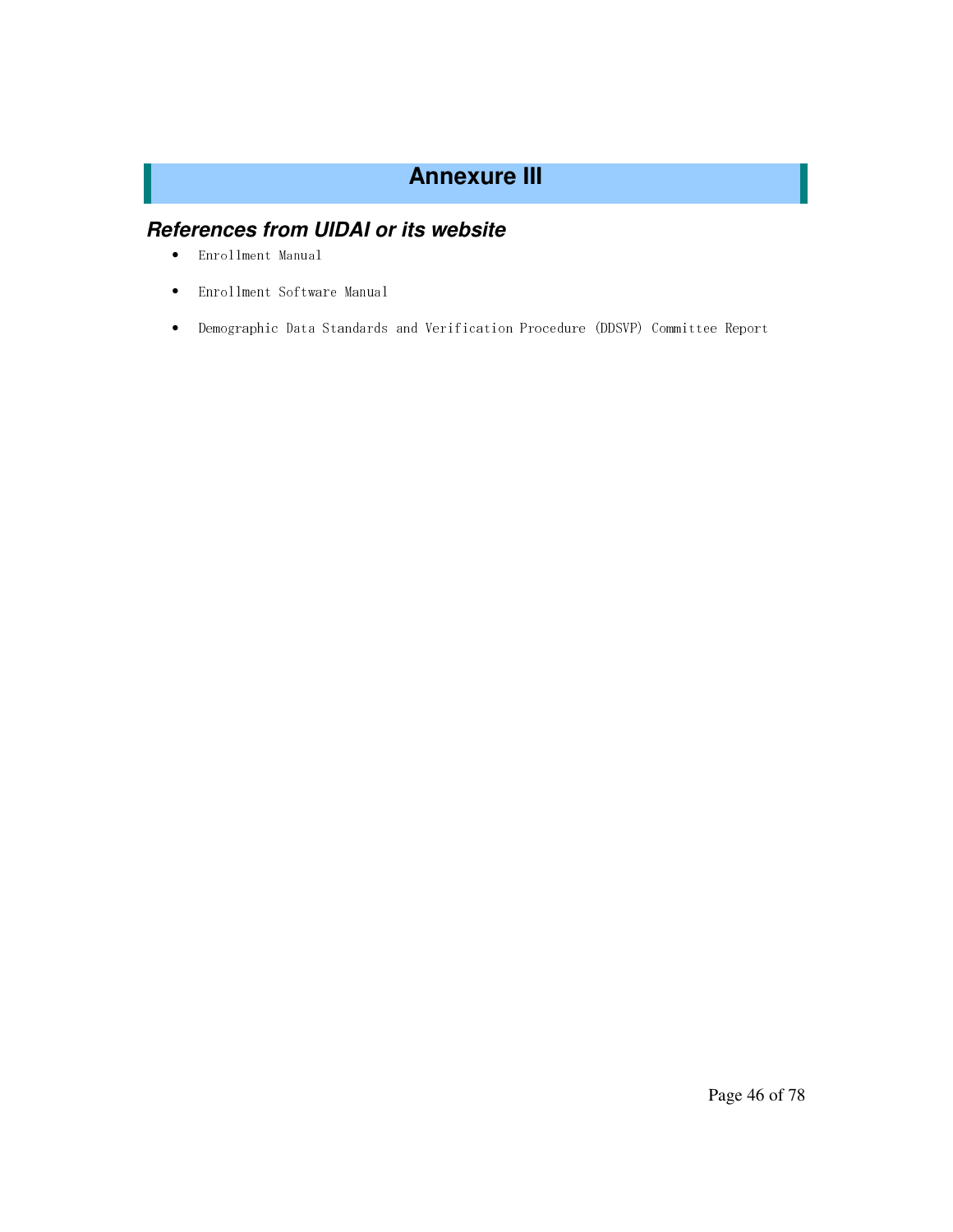# **Annexure IV – Specification and Formats for capture of KYR+ Information**

No KYR+ data needs to be collected.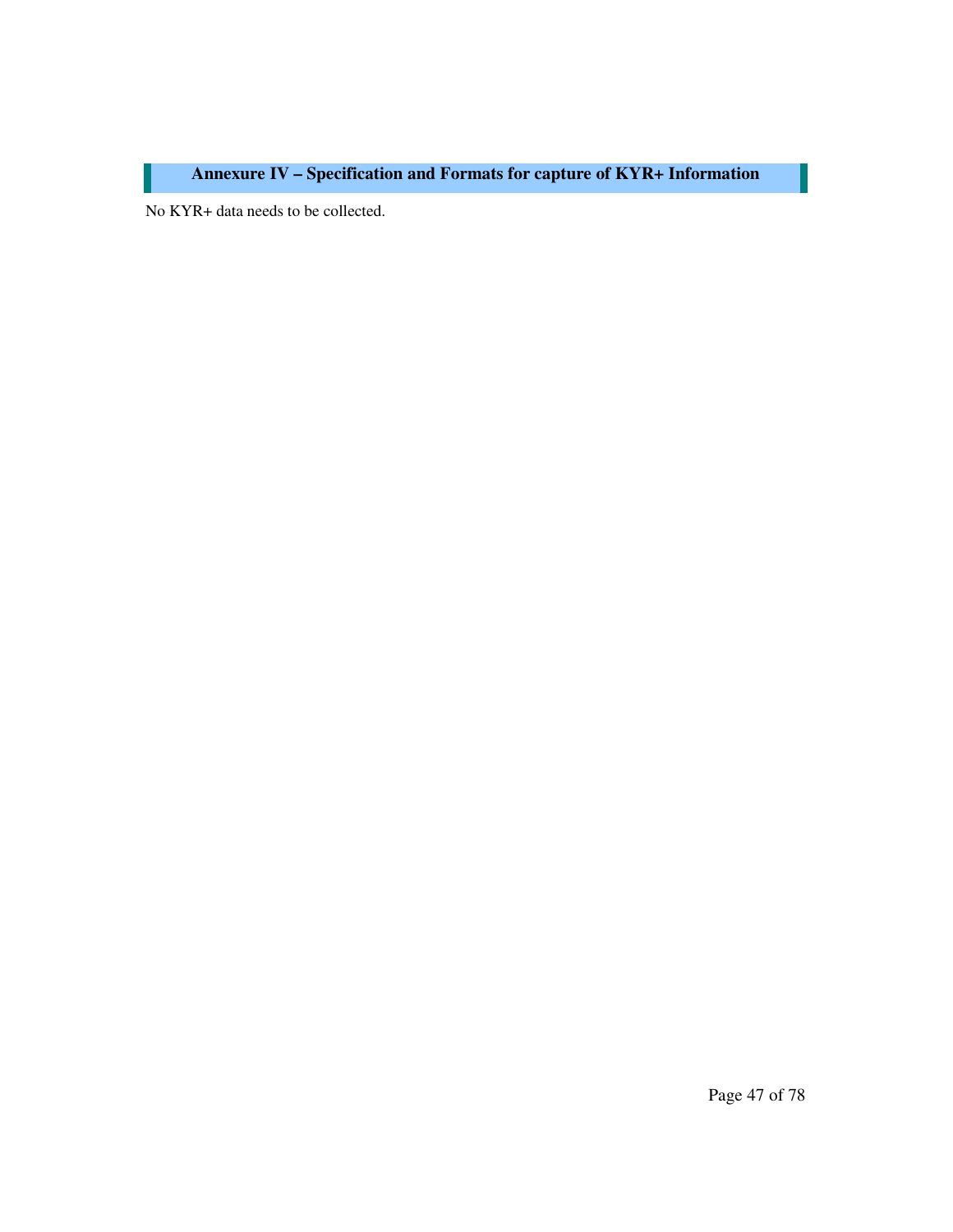#### **Annexure V – Indicative Number of Enrollment Centres & Training Requirements**

**A.** The tables below give details about the Population of the various districts of Delhi. The bidders may use the the excel sheet 'UIDAI\_EA\_Enrollment Station Calculator' from www.uidai.gov.in/tenders/ES\_calculator\_template.xls to calculate the number of enrollment stations that may be needed.

#### **Estimated population of 7 remaining districts of Delhi and minimum number of enrollment stations to be rolled out are as below :**

| <b>District</b> | Population in Census<br>2001 | Estimated population in<br>Oct 2010 |          |         | Minimum number of<br>ations to be rolled out<br>$\overline{8}$<br>stations |
|-----------------|------------------------------|-------------------------------------|----------|---------|----------------------------------------------------------------------------|
|                 |                              |                                     | 25 April | May 15, |                                                                            |
|                 |                              |                                     | 2011     | 2011    |                                                                            |
|                 |                              |                                     | 40.00%   | 100.00% |                                                                            |
| South           | 2,267,023                    | 2,984,013                           | 147      | 737     |                                                                            |
| West            | 2,128,908                    | 2,802,217                           | 138      | 692     |                                                                            |
| North           |                              |                                     |          |         |                                                                            |
| East            | 1,768,061                    | 2,327,245                           | 115      | 574     |                                                                            |
| East            | 1,463,583                    | 1,926,470                           | 95       | 475     |                                                                            |
| North           | 781,525                      | 1,028,698                           |          |         |                                                                            |
| Central         | 646,385                      | 850,817                             |          |         |                                                                            |
| New             |                              |                                     |          |         |                                                                            |
| Delhi           | 179,112                      | 235,760                             | 105      | 522     |                                                                            |
| <b>Total</b>    | 9,234,597                    | 12,155,220                          | 600      | 3000    |                                                                            |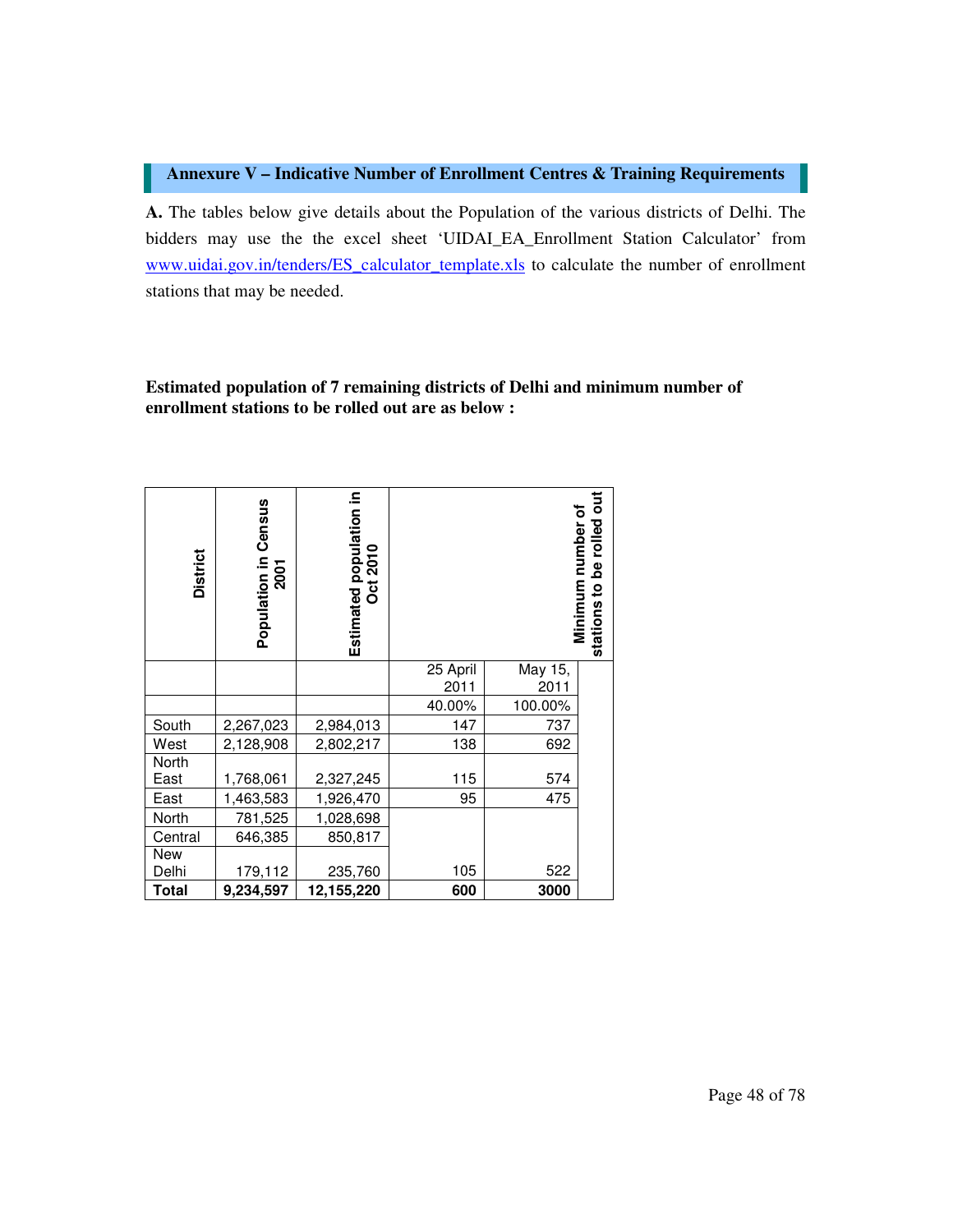**Annexure VI – Guidelines for deciding on Turnover and Net Worth Criteria** 

As per UIDAI guidelines available from UIDAI or UIDAI website.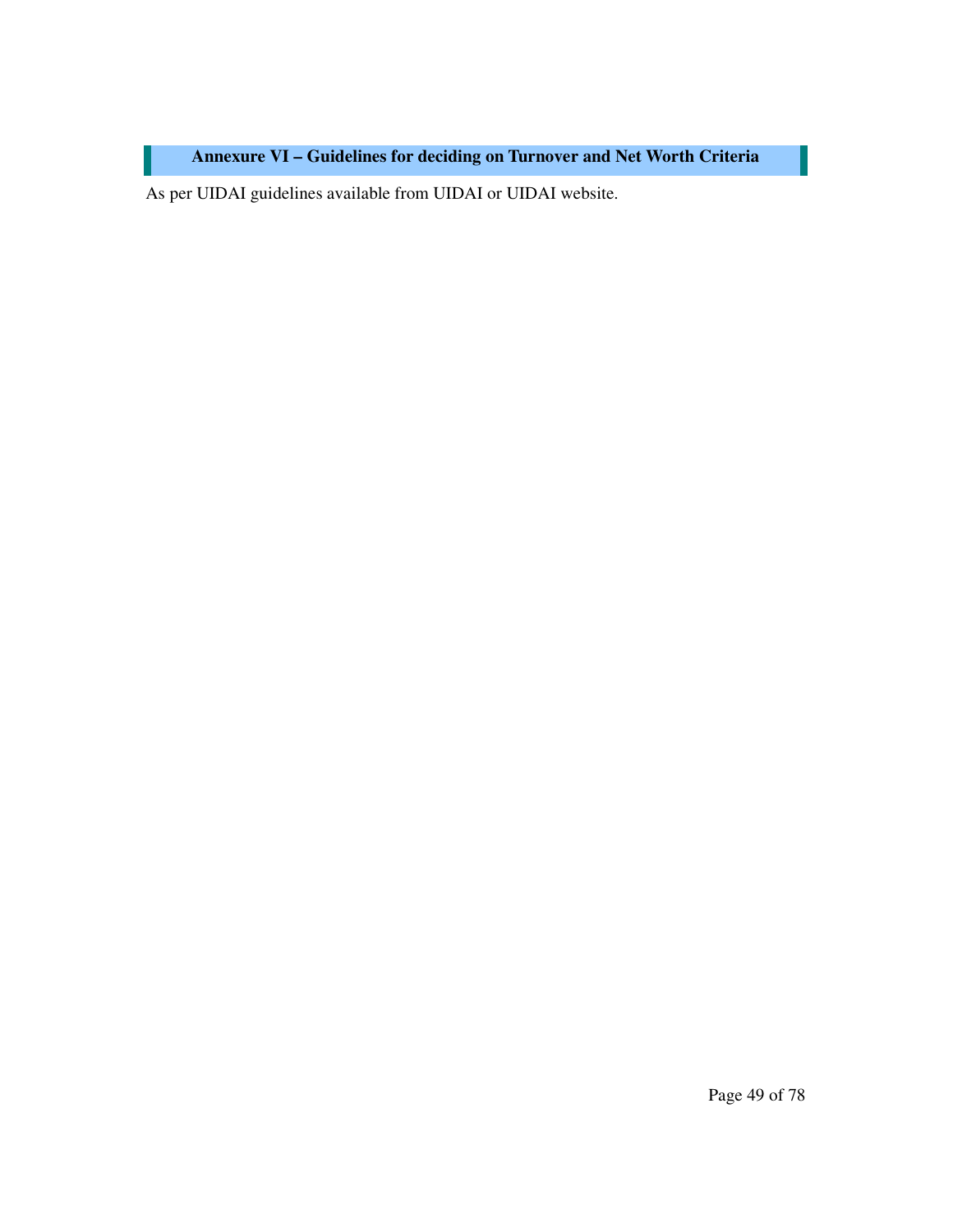#### **Annexure VII - STANDARD CONTRACT**

#### **8.1 Contract Form**

| THIS AGREEMENT is made on |      |  | this |                   | (eg. | $3^{\rm rd}$ ) | day of  |
|---------------------------|------|--|------|-------------------|------|----------------|---------|
|                           | (eg. |  |      | Apr), (eg. 2011), |      |                | between |
|                           |      |  |      |                   |      |                |         |

(hereinafter called "the Purchaser") which expression shall unless repugnant to the context thereof include his successors, heirs, assigns, of the one part, and

\_\_\_\_\_\_\_\_\_\_\_\_\_\_\_\_\_\_\_\_\_\_\_\_\_\_\_\_\_\_\_\_\_\_ of \_\_\_\_\_\_\_\_\_\_\_\_\_\_\_\_\_\_\_\_\_\_\_\_\_\_\_\_\_\_ (hereinafter called "the Supplier") which expression shall unless repugnant to the context thereof include his successors, heirs, assigns, of the other part.

[*Note: If the Supplier consists of more than one entity, the above should be partially amended to read as follows:* "…(, of the one part) and, on the other hand, a joint venture/consortium/association consisting of the following entities, each of which will be jointly and severally liable to the Purchaser for all the Supplier's obligations under this Contract, namely, *[name of Supplier]* and *[name of Supplier]* (hereinafter called the "Supplier").]

WHEREAS the Purchaser had invited bids for certain Services, viz.,

 $\qquad \qquad \text{ (eg.}$ Name of bid) vide their bid document number , dated

AND WHEREAS various applications were received pursuant to the said bid

AND WHEREAS the Purchaser has accepted a Bid by the Supplier for the supply of those Services in the sum of \_\_\_\_\_\_\_\_\_\_\_\_\_\_\_\_\_\_(hereinafter "the Contract Price").

And in pursuance of having accepted the said bid the parties have agreed to enter into this agreement.

#### NOW THIS AGREEMENT WITNESSETH AS FOLLOWS:

- 1. In this Agreement words and expressions shall have the same meanings as are respectively assigned to them in the Contract referred to.
- 2. The following documents (collectively referred to as "Contract Documents") shall be deemed to form and be read and construed as part of this Agreement, viz.:
	- a) The General Conditions of Contract;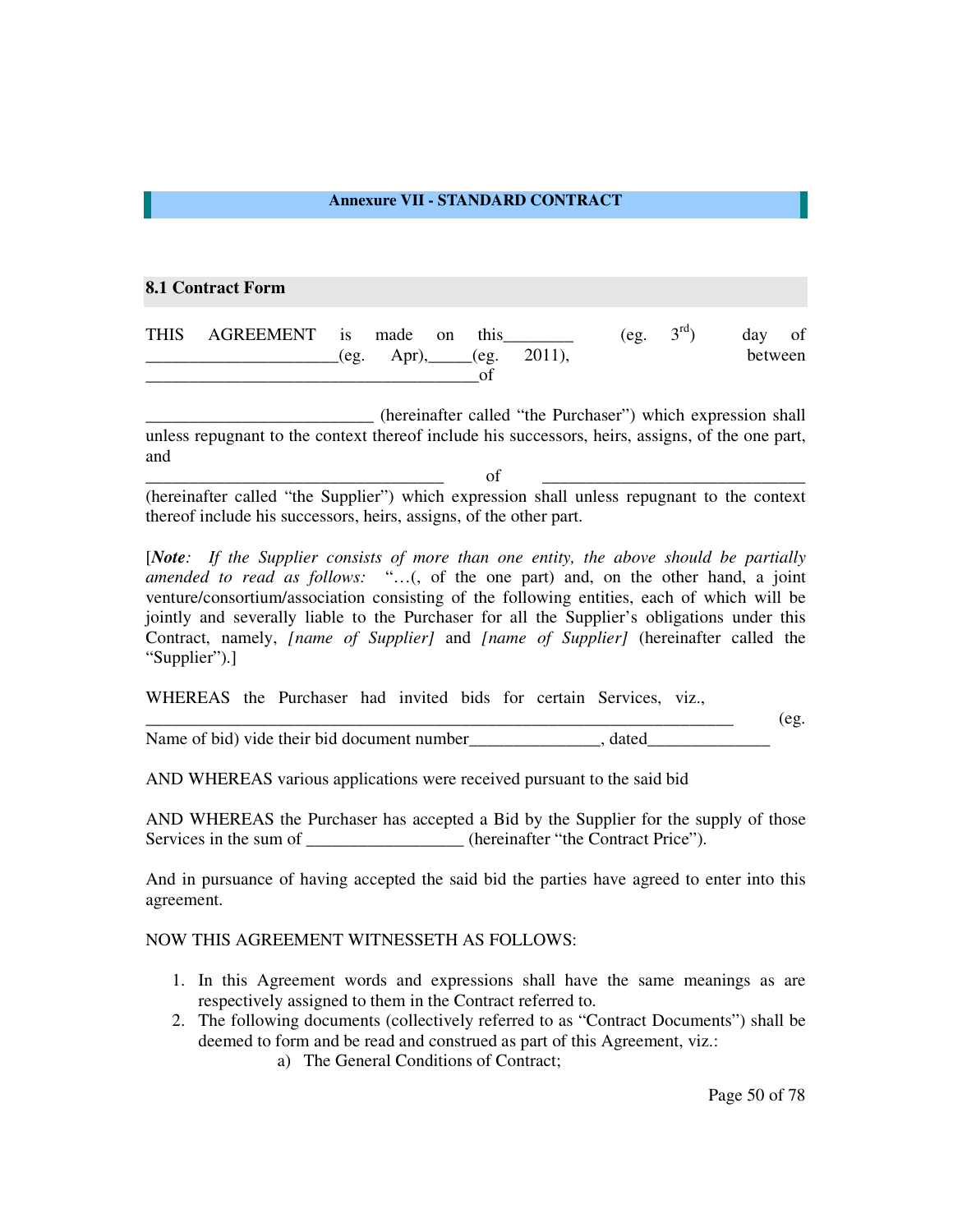b) The Special Conditions of Contract;

c) The following Appendices: *[Note: If any of these Appendices are not used, the words "Not Used" should be inserted below next to the title of the Appendix]:* 

- 0 Appendix A: Description of Services
- 1 Appendix B: Reporting Requirements
- 2 Appendix C: Total Cost of Services
- 3 Appendix D: Duties of the Purchaser
- 4 Appendix E: Form of Bank Guarantee Bond
- 3. The mutual rights and obligations of the Purchaser and the Supplier shall be as set forth in the Contract, in particular:

a) the Supplier shall carry out the Services in accordance with the provisions of the Contract; and

b) the Purchaser shall make payments to the Supplier in accordance with the provisions of the Contract.

IN WITNESS WHEREOF, the Parties hereto have caused this Contract to be signed in their respective names as of the day and year first above written.

For and on behalf of *[name of Purchaser]* 

*[Authorized Representative]* 

\_\_\_\_\_\_\_\_\_\_\_\_\_\_\_\_\_\_\_\_\_\_\_\_\_\_\_\_

\_\_\_\_\_\_\_\_\_\_\_\_\_\_\_\_\_\_\_\_\_\_\_\_\_\_\_\_

For and on behalf of *[name of Supplier]* 

*[Authorized Representative]* 

[*Note: If the Supplier consists of more than one entity, all these entities should appear as signatories, e.g., in the following manner*:]

For and on behalf of each of the Members of the *Supplier* 

*[Name of member]* 

*[Authorized Representative]* 

 $\overline{\phantom{a}}$  , which is a set of the set of the set of the set of the set of the set of the set of the set of the set of the set of the set of the set of the set of the set of the set of the set of the set of the set of th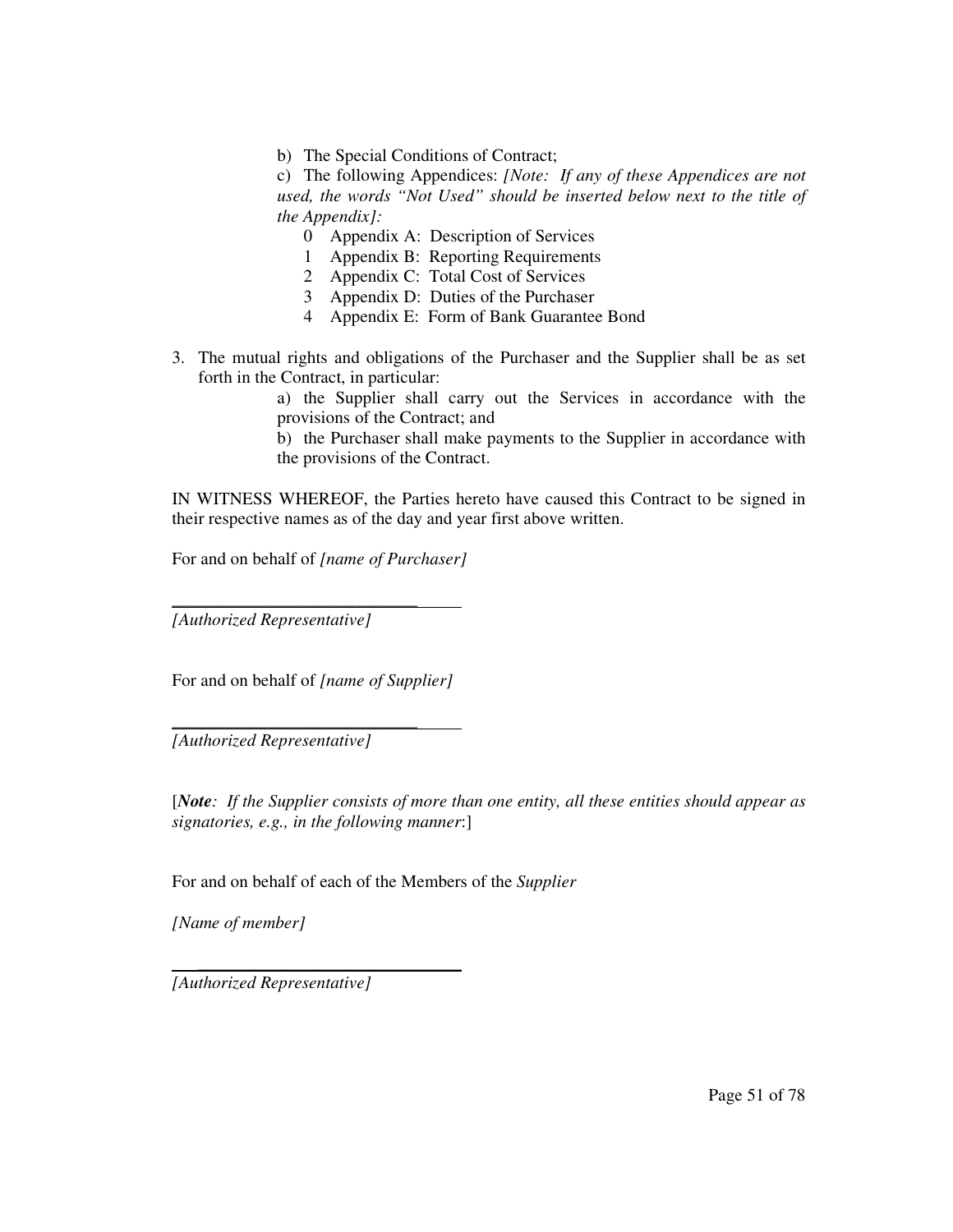### **8.2 General Conditions of Contract**

#### **1. GENERAL PROVISIONS**

| 1.1 | <b>Definitions</b> | Unless the context otherwise requires, the following terms whenever<br>used in this Contract have the following meanings: |                                                                                                                                                                                                                                                                                                                                                                                                                                                                 |  |  |
|-----|--------------------|---------------------------------------------------------------------------------------------------------------------------|-----------------------------------------------------------------------------------------------------------------------------------------------------------------------------------------------------------------------------------------------------------------------------------------------------------------------------------------------------------------------------------------------------------------------------------------------------------------|--|--|
|     |                    | (a)                                                                                                                       | "Applicable Law" means the laws and any other instruments<br>having the force of law in India.                                                                                                                                                                                                                                                                                                                                                                  |  |  |
|     |                    | (b)                                                                                                                       | "Purchaser" means the entity purchasing the services under this<br>Contract                                                                                                                                                                                                                                                                                                                                                                                     |  |  |
|     |                    | (c)                                                                                                                       | "Contract" means the Agreement entered into between the<br>Purchaser and the Supplier, together with the contract documents<br>referred to therein, including all the attachments, appendices,<br>annexure, and all documents incorporated by reference therein                                                                                                                                                                                                 |  |  |
|     |                    | (d)                                                                                                                       | "Contract Price" means the price to be paid for the performance of<br>the Services, in accordance with Clause GC 6, subject to such<br>additions and adjustments thereto or deductions there from, as may<br>be made pursuant to the Contract                                                                                                                                                                                                                   |  |  |
|     |                    | (e)                                                                                                                       | "Effective Date" means the date on which this Contract comes into<br>force and effect pursuant to Clause GC 2.1.                                                                                                                                                                                                                                                                                                                                                |  |  |
|     |                    | (f)                                                                                                                       | "Enrolling Agency/ Enrollment Agency" means- the agency<br>appointed by the Registrar for collection of the demographic and<br>biometric data in the location assigned by the Registrar                                                                                                                                                                                                                                                                         |  |  |
|     |                    | (g)                                                                                                                       | "GC" means these General Conditions of Contract.                                                                                                                                                                                                                                                                                                                                                                                                                |  |  |
|     |                    | (h)                                                                                                                       | "Government" means the Government of India.                                                                                                                                                                                                                                                                                                                                                                                                                     |  |  |
|     |                    | (i)                                                                                                                       | "Registrar" means the Agency of the Central or State Government<br>or Local Government comprising the elected rural and urban local<br>bodies Constitutional/ statutory Village Councils or a recognized<br>Non-Governmental Organization with whom the UIDAI has<br>entered into a Memorandum of Understanding for covering issues<br>related to the implementation of the UID Project. The Registrar is<br>the Purchaser of the services under this Contract. |  |  |
|     |                    | (i)                                                                                                                       | "Supplier" means any private or public entity that will provide the<br>Services to the Purchaser under the Contract. The Supplier is the<br>Enrolling Agency whose bid to perform the Contract has been<br>accepted by the Purchaser and is named as such in the Agreement                                                                                                                                                                                      |  |  |
|     |                    | $\left( k\right)$                                                                                                         | "Member" means any of the entities that make up the joint<br>venture/consortium/association, and "Members" means all these                                                                                                                                                                                                                                                                                                                                      |  |  |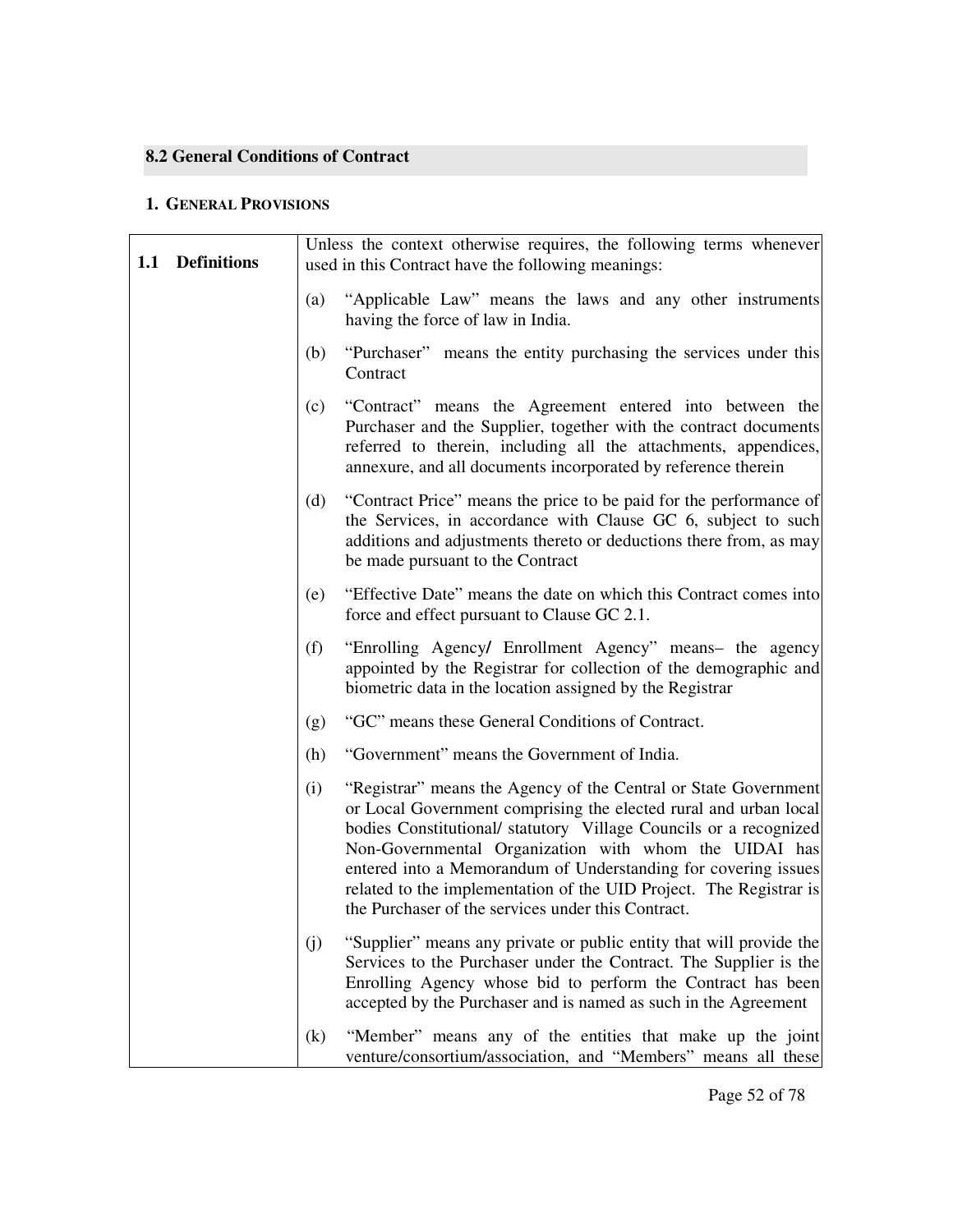|       |                                                         | entities.                                                                                                                                                                                                                                                                                                                                                                                          |
|-------|---------------------------------------------------------|----------------------------------------------------------------------------------------------------------------------------------------------------------------------------------------------------------------------------------------------------------------------------------------------------------------------------------------------------------------------------------------------------|
|       |                                                         | (1)<br>"Party" means the Purchaser or the Supplier, as the case may be,<br>and "Parties" means both of them.                                                                                                                                                                                                                                                                                       |
|       |                                                         | "Personnel" means persons hired by the Bidder and assigned to the<br>(m)<br>performance of the Services or any part thereof.                                                                                                                                                                                                                                                                       |
|       |                                                         | "SC" means the Special Conditions of Contract by which the GC<br>(n)<br>may be amended or supplemented.                                                                                                                                                                                                                                                                                            |
|       |                                                         | "Services" means the work to be performed by the Supplier<br>(0)<br>pursuant to this Contract, as described in Appendix A hereto.                                                                                                                                                                                                                                                                  |
|       |                                                         | "Bidder" means the entity bidding for the services under the<br>(p)<br>Contract.                                                                                                                                                                                                                                                                                                                   |
|       |                                                         | "Resident" means normal resident of India<br>(q)                                                                                                                                                                                                                                                                                                                                                   |
|       |                                                         | "UIDAI" means Unique Identification Authority of India<br>(r)                                                                                                                                                                                                                                                                                                                                      |
|       |                                                         | "In writing" means communicated in written form with proof of<br>(s)<br>receipt.                                                                                                                                                                                                                                                                                                                   |
| 1.2   | Relationship<br><b>Between</b><br>the<br><b>Parties</b> | Nothing contained herein shall be construed as establishing a<br>relationship of master and servant or of principal and agent as between<br>the Purchaser and the Supplier. The Supplier, subject to this Contract,<br>has complete charge of Personnel performing the Services and shall be<br>fully responsible for the Services performed by them or on their behalf<br>hereunder.              |
| 1.3   | Law<br>Governing<br><b>Contract</b>                     | This Contract, its meaning and interpretation, and the relation between<br>the Parties shall be governed by the Applicable Laws of India.                                                                                                                                                                                                                                                          |
| 1.4   | Language                                                | This Contract has been executed in English, which shall be the binding<br>and controlling language for all matters relating to the meaning or<br>interpretation of this Contract.                                                                                                                                                                                                                  |
| 1.5   | <b>Notices</b>                                          |                                                                                                                                                                                                                                                                                                                                                                                                    |
| 1.5.1 |                                                         | Any notice, request or consent required or permitted to be given or made<br>pursuant to this Contract shall be in writing. Any such notice, request or<br>consent shall be deemed to have been given or made when delivered in<br>person to an authorized representative of the Party to whom the<br>communication is addressed, or when sent to such Party at the address<br>specified in the SC. |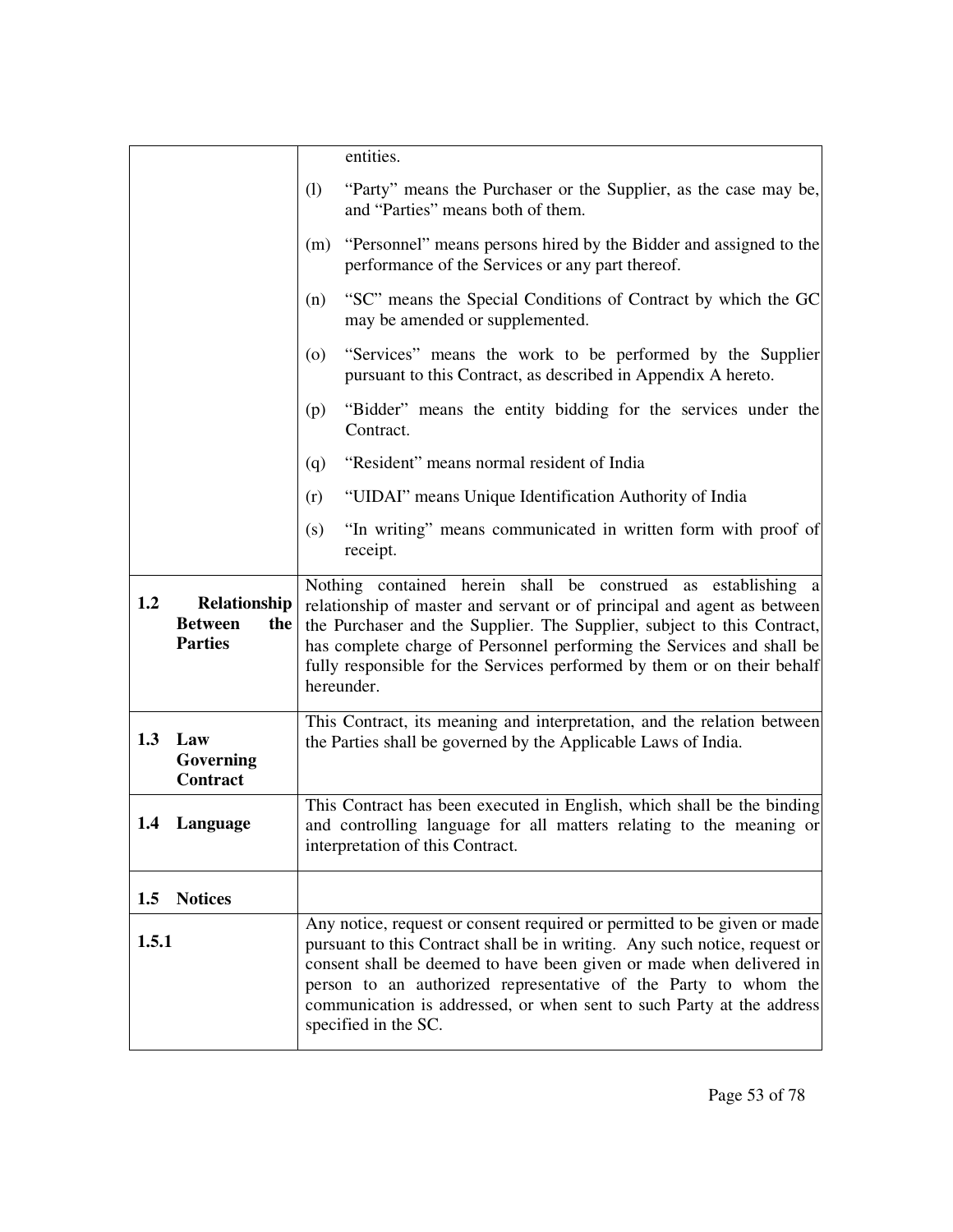| 1.5.2 |                                           | A Party may change its address for notice hereunder by giving the other<br>Party notice in writing of such change to the address specified in the SC.                                                                                                                                                                                                                                                                                  |
|-------|-------------------------------------------|----------------------------------------------------------------------------------------------------------------------------------------------------------------------------------------------------------------------------------------------------------------------------------------------------------------------------------------------------------------------------------------------------------------------------------------|
|       | 1.6 Location                              | The Services shall be performed at such locations as are specified in<br>Appendix A hereto and, where the location of a particular task is not so<br>specified, at such locations, as the Purchaser may approve.                                                                                                                                                                                                                       |
| 1.7   | <b>Authorized</b><br>Representa-<br>tives | Any action required or permitted to be taken, and any document required<br>or permitted to be executed under this Contract by the Purchaser or the<br>Bidder may be taken or executed by the officials specified in the SC.                                                                                                                                                                                                            |
| 1.8   | <b>Taxes</b><br>and<br><b>Duties</b>      | The Supplier and their Personnel shall pay such indirect taxes, duties,<br>fees, and other impositions levied under the Applicable Laws of India                                                                                                                                                                                                                                                                                       |
| 1.9   | Fraud<br>and<br>Corruption                |                                                                                                                                                                                                                                                                                                                                                                                                                                        |
|       | 1.9.1 Definitions                         | It is the Purchaser's policy to require that the Purchaser as well as<br>Suppliers observe the highest standard of ethics during the selection and<br>execution of such contracts. The Purchaser also requires that the<br>Supplier does not demand any service charges from the Resident unless<br>the same is agreed with the Purchaser in advance. In pursuance of this<br>policy, the Purchaser:                                   |
|       |                                           | defines, for the purpose of this provision, the terms set forth below<br>(a)<br>as follows:                                                                                                                                                                                                                                                                                                                                            |
|       |                                           | "corrupt practice" means the offering, receiving, or soliciting,<br>(i)<br>directly or indirectly, of anything of value to influence the<br>action of a public official in the selection process or in contract<br>execution;                                                                                                                                                                                                          |
|       |                                           | "fraudulent practice" means a misrepresentation or omission<br>(ii)<br>of facts in order to influence a procurement process or the<br>execution of a contract to the Purchaser; and includes<br>collusive practice among bidders, prior to or after bid<br>submission, designed to establish bid prices at artificially high<br>or non-competitive levels and to deprive the Purchaser of the<br>benefits of free and open competition |
|       |                                           | "collusive practices" means a scheme or arrangement between<br>(iii)<br>two or more bidders, with or without the knowledge of the<br>Purchaser,<br>designed<br>establish prices<br>to<br>artificial,<br>at<br>noncompetitive levels;                                                                                                                                                                                                   |
|       |                                           | "coercive practices" means harming or threatening to harm,<br>(iv)                                                                                                                                                                                                                                                                                                                                                                     |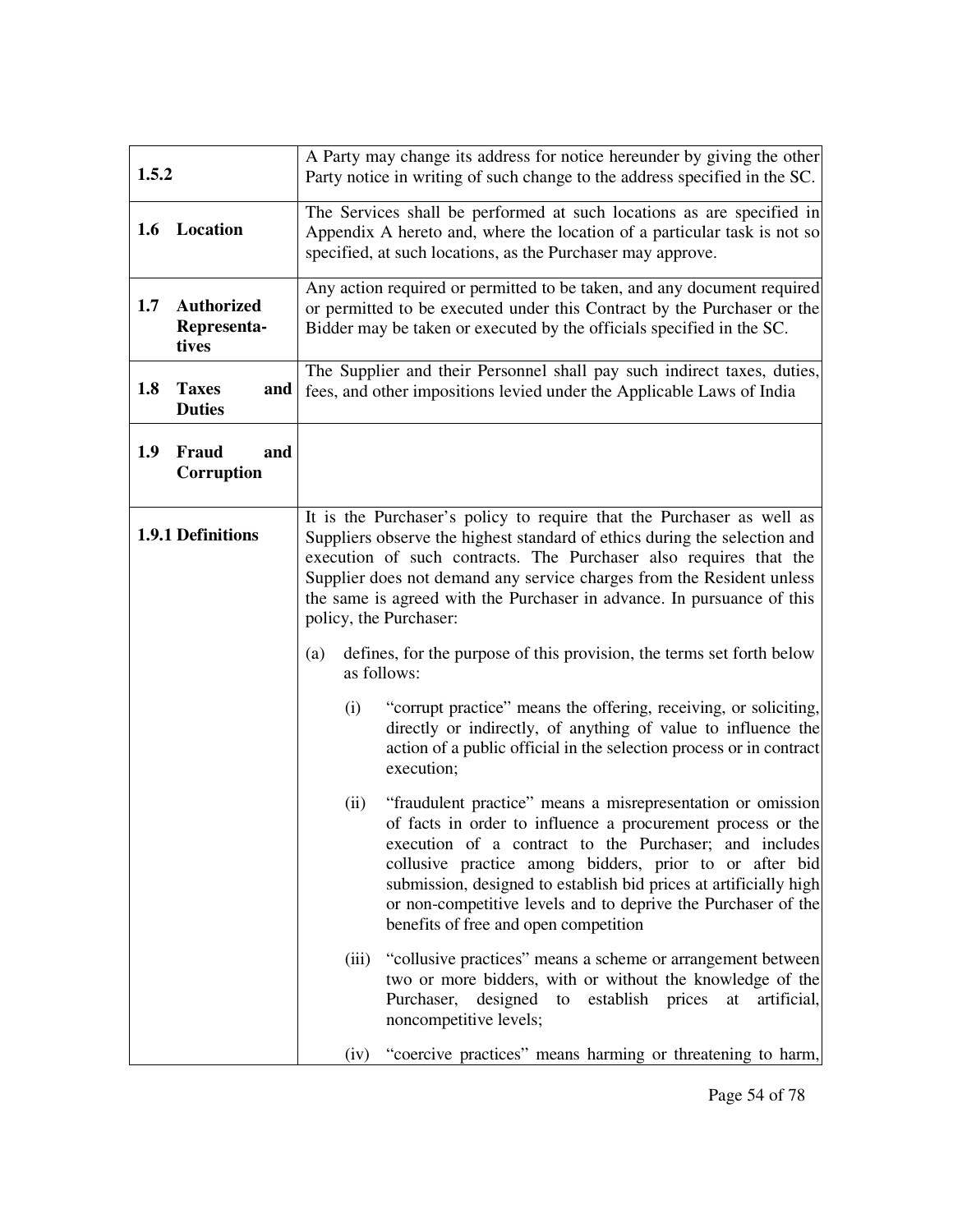|                                                          | directly or indirectly, persons or their property to influence<br>their participation in a procurement process, or affect the<br>execution of a contract;                                                                                                                                                                                                                                                                                                                       |
|----------------------------------------------------------|---------------------------------------------------------------------------------------------------------------------------------------------------------------------------------------------------------------------------------------------------------------------------------------------------------------------------------------------------------------------------------------------------------------------------------------------------------------------------------|
|                                                          | "unfair trade practices" means supply of services different<br>(v)<br>from what is ordered on, or change in the Scope of Work<br>which was agreed to;                                                                                                                                                                                                                                                                                                                           |
| 1.9.2 Measures to be<br>taken by the<br><b>Purchaser</b> | (a) The Purchaser may terminate the contract if it determines at any time<br>that representatives of the Supplier were engaged in corrupt,<br>fraudulent, collusive or coercive practices during the selection<br>process or the execution of that contract, without the Supplier having<br>taken timely and appropriate action satisfactory to the Purchaser to<br>remedy the situation;                                                                                       |
|                                                          | (b) The Purchaser may also sanction against the Supplier, including<br>declaring the Supplier ineligible, either indefinitely or for a stated<br>period of time, to be awarded a contract if it at any time determines<br>that the Supplier has, directly or through an agent, engaged in<br>corrupt, fraudulent, collusive or coercive practices in competing for,<br>or in executing, a Purchaser-financed contract                                                           |
| <b>Commissions</b><br>1.9.3<br>and Fees                  | Purchaser will require the successful Supplier to disclose any<br>$\mathbf{c})$<br>commissions or fees that may have been paid or are to be paid to<br>agents, representatives, or commission agents with respect to the<br>selection process or execution of the contract. The information<br>disclosed must include at least the name and address of the agent,<br>representative, or commission agent, the amount and currency, and<br>the purpose of the commission or fee. |
|                                                          | In this Contract unless a contrary intention is evident:                                                                                                                                                                                                                                                                                                                                                                                                                        |
| 1.10 Interpretation                                      | the clause headings are for convenient reference only and do not<br>(a)<br>form part of this Contract;                                                                                                                                                                                                                                                                                                                                                                          |
|                                                          | unless otherwise specified a reference to a clause number is a<br>(b)<br>reference to all of its sub-clauses;                                                                                                                                                                                                                                                                                                                                                                   |
|                                                          | unless otherwise specified a reference to a clause, sub-clause or<br>(c)<br>section is a reference to a clause, sub-clause or section of this<br>Contract including any amendments or modifications to the same<br>from time to time;                                                                                                                                                                                                                                           |
|                                                          | a word in the singular includes the plural and a word in the plural<br>(d)<br>includes the singular;                                                                                                                                                                                                                                                                                                                                                                            |
|                                                          | a word importing a gender includes any other gender;<br>(e)                                                                                                                                                                                                                                                                                                                                                                                                                     |
|                                                          | (f)<br>a reference to a person includes a partnership and a body corporate;                                                                                                                                                                                                                                                                                                                                                                                                     |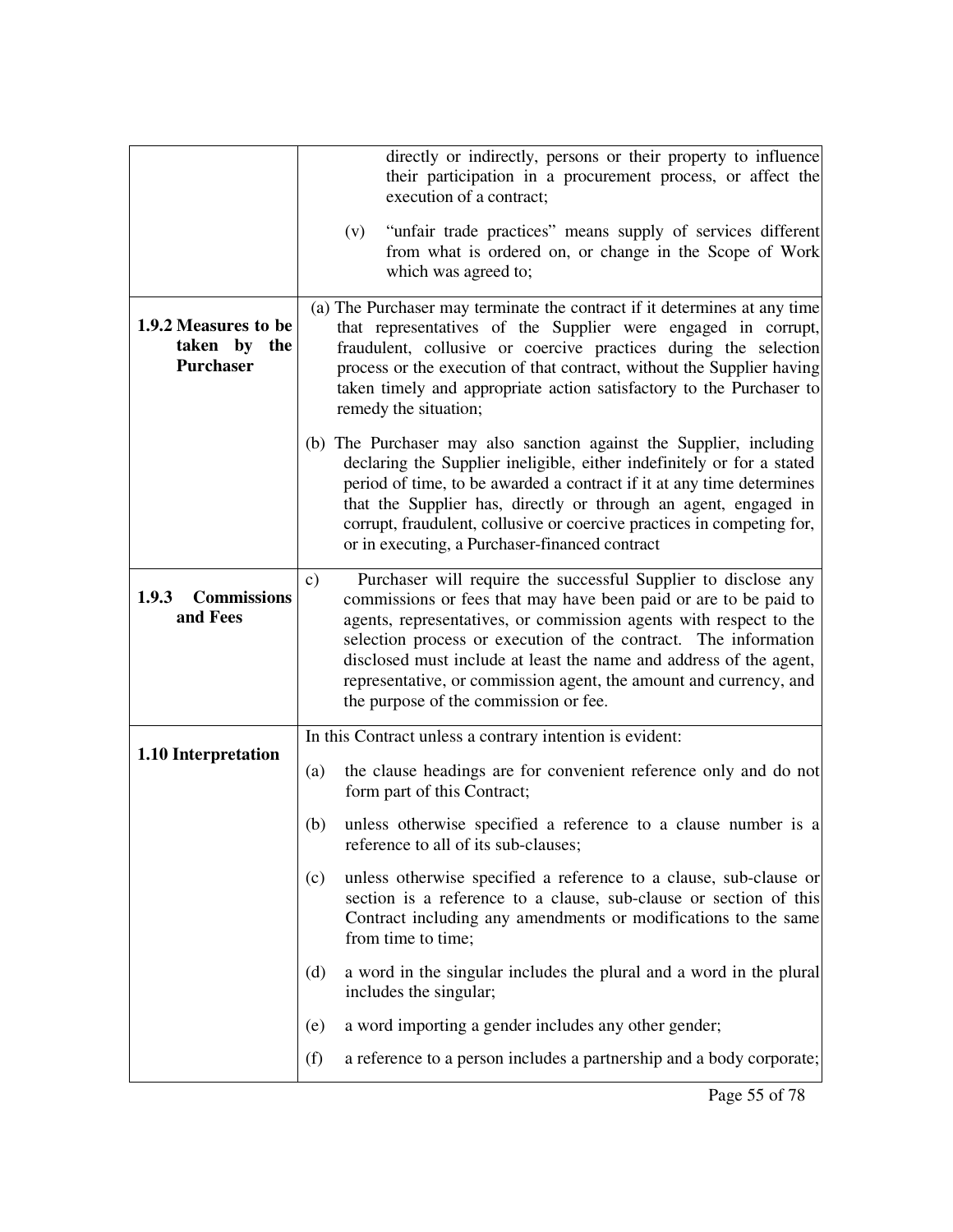| (g) | a reference to legislation includes legislation repealing, replacing<br>or amending that legislation;                                                              |
|-----|--------------------------------------------------------------------------------------------------------------------------------------------------------------------|
| (h) | where a word or phrase is given a particular meaning it includes<br>the appropriate grammatical forms of that word or phrase which<br>have corresponding meanings; |
| (i) | in the event of an inconsistency between the terms of this Contract<br>and the Bid document and the Proposal, the terms of this Contract<br>hereof shall prevail   |

### **2. COMMENCEMENT, COMPLETION, MODIFICATION AND TERMINATION OF CONTRACT**

| 2.1 | <b>Effectiveness</b><br>of Contract                                                                   | This Contract shall come into effect on the date the Contract is signed<br>by both Parties or such other later date as may be stated in the SC. The<br>date the Contract comes into effect is defined as the Effective Date.                                                                                                                                                                                                                                                   |
|-----|-------------------------------------------------------------------------------------------------------|--------------------------------------------------------------------------------------------------------------------------------------------------------------------------------------------------------------------------------------------------------------------------------------------------------------------------------------------------------------------------------------------------------------------------------------------------------------------------------|
| 2.2 | <b>Termination of</b><br>Contract<br>for<br><b>Failure</b><br>to<br><b>Become</b><br><b>Effective</b> | If this Contract has not become effective within such time period after<br>the date of the Contract signed by the Parties as specified in the SC,<br>either Party may, by not less than twenty one (21) days written notice to<br>the other Party, declare this Contract to be null and void, and in the event<br>of such a declaration by either Party, neither Party shall have any claim<br>against the other Party with respect hereto.                                    |
| 2.3 | Commence-<br><sub>of</sub><br>ment<br><b>Services</b>                                                 | The Supplier shall begin carrying out the Services not later than the<br>number of days after the Effective Date specified in the SC.                                                                                                                                                                                                                                                                                                                                          |
| 2.4 | <b>Expiration</b><br>of<br><b>Contract</b>                                                            | Unless terminated earlier pursuant to Clause GC 2.3 hereof, this<br>Contract shall expire at the end of such time period after the Effective<br>Date as specified in the SC.                                                                                                                                                                                                                                                                                                   |
| 2.5 | <b>Entire</b><br><b>Agreement</b>                                                                     | This Contract contains all covenants, stipulations and provisions agreed<br>by the Parties. No agent or representative of either Party has authority to<br>make, and the Parties shall not be bound by or be liable for, any other<br>statement, representation, promise or agreement not set forth herein.                                                                                                                                                                    |
| 2.6 | <b>Modifications</b><br>or Variations                                                                 | Any modification or variation of the terms and conditions of this<br>a)<br>Contract, including any modification or variation of the scope of the<br>Services, may only be made by written agreement between the Parties.<br>However, each Party shall give due consideration to any proposals for<br>modification or variation made by the other Party.<br>(b) In cases of substantial modifications or variations, the prior written<br>consent of the Purchaser is required. |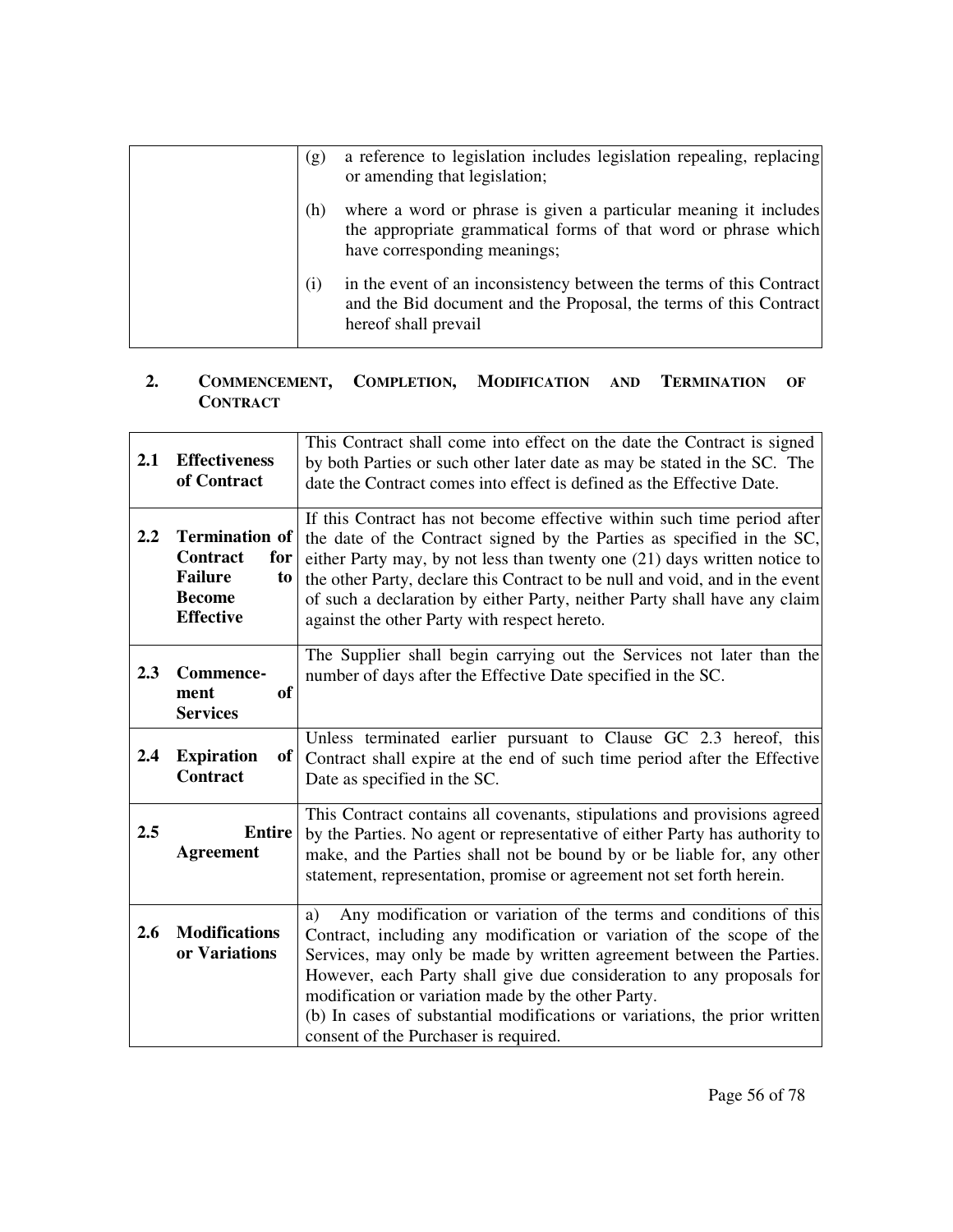| 2.7 Force Majeure                     |                                                                                                                                                                                                                                                                                                                                                                                                                                                                                                                                                                                                                                                                                                                                                                                                                                                                                                                                       |
|---------------------------------------|---------------------------------------------------------------------------------------------------------------------------------------------------------------------------------------------------------------------------------------------------------------------------------------------------------------------------------------------------------------------------------------------------------------------------------------------------------------------------------------------------------------------------------------------------------------------------------------------------------------------------------------------------------------------------------------------------------------------------------------------------------------------------------------------------------------------------------------------------------------------------------------------------------------------------------------|
| 2.7.1 Definition                      | a) For the purposes of this Contract, "Force Majeure" means an event<br>which is beyond the reasonable control of a Party, is not foreseeable, is<br>unavoidable and not brought about by or at the instance of the Party<br>claiming to be affected by such events and which has caused the non-<br>performance or delay in performance, and which makes a Party's<br>performance of its obligations hereunder impossible or so impractical as<br>reasonably to be considered impossible in the circumstances, and<br>includes, but is not limited to, war, riots, civil disorder, earthquake, fire,<br>explosion, storm, flood or other extreme adverse weather conditions,<br>strikes, lockouts or other industrial action (except where such strikes,<br>lockouts or other industrial action are within the power of the Party<br>invoking Force Majeure to prevent), confiscation or any other action by<br>Government agencies. |
|                                       | (b) Force Majeure shall not include (i) any event which is caused by the<br>negligence or intentional action of a Party or agents or employees, nor<br>(ii) any event which a diligent Party could reasonably have been<br>expected both to take into account at the time of the conclusion of this<br>Contract, and avoid or overcome in the carrying out of its obligations<br>hereunder.                                                                                                                                                                                                                                                                                                                                                                                                                                                                                                                                           |
|                                       | (c) Force Majeure shall not include insufficiency of funds or inability to<br>make any payment required hereunder.                                                                                                                                                                                                                                                                                                                                                                                                                                                                                                                                                                                                                                                                                                                                                                                                                    |
| 2.7.2 No Breach of<br><b>Contract</b> | The failure of a Party to fulfill any of its obligations under the contract<br>shall not be considered to be a breach of, or default under, this Contract<br>insofar as such inability arises from an event of Force Majeure, provided<br>that the Party affected by such an event (a) has taken all reasonable<br>precautions, due care and reasonable alternative measures in order to<br>carry out the terms and conditions of this Contract, and (b) has informed<br>the other Party as soon as possible about the occurrence of such an<br>event.                                                                                                                                                                                                                                                                                                                                                                                |
| 2.7.3 Measures to be<br><b>Taken</b>  | (a) A Party affected by an event of Force Majeure shall continue to<br>perform its obligations under the Contract as far as is reasonably<br>practical, and shall take all reasonable measures to minimize the<br>consequences of any event of Force Majeure.                                                                                                                                                                                                                                                                                                                                                                                                                                                                                                                                                                                                                                                                         |
|                                       | (b) A Party affected by an event of Force Majeure shall notify the other<br>Party of such event as soon as possible, and in any case not later than<br>fourteen (14) days following the occurrence of such event, providing<br>evidence of the nature and cause of such event, and shall similarly give<br>written notice of the restoration of normal conditions as soon as possible.                                                                                                                                                                                                                                                                                                                                                                                                                                                                                                                                                |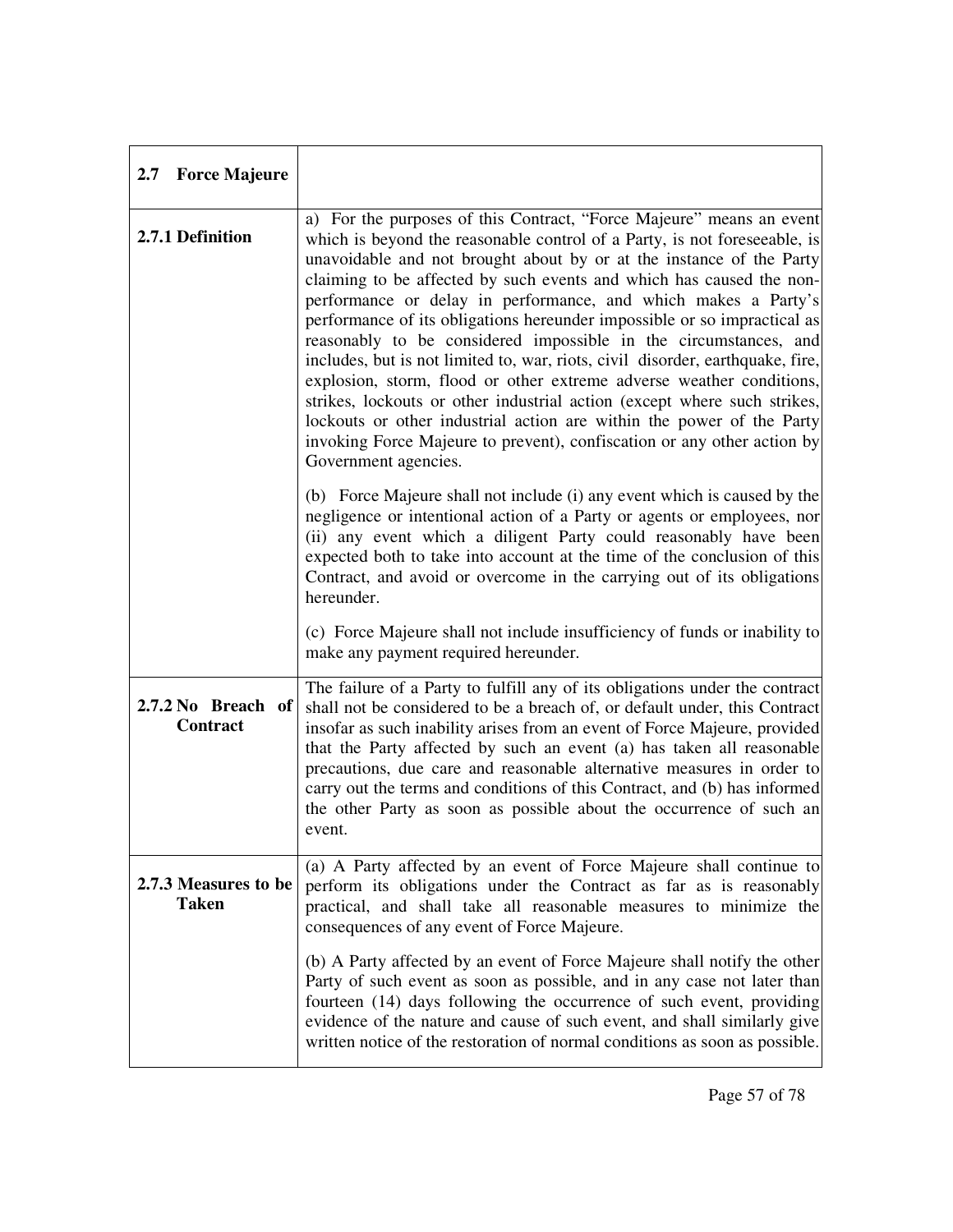|                                     | (c) Any period within which a Party shall, pursuant to this Contract,<br>complete any action or task, shall be extended for a period equal to the<br>time during which such Party was unable to perform such action as a<br>result of Force Majeure.                                                                                                                                                                                                                                                                                                                 |
|-------------------------------------|----------------------------------------------------------------------------------------------------------------------------------------------------------------------------------------------------------------------------------------------------------------------------------------------------------------------------------------------------------------------------------------------------------------------------------------------------------------------------------------------------------------------------------------------------------------------|
|                                     | (d) During the period of their inability to perform the Services as a result<br>of an event of Force Majeure, the Supplier, upon instructions by the<br>Purchaser, shall either:                                                                                                                                                                                                                                                                                                                                                                                     |
|                                     | $(i)$ Demobilize,; or                                                                                                                                                                                                                                                                                                                                                                                                                                                                                                                                                |
|                                     | (ii) Continue with the Services to the extent possible, in which case the<br>Supplier shall continue to be paid proportionately and on prorata basis,<br>under the terms of this Contract.                                                                                                                                                                                                                                                                                                                                                                           |
|                                     | (e) In the case of disagreement between the Parties as to the existence or<br>extent of Force Majeure, the matter shall be settled according to Clause<br>GC 8.                                                                                                                                                                                                                                                                                                                                                                                                      |
| 2.8 Suspension                      | The Purchaser may, by written notice of suspension to the Supplier,<br>suspend all payments to the Supplier hereunder if the Supplier fails to<br>perform any of its obligations under this Contract, including the carrying<br>out of the Services, provided that such notice of suspension (i) shall<br>specify the nature of the failure, and (ii) shall allow the Supplier to<br>remedy such failure, if capable of being remedied, within a period not<br>exceeding 48 hours (forty eight hours) after receipt by the Supplier of<br>such notice of suspension. |
| <b>Termination</b><br>2.9           |                                                                                                                                                                                                                                                                                                                                                                                                                                                                                                                                                                      |
| 2.9.1 By<br>the<br><b>Purchaser</b> | The Purchaser may, without prejudice to any other remedy for breach of<br>Contract, terminate this Contract in case of the occurrence of any of the<br>events specified in paragraphs (a) through (i) of this Clause GC 2.9.1. In<br>such an occurrence the Purchaser shall give a not less than 7 days'<br>written notice of termination to the Supplier, and thirty (30) days' in the<br>case of the event referred to in (e).                                                                                                                                     |
|                                     | If the Supplier does not remedy a failure in the performance of<br>(a)<br>their obligations under the Contract, within 48 hours after being<br>notified or within any further period as the Purchaser may have<br>subsequently approved in writing.                                                                                                                                                                                                                                                                                                                  |
|                                     | If the Supplier becomes (or, if the Supplier consists of more than<br>(b)<br>one entity, if any of its Members becomes and which has<br>substantial bearing on providing Services under this contract)<br>insolvent or go into liquidation or receivership<br>whether                                                                                                                                                                                                                                                                                                |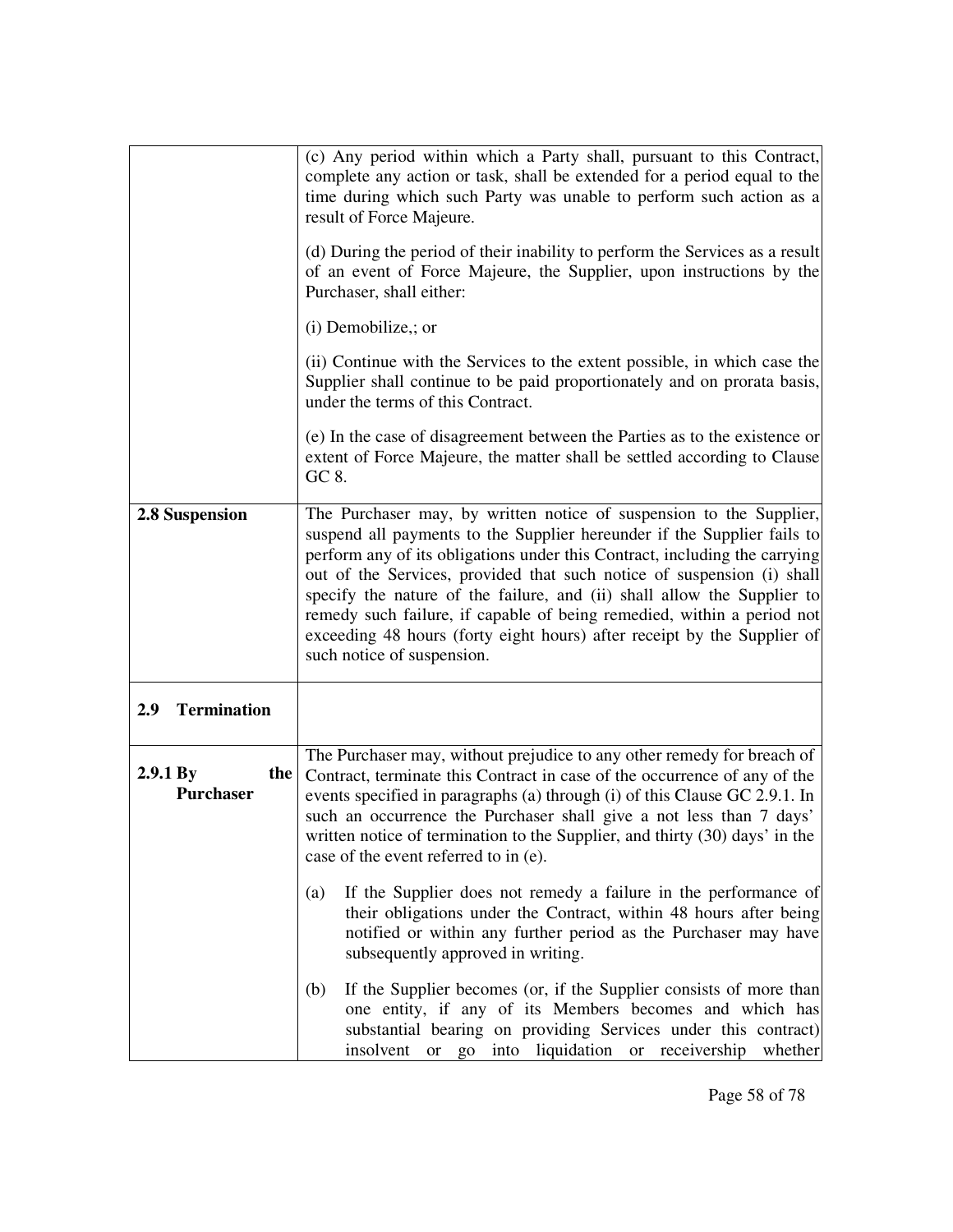|                                    |     | compulsory or voluntary.                                                                                                                                                                                                                                                                                                                                                                                                                                                         |
|------------------------------------|-----|----------------------------------------------------------------------------------------------------------------------------------------------------------------------------------------------------------------------------------------------------------------------------------------------------------------------------------------------------------------------------------------------------------------------------------------------------------------------------------|
|                                    | (c) | If the Supplier, in the judgment of the Purchaser has engaged in<br>corrupt or fraudulent practices in competing for or in executing the<br>Contract.                                                                                                                                                                                                                                                                                                                            |
|                                    | (d) | If, as the result of Force Majeure, the Supplier are unable to<br>perform a material portion of the Services for a period of not less<br>than thirty (30) days.                                                                                                                                                                                                                                                                                                                  |
|                                    | (e) | If the Purchaser, in its sole discretion and for any reason<br>whatsoever, decides to terminate this Contract.                                                                                                                                                                                                                                                                                                                                                                   |
|                                    | (f) | If the Supplier submits to the Purchaser a false statement which has<br>a material effect on the rights, obligations or interests of the<br>Purchaser.                                                                                                                                                                                                                                                                                                                           |
|                                    | (g) | If the Supplier places itself in position of conflict of interest or<br>fails to disclose promptly any conflict of interest to the Purchaser.                                                                                                                                                                                                                                                                                                                                    |
|                                    | (h) | If the Supplier fails to provide the quality services as envisaged<br>under this Contract. The Registrar/ UIDAI may make judgment<br>regarding the poor quality of services, the reasons for which shall<br>be recorded in writing. The Registrar/ UIDAI may decide to give<br>one chance to the Supplier to improve the quality of the services.                                                                                                                                |
|                                    | (i) | If the Supplier fails to comply with any final decision reached as a<br>result of arbitration proceedings pursuant to Clause GC 8 hereof.                                                                                                                                                                                                                                                                                                                                        |
|                                    | (j) | In the event the Purchaser terminates the Contract in whole or in<br>part, pursuant to Clause GC Clause 2.9.1, the Purchaser may<br>procure, upon such terms and in such manner as it deems<br>appropriate, services similar to those undelivered or not performed,<br>and the Supplier shall be liable to the Purchaser for any additional<br>costs for such similar services. However, the Supplier shall<br>continue performance of the Contract to the extent not terminated |
| 2.9.2 By<br>the<br><b>Supplier</b> |     | The Suppliers may terminate this Contract, by not less than thirty (30)<br>days' written notice to the Purchaser, such notice to be given after the<br>occurrence of any of the events specified in paragraphs (a) through (d) of<br>this Clause GC 2.9.2:                                                                                                                                                                                                                       |
|                                    | (a) | If the Purchaser fails to pay any money due to the Supplier<br>pursuant to this Contract and not subject to dispute pursuant to<br>Clause GC 8 hereof within forty-five (45) days after receiving<br>written notice from the Supplier that such payment is overdue.                                                                                                                                                                                                              |
|                                    | (b) | If, as the result of Force Majeure, the Supplier is unable to perform                                                                                                                                                                                                                                                                                                                                                                                                            |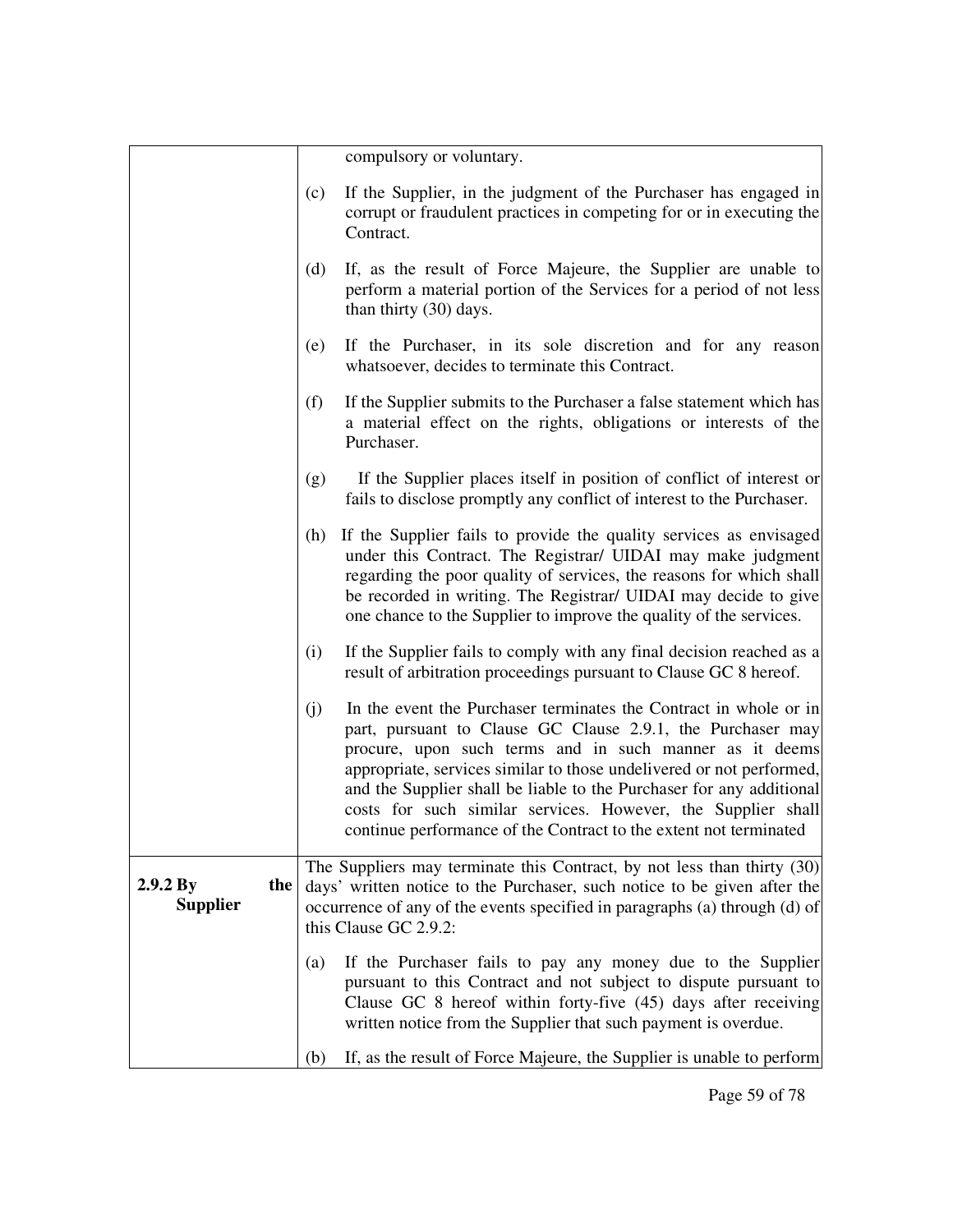|                                                                            | a material portion of the Services for a period of not less than thirty<br>$(30)$ days.                                                                                                                                                                                                                                                                                                                                                                                                                                                                                                                                                                |
|----------------------------------------------------------------------------|--------------------------------------------------------------------------------------------------------------------------------------------------------------------------------------------------------------------------------------------------------------------------------------------------------------------------------------------------------------------------------------------------------------------------------------------------------------------------------------------------------------------------------------------------------------------------------------------------------------------------------------------------------|
|                                                                            | If the Purchaser fails to comply with any final decision reached as<br>(c)<br>a result of arbitration pursuant to Clause GC 8 hereof.                                                                                                                                                                                                                                                                                                                                                                                                                                                                                                                  |
|                                                                            | (d) If the Purchaser is in material breach of its obligations pursuant to<br>this Contract and has not remedied the same within forty-five (45)<br>days (or such longer period as the Supplier may have subsequently<br>approved in writing) following the receipt by the Purchaser of the<br>Supplier's notice specifying such breach.                                                                                                                                                                                                                                                                                                                |
| 2.9.3<br><b>Cessation</b> of<br><b>Rights</b><br>and<br><b>Obligations</b> | Upon termination of this Contract pursuant to Clauses GC 2.2 or GC 2.9<br>hereof, or upon expiration of this Contract pursuant to Clause GC 2.4<br>hereof, all rights and obligations of the Parties hereunder shall cease,<br>except (i) such rights and obligations as may have accrued on the date of<br>termination or expiration, (ii) the obligation of confidentiality set forth in<br>Clause GC 3.3 hereof, (iii) the Supplier's obligation to permit<br>inspection, copying and auditing of their accounts and records set forth<br>in Clause GC 3.5 hereof, and (iv) any right which a Party may have<br>under the Law.                      |
| 2.9.4<br><b>Cessation</b> of<br><b>Services</b>                            | Upon termination of this Contract by notice of either Party to the other<br>pursuant to Clauses GC 2.9.1 or GC 2.9.2 hereof, the Supplier shall,<br>immediately upon dispatch or receipt of such notice, take all necessary<br>steps to bring the Services to a close in a prompt and orderly manner and<br>shall make every reasonable effort to keep expenditures for this purpose<br>to a minimum. With respect to documents, data, and/ or any other<br>material prepared by the Supplier and equipment and materials furnished<br>by the Purchaser, the Supplier shall proceed as provided, respectively,<br>by Clauses GC 3.9 or GC 3.10 hereof. |
| 2.9.5 Payment upon<br><b>Termination</b>                                   | Upon termination of this Contract pursuant to Clauses GC 2.9.1 or GC<br>2.9.2, the Purchaser shall make the following payments to the Supplier:                                                                                                                                                                                                                                                                                                                                                                                                                                                                                                        |
|                                                                            | If the Contract is terminated pursuant to Clause GC 2.9.1 (d), $(e)$ ,<br>(a)<br>(g), (h) or 2.9.2, remuneration pursuant to Clause GC $6.3(c)$ , (i)<br>hereof for Services satisfactorily performed prior to the effective<br>date of termination;                                                                                                                                                                                                                                                                                                                                                                                                   |
|                                                                            | If the agreement is terminated pursuant of Clause GC 2.9.1 (a) to<br>(b)<br>(c) and (f) to (i), the Supplier shall not be entitled to receive any<br>agreed payments upon termination of the contract. However, the<br>Purchaser may consider making payment for the part satisfactorily<br>performed on the basis of Quantum Meruit as assessed by it, if<br>such part is of economic utility to the Purchaser. Applicable under<br>such circumstances, upon termination, the Purchaser may also<br>impose liquidated damages as per the provisions of Clause GC 9                                                                                    |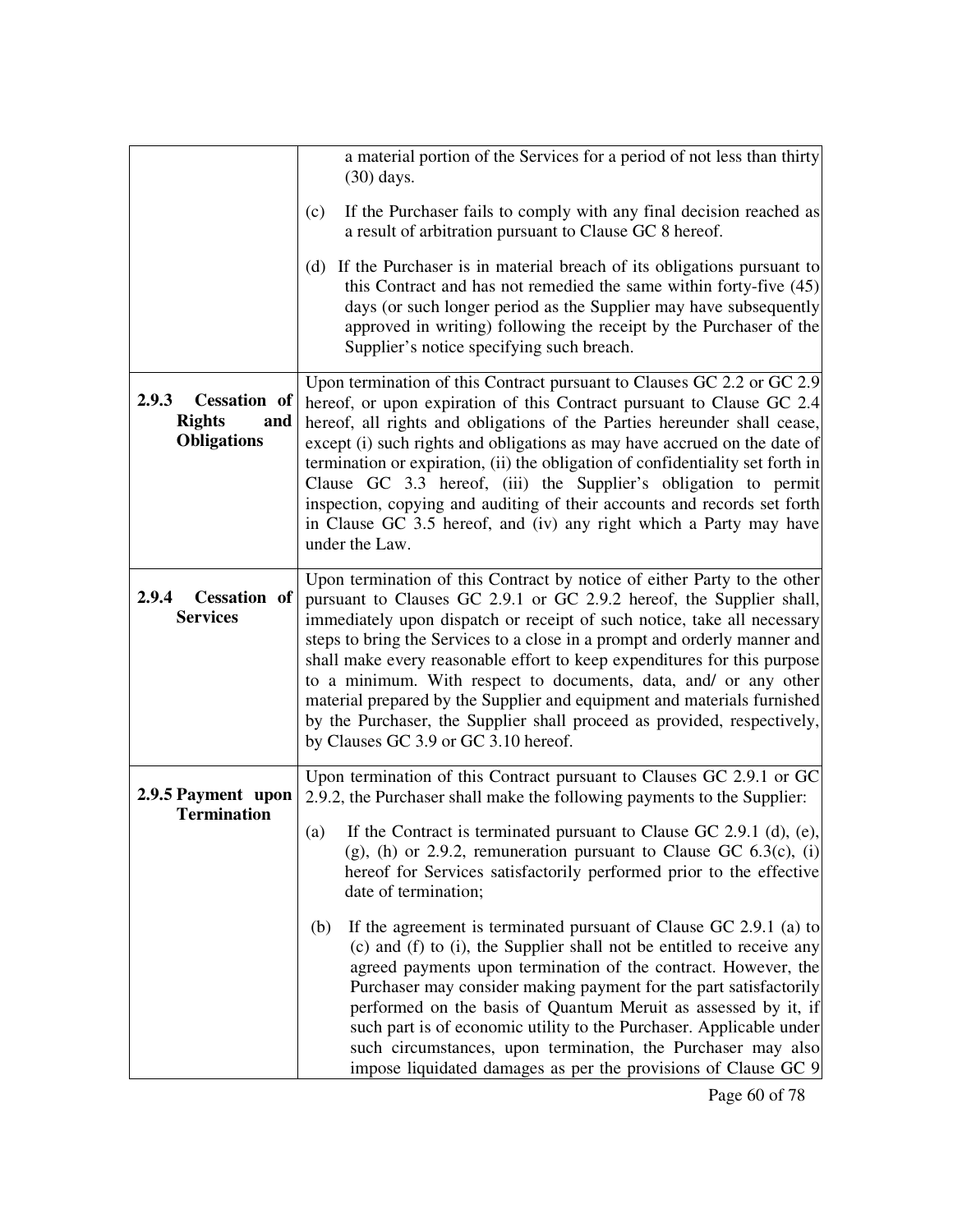|                                                        | of this agreement. The Supplier will be required to pay any such<br>liquidated damages to Purchaser within 30 days of termination<br>date.                                                                                                                                                                                                                                                                                                               |
|--------------------------------------------------------|----------------------------------------------------------------------------------------------------------------------------------------------------------------------------------------------------------------------------------------------------------------------------------------------------------------------------------------------------------------------------------------------------------------------------------------------------------|
| 2.9.6 Disputes about<br>Events<br>of  <br>Termination: | If either Party disputes whether an event specified in paragraphs (a)<br>through $(g)$ of Clause GC 2.9.1 or in Clause GC 2.9.2 hereof has<br>occurred, such Party may, within thirty (30) days after receipt of notice<br>of termination from the other Party, refer the matter to Clause GC 8<br>hereof, and this Contract shall not be terminated on account of such<br>event except in accordance with the terms of any resulting arbitral<br>award. |
| 2.10<br><b>Extension</b> of<br><b>Contract</b>         | The contract shall be extended for a period as required by the Purchaser<br>based on mutual agreement.                                                                                                                                                                                                                                                                                                                                                   |

### **3. OBLIGATIONS OF THE SUPPLIER**

| <b>3.1</b> | <b>General</b>                                                                                |                                                                                                                                                                                                                                                                                                                                                                                                                                                                                                                                                                                                                                                                                                                                                                                                                                                                                                                                                                                                                          |
|------------|-----------------------------------------------------------------------------------------------|--------------------------------------------------------------------------------------------------------------------------------------------------------------------------------------------------------------------------------------------------------------------------------------------------------------------------------------------------------------------------------------------------------------------------------------------------------------------------------------------------------------------------------------------------------------------------------------------------------------------------------------------------------------------------------------------------------------------------------------------------------------------------------------------------------------------------------------------------------------------------------------------------------------------------------------------------------------------------------------------------------------------------|
|            | 3.1.1 Standard<br>of<br><b>Performance</b>                                                    | The Supplier shall perform the Services and carry out their obligations<br>hereunder with all due diligence, efficiency and economy, in accordance<br>with generally accepted professional standards and practices, and shall<br>observe sound management practices, and employ appropriate technology<br>and safe and effective equipment, machinery, materials and methods.<br>The Supplier shall always act, in respect of any matter relating to this<br>Contract or to the Services, as faithful advisers to the Purchaser, and shall<br>at all times support and safeguard the Purchaser's legitimate interests in<br>any dealings with third Parties.                                                                                                                                                                                                                                                                                                                                                             |
|            | 3.2.1 Suppliers Not<br><b>Benefit</b><br>to<br>from<br><b>Commissions,</b><br>Discounts, etc. | The payment of the Supplier pursuant to Clause GC 6 shall constitute<br>a)<br>the Supplier's only payment in connection with this Contract or the<br>Services, and the Supplier shall not accept for their own benefit<br>any trade commission, discount, or similar payment in connection<br>with activities pursuant to this Contract or to the Services or in the<br>discharge of their obligations under the Contract, and the Supplier<br>shall use their best efforts to ensure that the Personnel and agents<br>of either of them similarly shall not receive any such additional<br>payment.<br>Furthermore, if the Supplier, as part of the Services, has the<br>(b)<br>responsibility of advising the Purchaser on the procurement of<br>goods, works or services, the Supplier shall comply with the<br>Purchaser's applicable procurement guidelines, and shall at all<br>times exercise such responsibility in the best interest of the<br>Purchaser. Any discounts or commissions obtained by the Supplier |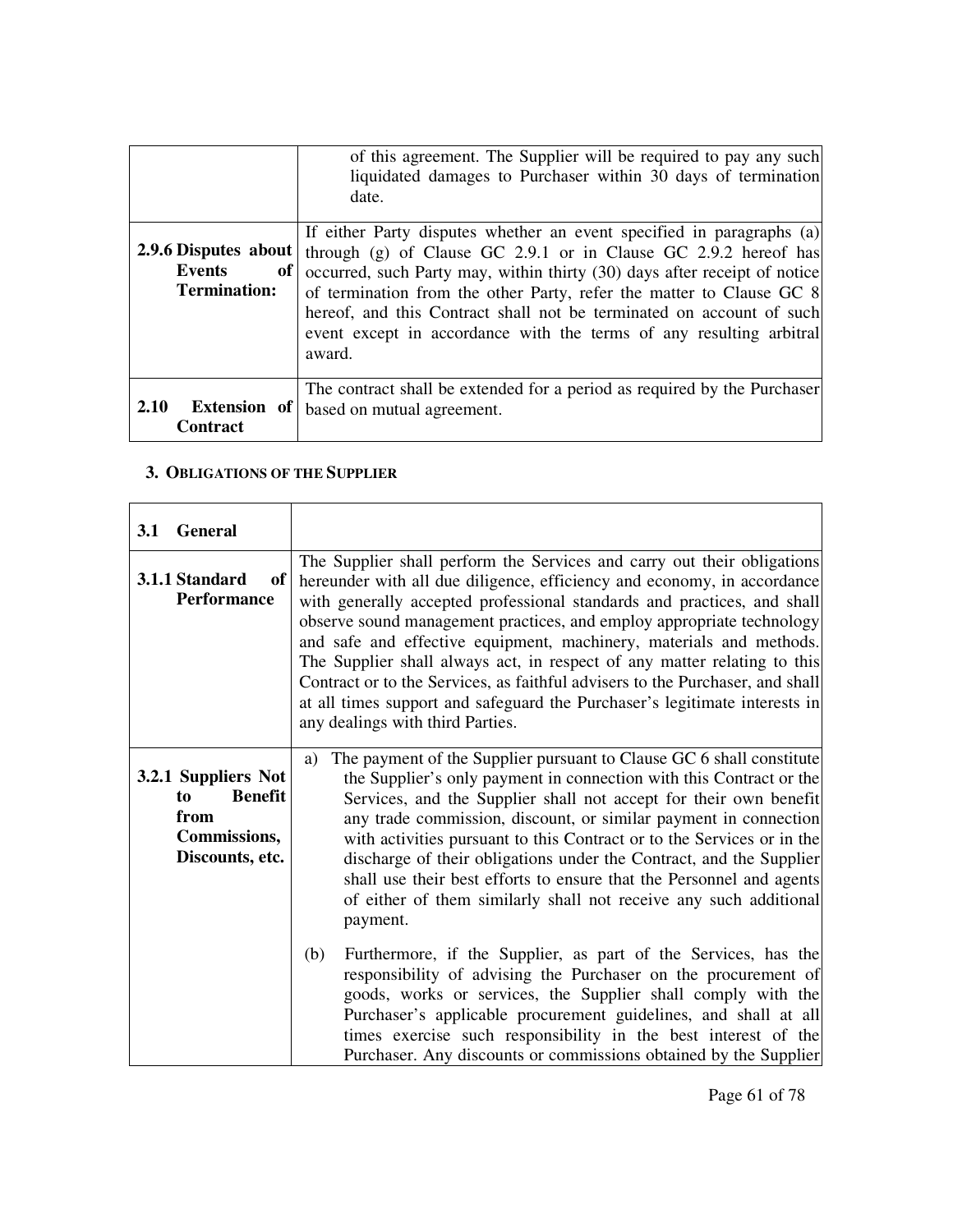|     |                        | in the exercise of such procurement responsibility shall be for the                                                                         |
|-----|------------------------|---------------------------------------------------------------------------------------------------------------------------------------------|
|     |                        | account of the Purchaser.                                                                                                                   |
|     |                        |                                                                                                                                             |
|     | 3.2.3 Prohibition of   | The Supplier shall not engage, and shall cause their Personnel as well as                                                                   |
|     | Conflicting            | and their Personnel not to engage, either directly or indirectly, in any                                                                    |
|     | <b>Activities</b>      | business or professional activities which would conflict with the<br>activities assigned to them under this Contract.                       |
|     |                        |                                                                                                                                             |
|     |                        | Except with the prior written consent of the Purchaser, the Supplier and                                                                    |
|     | 3.3 Confidentiality    | the Personnel shall not at any time communicate to any person or entity                                                                     |
|     |                        | any confidential information acquired in the course of the Services, nor                                                                    |
|     |                        | shall the Supplier and the Personnel make public the recommendations                                                                        |
|     |                        | formulated in the course of, or as a result of, the Services.                                                                               |
|     |                        | The Supplier (a) shall take out and maintain, at their own cost but on                                                                      |
| 3.4 | <b>Insurance</b><br>to | terms and conditions approved by the Purchaser, insurance against the                                                                       |
|     | be Taken Out           | risks, and for the coverage, as shall be specified in the SC; and (b) at the                                                                |
|     | the<br>by              | Purchaser's request, shall provide evidence to the Purchaser showing that                                                                   |
|     | <b>Supplier</b>        | such insurance has been taken out and maintained and that the current                                                                       |
|     |                        | premiums have been paid.                                                                                                                    |
|     |                        |                                                                                                                                             |
| 3.5 | Accounting,            | The Supplier (i) shall keep accurate and systematic accounts and<br>(a)<br>records in respect of the Services hereunder, in accordance with |
|     | <b>Inspection</b>      | internationally accepted accounting principles and in such form and                                                                         |
|     | and Auditing           | detail as will clearly identify all relevant time changes and costs, and                                                                    |
|     |                        | the bases thereof, and (ii) shall periodically permit the Purchaser or                                                                      |
|     |                        | its designated representative and/or the Purchaser, and up to five                                                                          |
|     |                        | years from expiration or termination of this Contract, to inspect the                                                                       |
|     |                        | same and make copies thereof as well as to have them audited by                                                                             |
|     |                        | auditors appointed by the Purchaser or the Purchaser, if so required                                                                        |
|     |                        | by the Purchaser or the Purchaser as the case may be.                                                                                       |
|     |                        |                                                                                                                                             |
|     |                        | (b) The Purchaser shall have the right to carry out inspection checks,                                                                      |
|     |                        | audits of the Supplier's premises and/ or locations, facilities, or point<br>of delivery of services performed under this contract.         |
|     |                        |                                                                                                                                             |
|     |                        | (c) The Purchaser shall have the right to carry out scheduled/ un-                                                                          |
|     |                        | scheduled visits to any of the locations, enrollment centres manned                                                                         |
|     |                        | by the Supplier and oversee the processes and operations of the                                                                             |
|     |                        | Supplier                                                                                                                                    |
|     |                        | The Supplier shall not be permitted to sub-contract any part of its work,                                                                   |
| 3.6 | Sub-                   | obligations, duties, or responsibilities under this contract                                                                                |
|     | contracting            |                                                                                                                                             |
|     |                        | The Supplier shall submit to the Purchaser the reports and<br>(a)                                                                           |
| 3.7 | <b>Reporting</b>       | documents specified in Appendix B hereto, in the form, in the                                                                               |
|     | <b>Obligations</b>     | numbers and within the time periods set forth in the said Appendix.                                                                         |
|     |                        |                                                                                                                                             |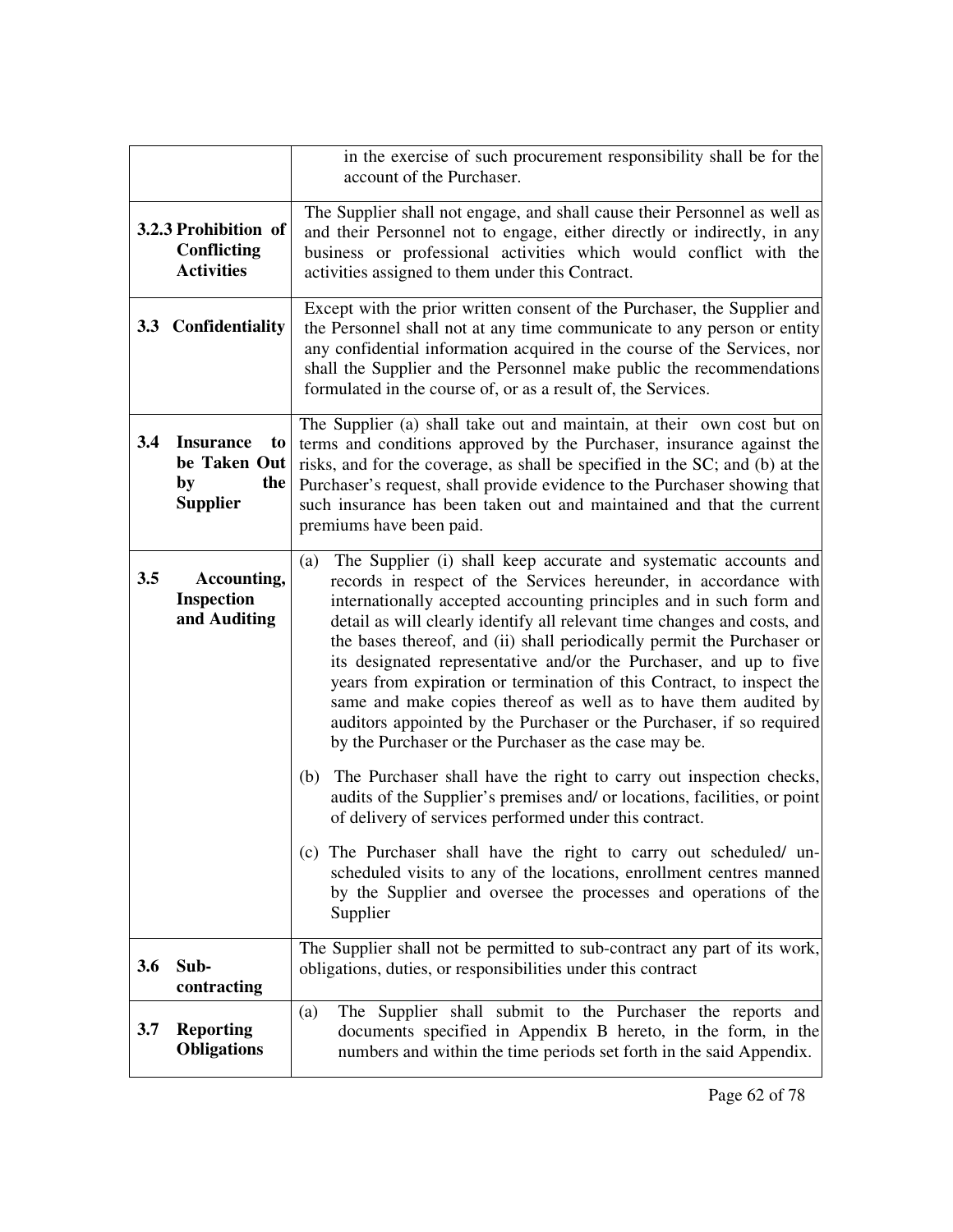| 3.8  | <b>Rights of Use</b>                                                                                | All rights of use of any process, product, service, or data developed,<br>(a)<br>generated, or collected, or any other task performed by the Supplier<br>under the execution of the contract, would lie exclusively with the<br>Purchaser or its nominated agencies in perpetuity free from all liens,<br>encumbrances, and other third party rights and the Supplier shall,<br>wherever required, take all steps that may be necessary to ensure the<br>transfer of such rights in favour of the Purchaser or its nominated<br>agencies.                                                                                                                                                                                               |
|------|-----------------------------------------------------------------------------------------------------|-----------------------------------------------------------------------------------------------------------------------------------------------------------------------------------------------------------------------------------------------------------------------------------------------------------------------------------------------------------------------------------------------------------------------------------------------------------------------------------------------------------------------------------------------------------------------------------------------------------------------------------------------------------------------------------------------------------------------------------------|
| 3.9  | Equipment,<br><b>Vehicles</b><br>and<br><b>Materials</b><br><b>Furnished</b><br>by<br>the Purchaser | Equipment, vehicles and materials made available to the Supplier by the<br>Purchaser, or purchased by the Supplier wholly or partly with funds<br>provided by the Purchaser, shall be the property of the Purchaser and<br>shall be marked accordingly. Upon termination or expiration of this<br>Contract, the Supplier shall make available to the Purchaser an inventory<br>of such equipment, vehicles and materials and shall not dispose of such<br>equipment and materials. While in possession of such equipment,<br>vehicles and materials, the Supplier, unless otherwise instructed by the<br>Purchaser in writing, shall insure them at the expense of the Purchaser in<br>an amount equal to their full replacement value. |
| 3.10 | <b>Equipment</b><br>and Materials<br><b>Provided</b><br>by<br>the Suppliers                         | Equipment or materials brought into India by the Supplier and the<br>Personnel and used either for the Project or personal use shall remain the<br>property of the Supplier or the Personnel concerned, as applicable.                                                                                                                                                                                                                                                                                                                                                                                                                                                                                                                  |
| 3.11 | <b>Intellectual</b><br><b>Property</b><br><b>Rights (IPR)</b>                                       | The intellectual property rights to all the outputs, deliverables, data,<br>(a)<br>reports developed during the execution of this Contract shall remain<br>sole property of the Purchaser                                                                                                                                                                                                                                                                                                                                                                                                                                                                                                                                               |
|      | 3.12 Assignment                                                                                     | The Supplier shall not assign, in whole or in part, their<br>work or obligations under this Contract                                                                                                                                                                                                                                                                                                                                                                                                                                                                                                                                                                                                                                    |

### **4. SUPPLIER'S PERSONNEL**

| <b>General</b>     | The Supplier shall employ and provide such qualified and experienced                                                                                                                                                              |
|--------------------|-----------------------------------------------------------------------------------------------------------------------------------------------------------------------------------------------------------------------------------|
| 4.1                | Personnel as are required to carry out the Services.                                                                                                                                                                              |
| 4.2Project Manager | If required by the SC, the Supplier shall ensure that at all times during<br>the Supplier's performance of the Services a project manager, acceptable<br>to the Purchaser, shall take charge of the performance of such Services. |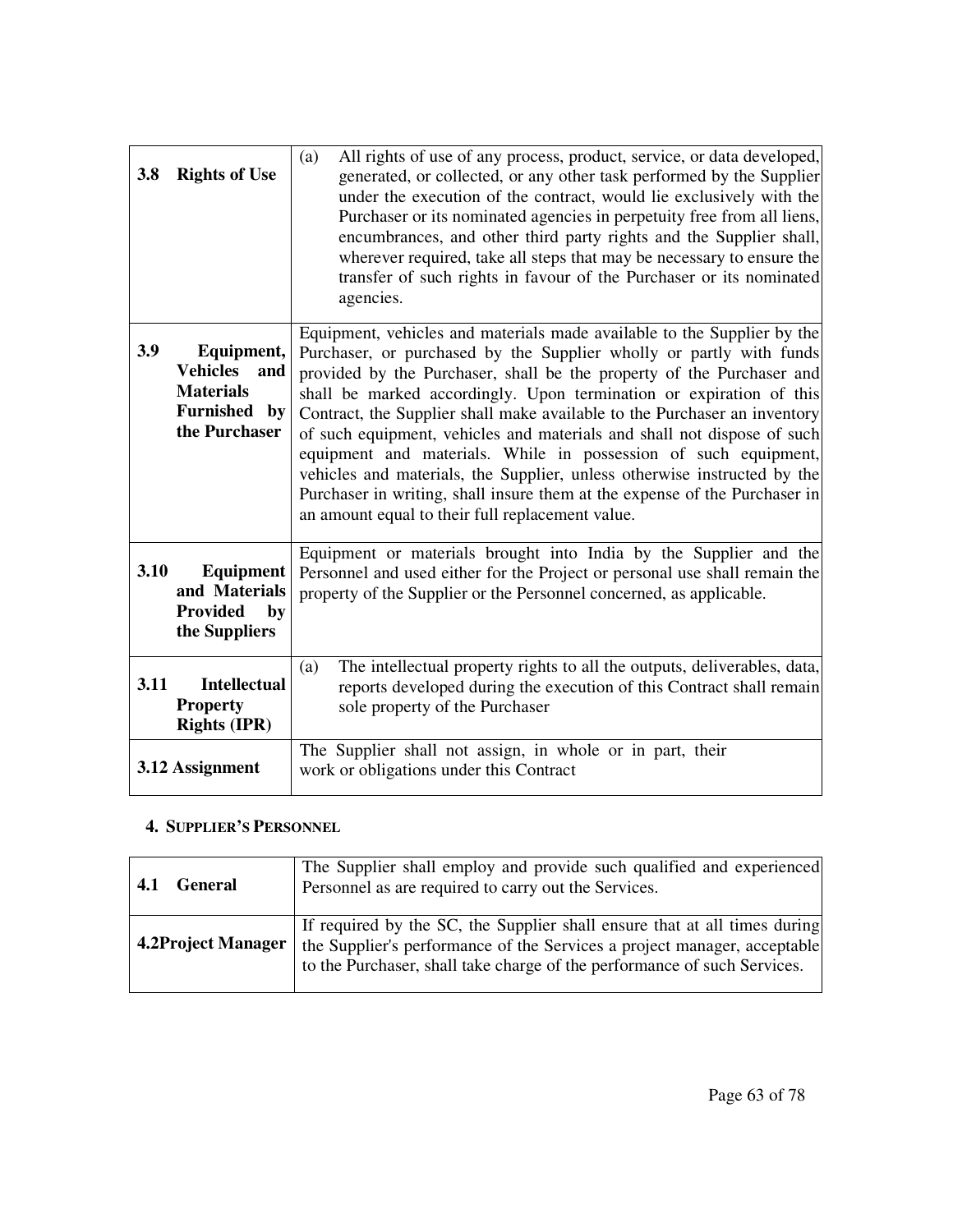### **5. OBLIGATIONS OF THE PURCHASER**

| 5.1 | <b>Assistance</b><br>and<br><b>Exemptions</b>                                          | Unless otherwise specified in the SC, the Purchaser shall use its best<br>efforts to ensure that the Government shall:<br>(a) Issue to officials, agents and representatives of the Government all<br>such instructions as may be necessary or appropriate for the prompt<br>and effective implementation of the Services.<br>(b) Provide to the Supplier and his Personnel any such other assistance<br>as may be specified in the SC.<br>(c) Other assistance/ exemption as specified in SC $5.1$ (c)                                                                                                                                                                                     |
|-----|----------------------------------------------------------------------------------------|---------------------------------------------------------------------------------------------------------------------------------------------------------------------------------------------------------------------------------------------------------------------------------------------------------------------------------------------------------------------------------------------------------------------------------------------------------------------------------------------------------------------------------------------------------------------------------------------------------------------------------------------------------------------------------------------|
| 5.2 | Change in the<br><b>Applicable</b><br>Law Related<br>to Taxes and<br><b>Duties</b>     | If, after the date of this Contract, there is any change in the Applicable<br>Laws of India with respect to taxes and duties, which are directly<br>payable by the Supplier for providing the services i.e. service tax<br>or any such applicable tax from time to time, which increases or<br>decreases the cost incurred by the Supplier in performing the Services,<br>then the remuneration and reimbursable expenses otherwise payable to<br>the Supplier under this Contract shall be increased or decreased<br>accordingly by agreement between the Parties<br>hereto,<br>and<br>corresponding adjustments shall be made to the ceiling amounts<br>specified in Clause GC $6.1(b)$ . |
| 5.3 | Services,<br><b>Facilities</b><br>and<br><b>Property</b><br><b>of</b><br>the Purchaser | The Purchaser shall make available to the Supplier and its<br>(a)<br>Personnel, for the purposes of the Services and free of any<br>charge, the services, facilities and property described in Appendix<br>D at the times and in the manner specified in said Appendix.<br>In case that such services, facilities and property shall not be<br>(b)<br>made available to the Supplier as and when specified, the Parties<br>shall agree on any time extension that it may be appropriate to grant<br>to the Supplier for the performance of the Services.                                                                                                                                    |
| 5.4 | <b>Payment</b>                                                                         | In consideration of the Services performed by Supplier under this<br>Contract, the Purchaser shall make to the Supplier such payments<br>and in such manner as is provided by Clause GC 6 of this Contract.                                                                                                                                                                                                                                                                                                                                                                                                                                                                                 |

#### **6. PAYMENTS TO THE SUPPLIER**

| Total Cost of<br>6.1<br><b>Services</b> | (C) | If pursuant to of the Clause GC 5.2 hereof, the Parties shall agree<br>that additional payments shall be made to the Supplier in order to<br>cover any necessary additional expenditures not envisaged in the<br>cost estimates referred to earlier. |
|-----------------------------------------|-----|------------------------------------------------------------------------------------------------------------------------------------------------------------------------------------------------------------------------------------------------------|
|-----------------------------------------|-----|------------------------------------------------------------------------------------------------------------------------------------------------------------------------------------------------------------------------------------------------------|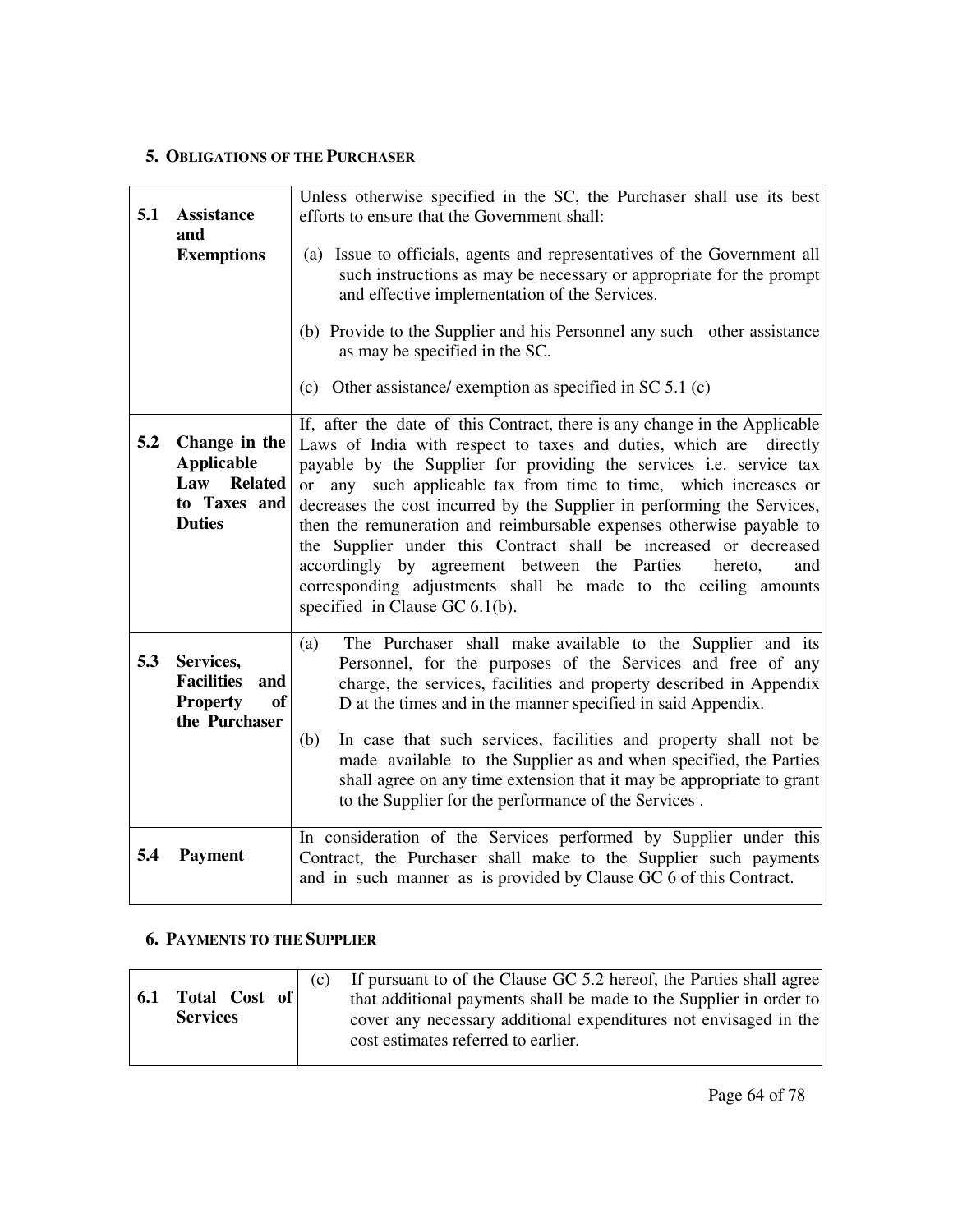|     |                 |    | All payments shall be made in Indian Rupees                                                                                                                                                                                                                                                                                                                                                |
|-----|-----------------|----|--------------------------------------------------------------------------------------------------------------------------------------------------------------------------------------------------------------------------------------------------------------------------------------------------------------------------------------------------------------------------------------------|
| 6.2 | <b>Currency</b> | of |                                                                                                                                                                                                                                                                                                                                                                                            |
|     | <b>Payment</b>  |    |                                                                                                                                                                                                                                                                                                                                                                                            |
|     |                 |    | The payments in respect of the Services shall be made as follows:                                                                                                                                                                                                                                                                                                                          |
| 6.3 | <b>Terms</b>    | of |                                                                                                                                                                                                                                                                                                                                                                                            |
|     | <b>Payment</b>  |    | (a) The Supplier shall submit the invoice for payment when the payment                                                                                                                                                                                                                                                                                                                     |
|     |                 |    | is due as per the agreed terms. The payment shall be released as                                                                                                                                                                                                                                                                                                                           |
|     |                 |    | per the work related milestones achieved and as per the specified<br>percentage as per SC.                                                                                                                                                                                                                                                                                                 |
|     |                 |    | All payments under this Contract shall be made to the accounts of<br>(b)                                                                                                                                                                                                                                                                                                                   |
|     |                 |    | the Supplier specified in the SC.                                                                                                                                                                                                                                                                                                                                                          |
|     |                 |    | In case of early termination of the contract, the payment shall<br>(c)<br>be made to the Supplier as mentioned here with:                                                                                                                                                                                                                                                                  |
|     |                 |    | Assessment should be made about work done from the<br>(i)<br>previous payment period, for which the payment is made or to be<br>made till the date of the termination. The Supplier shall provide<br>the details of the services performed during this period with<br>supporting documents. Based on such details, the remuneration<br>shall be calculated based on the rate as specified. |

### **7. GOOD FAITH**

| 7.1 | <b>Good Faith</b>                        | The Parties undertake to act in good faith with respect to each other's<br>rights under this Contract and to adopt all reasonable measures to ensure<br>the realization of the objectives of this Contract.                                                                                                                                                                                                                                                                                                                                                                                                                                                                                                                                                       |
|-----|------------------------------------------|-------------------------------------------------------------------------------------------------------------------------------------------------------------------------------------------------------------------------------------------------------------------------------------------------------------------------------------------------------------------------------------------------------------------------------------------------------------------------------------------------------------------------------------------------------------------------------------------------------------------------------------------------------------------------------------------------------------------------------------------------------------------|
| 7.2 | <b>Operation</b><br>  of<br>the Contract | The Parties recognize that it is impractical in this Contract to provide for<br>every contingency which may arise during the life of the Contract, and<br>the Parties hereby agree that it is their intention that this Contract<br>shall operate fairly as between them, and without detriment to the<br>interest of either of them, and that, if during the term of this Contract<br>either Party believes that this Contract is operating unfairly, the Parties<br>will use their best efforts to agree on such action as may be necessary to<br>remove the cause or causes of such unfairness, but no failure to agree on<br>any action pursuant to this Clause shall give rise to a dispute subject to<br>arbitration in accordance with Clause GC 8 hereof. |

### **8. SETTLEMENT OF DISPUTES**

|                   | Performance of the contract is governed by the terms & conditions of the |
|-------------------|--------------------------------------------------------------------------|
| 8.1 Amicable      | contract, in case of dispute arises between the parties regarding any    |
| <b>Settlement</b> | matter under the contract, either Party of the contract may send a       |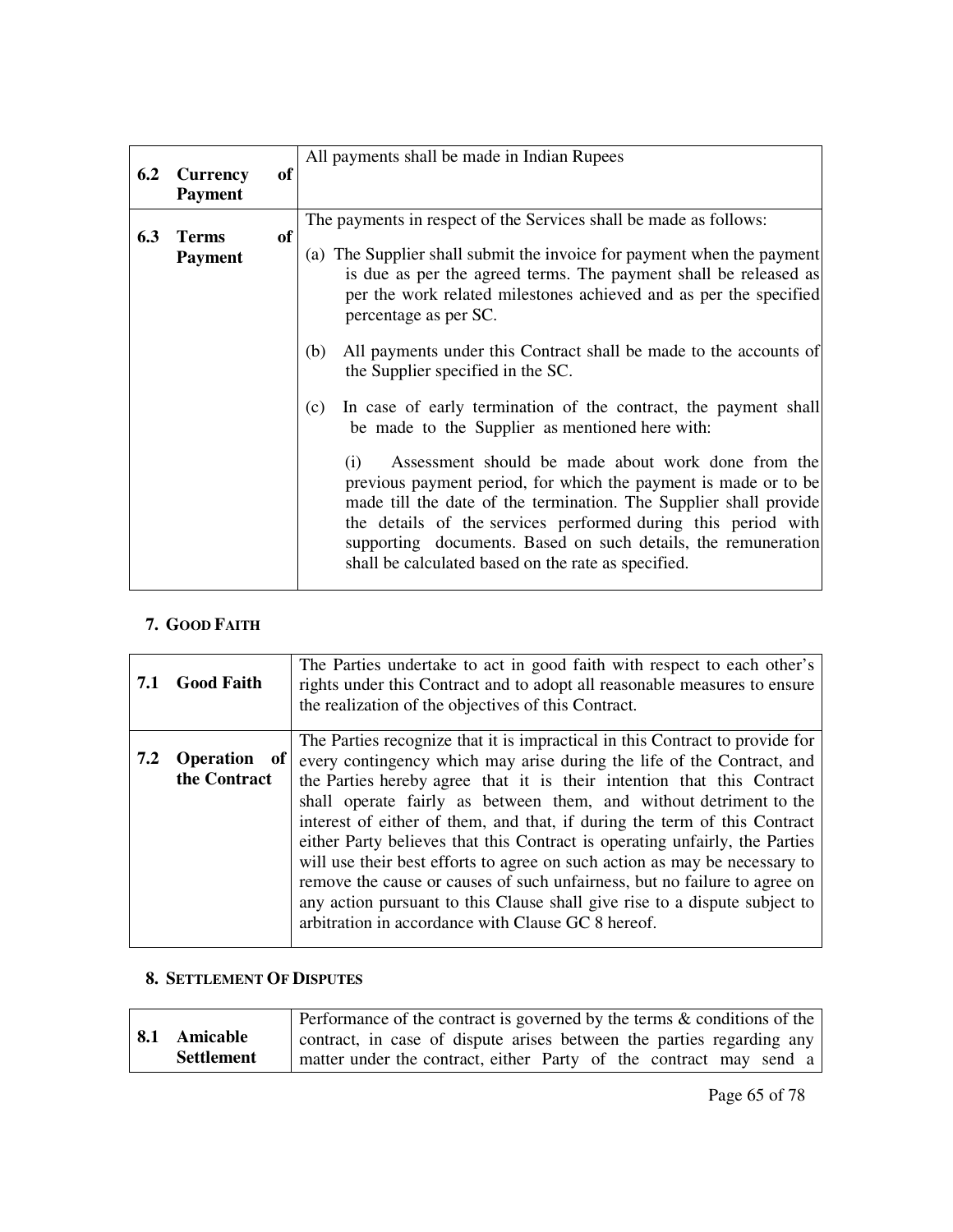|                           | written Notice of Dispute to the other party and attempt to reach an<br>amicable settlement through the following method:<br>The matter shall be referred to a three member expert committee<br>constituting of The Additional Director General (Delhi), UIDAI<br>and two representatives nominated by GNCTD.<br>three<br>member expert committee shall hear the<br><b>The</b><br>representations of both the sides and pass its verdict to resolve<br>the issue in an amicable manner, which shall be applicable to<br>both the parties.<br>If the dispute cannot be amicably settled or either parties is not satisfied                                                                                                                                                                                                                                                                                                                                                                                                                                                                |
|---------------------------|------------------------------------------------------------------------------------------------------------------------------------------------------------------------------------------------------------------------------------------------------------------------------------------------------------------------------------------------------------------------------------------------------------------------------------------------------------------------------------------------------------------------------------------------------------------------------------------------------------------------------------------------------------------------------------------------------------------------------------------------------------------------------------------------------------------------------------------------------------------------------------------------------------------------------------------------------------------------------------------------------------------------------------------------------------------------------------------|
|                           | with the proposed solution within 60 days, clause GC 8.2 shall become<br>applicable.                                                                                                                                                                                                                                                                                                                                                                                                                                                                                                                                                                                                                                                                                                                                                                                                                                                                                                                                                                                                     |
| <b>Arbitration</b><br>8.2 | In the case of dispute arising upon or in relation to or in connection<br>(a)<br>with the contract between the Purchaser and the Supplier, which<br>has not been settled amicably, any party can refer the dispute for<br>Arbitration under (Indian) Arbitration and Conciliation Act, 1996.<br>Such disputes shall be referred to an Arbitral Tribunal consisting of<br>3 (three) arbitrators, one each to be appointed by the Purchaser and<br>the Supplier, the third arbitrator shall be chosen by the two<br>arbitrators so appointed by the parties and shall act as Presiding<br>Arbitrator. In case of failure of the two arbitrators, appointed by the<br>parties to reach a consensus regarding the appointment of the third<br>arbitrator within a period of 30 days from the date of appointment<br>of the two arbitrators, the Presiding arbitrator shall be appointed by<br>the authority specified in SC 8.2 (a). The Arbitration and<br>Conciliation Act, 1996 and any statutory modification or re-<br>enactment thereof, shall apply to these arbitration proceedings. |
|                           | (b) Arbitration proceedings shall be held in India at the place indicated<br>in SC 8.2 (b) and the language of the arbitration proceedings and<br>that of all documents and communications between the parties shall<br>be English.                                                                                                                                                                                                                                                                                                                                                                                                                                                                                                                                                                                                                                                                                                                                                                                                                                                      |
|                           | The decision of the majority of arbitrators shall be final and binding<br>(c)<br>upon both parties. The expenses of the arbitrators as determined<br>by the arbitrators shall be shared equally by the Purchaser and the<br>Supplier. However, the expenses incurred by each party in<br>connection with the preparation, presentation shall be borne by<br>the party itself. All arbitration awards shall be in writing and shall<br>state the reasons for the award.                                                                                                                                                                                                                                                                                                                                                                                                                                                                                                                                                                                                                   |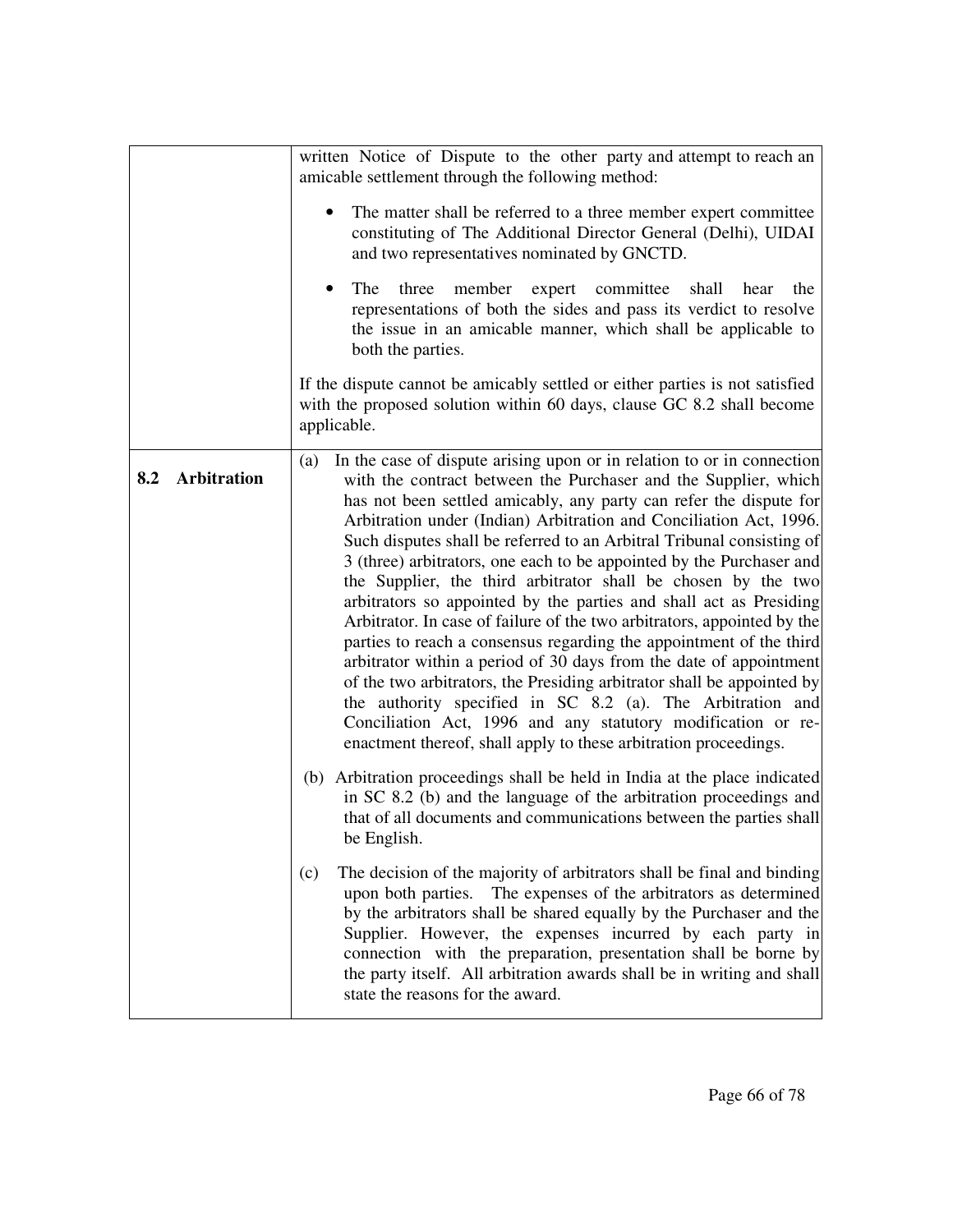### **9. LIQUIDATED DAMAGES**

| 9.1 | The parties hereby agree that due to negligence of act of any party, if the<br>other party suffers losses, damages the quantification of which may<br>be difficult, and hence the amount specified hereunder shall be<br>construed as reasonable estimate of the damages and both the parties<br>agree to pay such liquidated damages, as defined hereunder as per the<br>provisions of this Contract.                                                                                                                                                                                                                                                                                                                                                                                                                                                                                                                                                                                                                                                                                                                                                   |
|-----|----------------------------------------------------------------------------------------------------------------------------------------------------------------------------------------------------------------------------------------------------------------------------------------------------------------------------------------------------------------------------------------------------------------------------------------------------------------------------------------------------------------------------------------------------------------------------------------------------------------------------------------------------------------------------------------------------------------------------------------------------------------------------------------------------------------------------------------------------------------------------------------------------------------------------------------------------------------------------------------------------------------------------------------------------------------------------------------------------------------------------------------------------------|
| 9.2 | The amount of liquidated damages for services under this Contract shall<br>not exceed the Contract Price.                                                                                                                                                                                                                                                                                                                                                                                                                                                                                                                                                                                                                                                                                                                                                                                                                                                                                                                                                                                                                                                |
| 9.3 | The liquidated damages shall be applicable under the following<br>circumstances:                                                                                                                                                                                                                                                                                                                                                                                                                                                                                                                                                                                                                                                                                                                                                                                                                                                                                                                                                                                                                                                                         |
|     | (a) Except as provided under GC 2.7, if the Supplier fails to perform the<br>services within the period specified in the Contract, the<br>Purchaser may without prejudice to all its other remedies under the<br>Contract, deduct from the Contract Price, as liquidated<br>damages, a sum equivalent to $0.5\%$ of the value of the services<br>supplied beyond stipulated delivery schedule for each week or<br>part thereof of delay until actual delivery of performance, subject<br>to a maximum of 10% of the value of the such services.<br>In addition, the Supplier is liable to the Purchaser for payment of<br>(b)<br>penalty as specified in the SLA<br>(c) If the services supplied do not meet the minimum specifications and<br>standards as per the Contract, and the same is not modified to meet<br>the requirements within 14 days of being informed by the Purchaser,<br>the Purchaser shall be free to impose any penalty as deemed fit. In<br>addition, the Purchaser shall reserve the right to terminate the<br>contract and recover the liquidated damages by forfeiting the<br>performance guarantee submitted by the Supplier |

### **10. ADHERENCE TO RULES & REGULATIONS**

|                   | (a) | The Supplier shall comply with the provisions of all laws including    |
|-------------------|-----|------------------------------------------------------------------------|
| 10.1 Adherence to |     | labour laws, rules, regulations and notifications issued there         |
| <b>Safety</b>     |     | under from time to time. All safety and labour laws enforced by        |
| Procedures,       |     | statutory agencies and by Purchaser shall be applicable in the         |
| Rules,            |     | performance of this Contract and the Supplier shall abide by these     |
| Regulations,      |     | laws.                                                                  |
| & Restrictions    |     |                                                                        |
|                   | (b) | Access to the data centre/ data processing sites and Purchaser's       |
|                   |     | locations shall be restricted to only essential personnel belonging to |

Page 67 of 78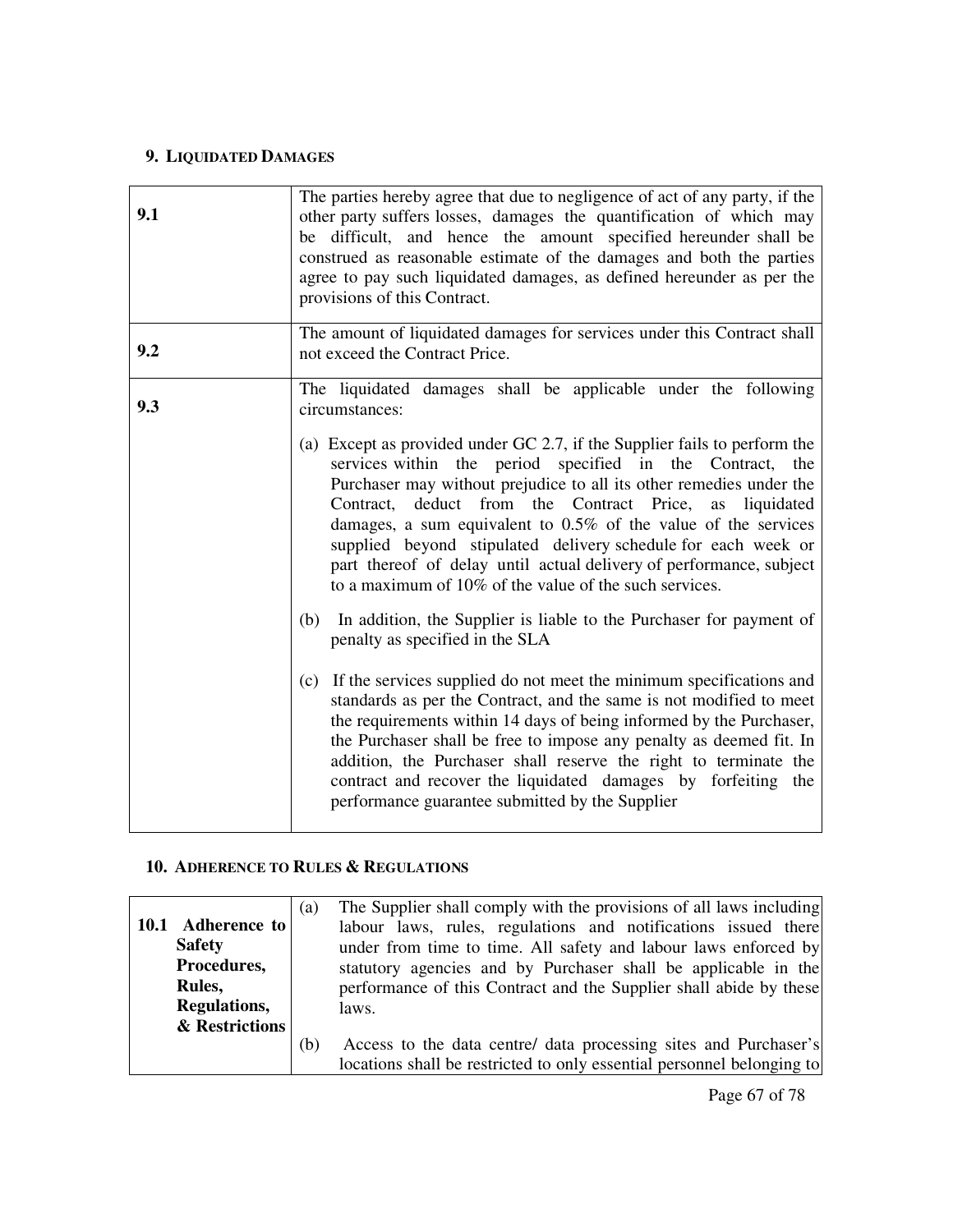|     | the Supplier who are genuinely required for execution of work or<br>for carrying out management/ maintenance who have been<br>explicitly authorised by the Purchaser. The Supplier shall maintain<br>a log of all activities carried out by each of its personnel.                                |
|-----|---------------------------------------------------------------------------------------------------------------------------------------------------------------------------------------------------------------------------------------------------------------------------------------------------|
| (c) | The Supplier shall take all measures necessary or proper to protect<br>the personnel and facilities and shall observe all reasonable safety<br>rules and instructions. The Supplier shall adhere to all security<br>requirement/regulations of the Purchaser during the execution of the<br>work. |
| (d) | The Supplier shall report as soon as possible any evidence, which<br>may indicate or is likely to lead to an abnormal or dangerous<br>situation and shall take all necessary emergency control steps to<br>avoid such abnormal situations                                                         |
| (e) | Supplier shall at all times indemnify<br>The<br>and keep<br>indemnified the Purchaser for any situation arising out of this<br>clause while providing its services under the Project.                                                                                                             |

### **11. LIMITATION OF LIABILITY**

|             |                                          | Except in case of gross negligence or will ful misconduct:                                                                                                                                                                                                                                                                                                                                              |
|-------------|------------------------------------------|---------------------------------------------------------------------------------------------------------------------------------------------------------------------------------------------------------------------------------------------------------------------------------------------------------------------------------------------------------------------------------------------------------|
| <b>11.1</b> | <b>Limitation of</b><br><b>Liability</b> | (a) Neither party shall be liable to the other party for any indirect or<br>consequential loss or damage, loss of use, or loss of profits or<br>interest costs, provided that this exclusion shall not apply to<br>any obligation of the Supplier to pay liquidated damages to the<br>Purchaser; and                                                                                                    |
|             |                                          | (b) The aggregate liability of the Supplier to the Purchaser whether<br>under the Contract, in tort, or otherwise, shall not exceed the<br>amount specified in the Contract Price Provided that this limitation<br>shall not apply to the cost of repairing or replacing defective<br>equipment, or to any obligation of the Supplier to indemnify the<br>Purchaser with respect to patent infringement |

### **12. MISCELLANEOUS PROVISIONS**

|                    | Any failure or delay on part of any Party to exercise right or power      |
|--------------------|---------------------------------------------------------------------------|
| 12.1 Miscellaneous | under this Contract shall not operate as waiver thereof.                  |
| <b>Provisions</b>  |                                                                           |
|                    | The Supplier shall notify the Purchaser of any material change in<br>(ii) |
|                    | status, in particular, where such change<br>would impact on<br>their      |
|                    | performance of obligations under this Contract.                           |
|                    |                                                                           |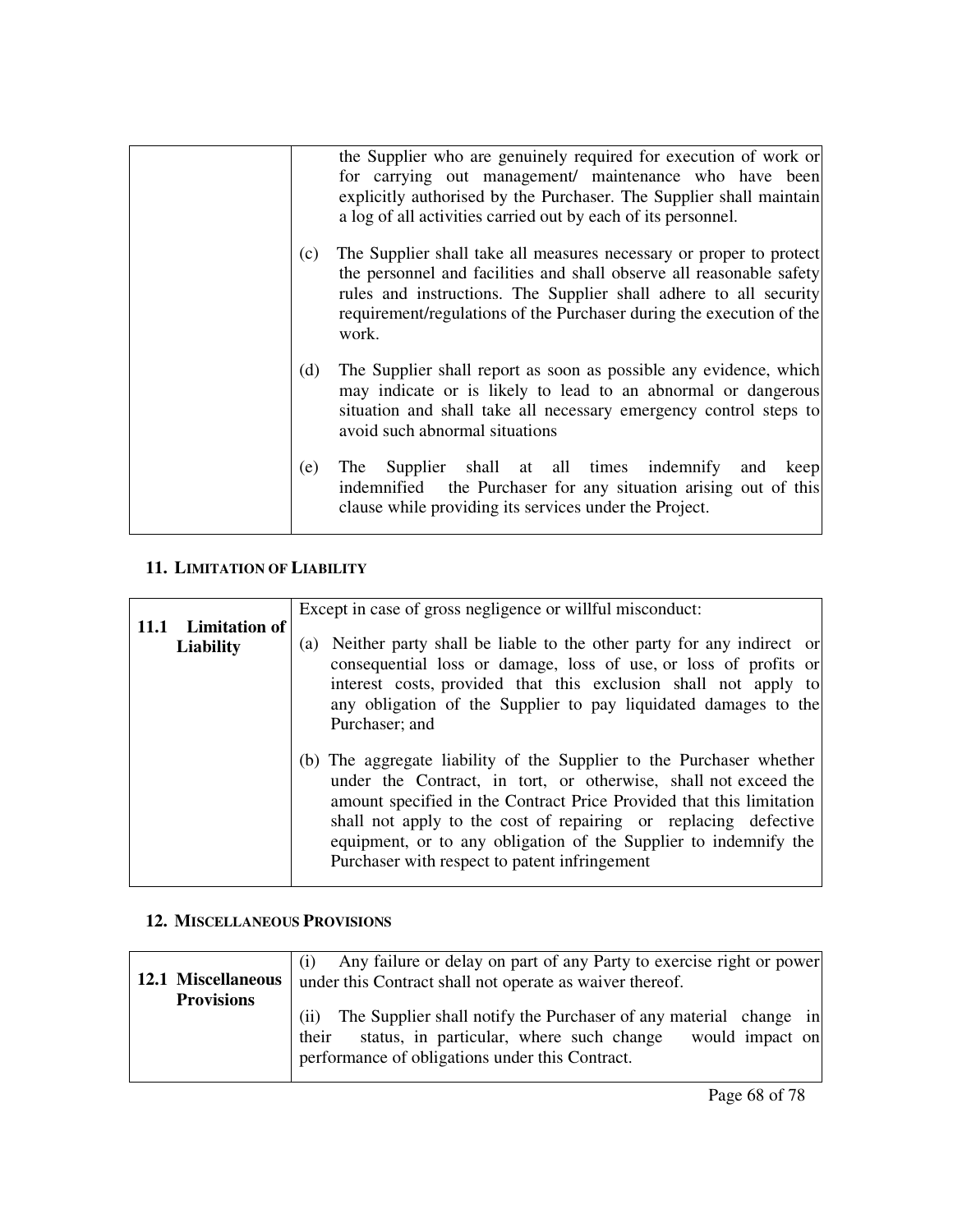| (iv) The Supplier shall at all times indemnify and keep<br>indemnified the Purchaser against all claims/damages etc. for any<br>infringement of any Intellectual Property Rights (IPR) while providing its<br>services under the Project.                                                                                                                                                          |
|----------------------------------------------------------------------------------------------------------------------------------------------------------------------------------------------------------------------------------------------------------------------------------------------------------------------------------------------------------------------------------------------------|
| Supplier shall at all times indemnify and keep<br>$(v)$ The<br>indemnified the Purchaser against any claims in respect of any<br>damages or compensation payable in consequences of any accident<br>or injury sustained or suffered by its employees or agents or by any<br>other third Party resulting from or by any action, omission or<br>operation conducted by or on behalf of the Supplier. |
| Supplier shall at all times indemnify and<br>$(vi)$ The<br>keep<br>indemnified the Purchaser against any and all claims by Employees,<br>agent(s), employed engaged or otherwise working for the Supplier, in<br>respect of wages, salaries, remuneration, compensation or the like.                                                                                                               |
| (vii) All claims regarding indemnity shall survive the termination or<br>expiry of the Contract.                                                                                                                                                                                                                                                                                                   |
| (viii) All materials provided to the Purchaser by bidder are subject to<br>Country's public disclosure laws such as RTI etc.                                                                                                                                                                                                                                                                       |
| (ix) The Supplier shall not make or permit to be made a public<br>announcement or media release about any aspect of the Contract without<br>a written consent from the Purchaser                                                                                                                                                                                                                   |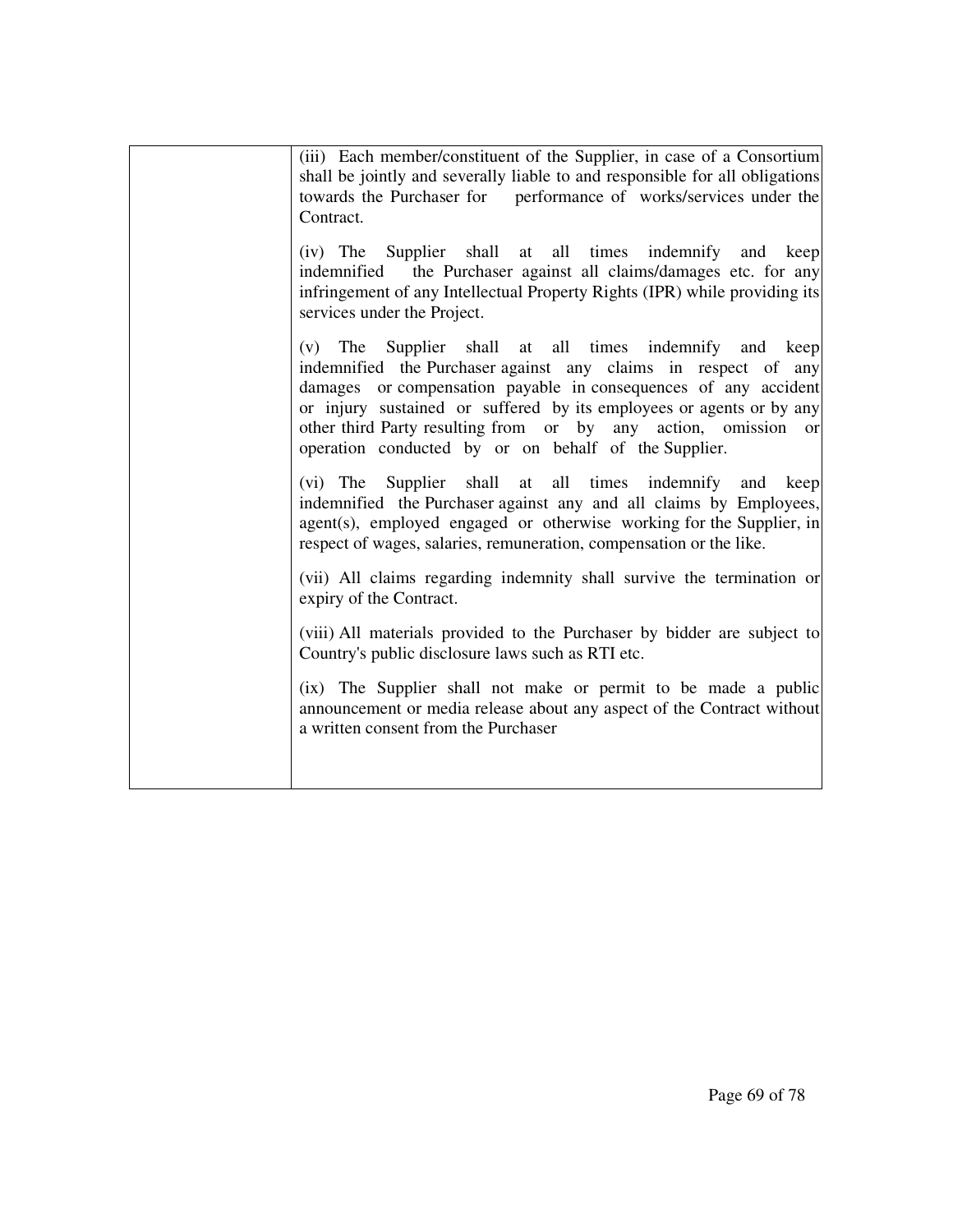#### **8.3 Special Conditions of Contract**

The following Special Conditions of Contract (SCC) shall supplement the General Conditions of Contract (GCC). Whenever there is a conflict, the provisions herein shall prevail over those in the GCC.

(Clauses in brackets { } are optional; all notes should be deleted in final text)

| <b>Number</b> | <b>Amendments</b><br><b>Supplements</b><br>of,<br>and<br><b>Clauses</b><br>to,<br>in<br>the                                                                             |
|---------------|-------------------------------------------------------------------------------------------------------------------------------------------------------------------------|
| of            | <b>GC</b> General Conditions of Contract                                                                                                                                |
| <b>Clause</b> |                                                                                                                                                                         |
| 1.5           | The addresses are:                                                                                                                                                      |
|               | Purchaser:<br><designation></designation>                                                                                                                               |
|               | Attention: <address></address>                                                                                                                                          |
|               | Facsimile:                                                                                                                                                              |
|               | E-mail:                                                                                                                                                                 |
|               | Supplier:<br><u> 1989 - John Stein, Amerikaansk politiker (</u>                                                                                                         |
|               | Attention:                                                                                                                                                              |
|               | Facsimile:                                                                                                                                                              |
|               | E-mail:                                                                                                                                                                 |
| ${1.7}$       | {The Supplier is [insert name]}                                                                                                                                         |
| 1.7           | The Authorized Representatives are:                                                                                                                                     |
|               | For the Purchaser: Name of Officer                                                                                                                                      |
|               | For the Supplier:                                                                                                                                                       |
| 2.1           | The effective date of the Contract:                                                                                                                                     |
| 2.3           | The date for the commencement of Services: <within 15="" days="" from="" of="" signing="" the="" the<br="">contract between the Purchaser and the Supplier&gt;</within> |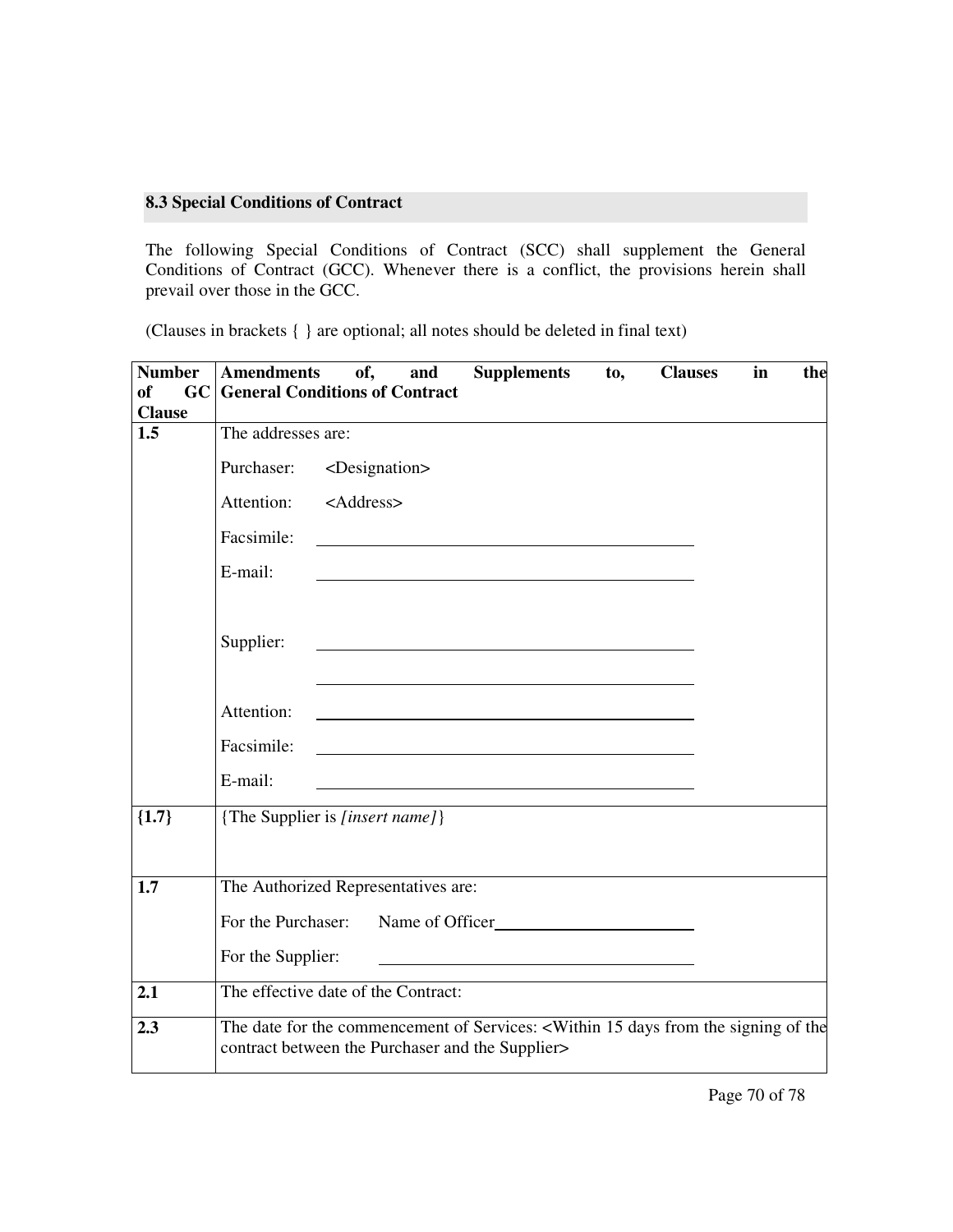| 2.4                | The time period shall be: <enter months="" number="" of=""></enter>                                                                                                                                                                                                                                                           |
|--------------------|-------------------------------------------------------------------------------------------------------------------------------------------------------------------------------------------------------------------------------------------------------------------------------------------------------------------------------|
| 3.5                | The risks and the coverage shall be as follows:                                                                                                                                                                                                                                                                               |
|                    | (a)<br>Third Party motor vehicle liability insurance in respect of motor vehicles<br>operated in India by the Supplier or its Personnel, with a minimum coverage as<br>per Motor Vehicles Act 1988;                                                                                                                           |
|                    | Third Party liability insurance, with a minimum coverage of the value of the<br>(b)<br>contract                                                                                                                                                                                                                               |
|                    | Professional liability insurance, with a minimum coverage of the value of the<br>(c)<br>contract                                                                                                                                                                                                                              |
|                    | Purchaser's liability and workers' compensation insurance in respect of the<br>(d)<br>Personnel of the Supplier and in accordance with the relevant provisions of the<br>Applicable Law, as well as, with respect to such Personnel, any such life, health,<br>accident, travel or other insurance as may be appropriate; and |
|                    | Insurance against loss of or damage to (i) equipment purchased in whole or in<br>(e)<br>part with funds provided under this Contract, (ii) the Supplier's property used in<br>the performance of the Services, and (iii) any outputs prepared by the Supplier<br>in the performance of the Services.                          |
| 5.1 <sub>(c)</sub> | The Purchaser shall provide the following assistance and exemptions to the Supplier<br>for the effective implementation of the services under this Contract:                                                                                                                                                                  |
|                    | <the here="" include="" may="" provisions="" purchaser="" relevant="" the=""></the>                                                                                                                                                                                                                                           |
| 6.2                | The amount in Indian Rupees (INR) is [insert amount].                                                                                                                                                                                                                                                                         |
| 6.3                | <b>General terms and conditions of Payment Schedule</b>                                                                                                                                                                                                                                                                       |
|                    | All payments shall be made by the Purchaser in favour of the<br>1)<br>Supplier                                                                                                                                                                                                                                                |
|                    | The release of payments will be Performance (output) based, where the<br>2)<br>payments are made for measured deliverables and outputs.                                                                                                                                                                                       |
|                    | Supplier shall obtain sign-off for each milestone completed from the<br>3)<br>Purchaser and raise invoice against the same.                                                                                                                                                                                                   |
|                    | Eligible Payments against invoice submitted (accompanied with all<br>4)<br>requisite documents) shall be released within 60 days of submission of<br>invoice.                                                                                                                                                                 |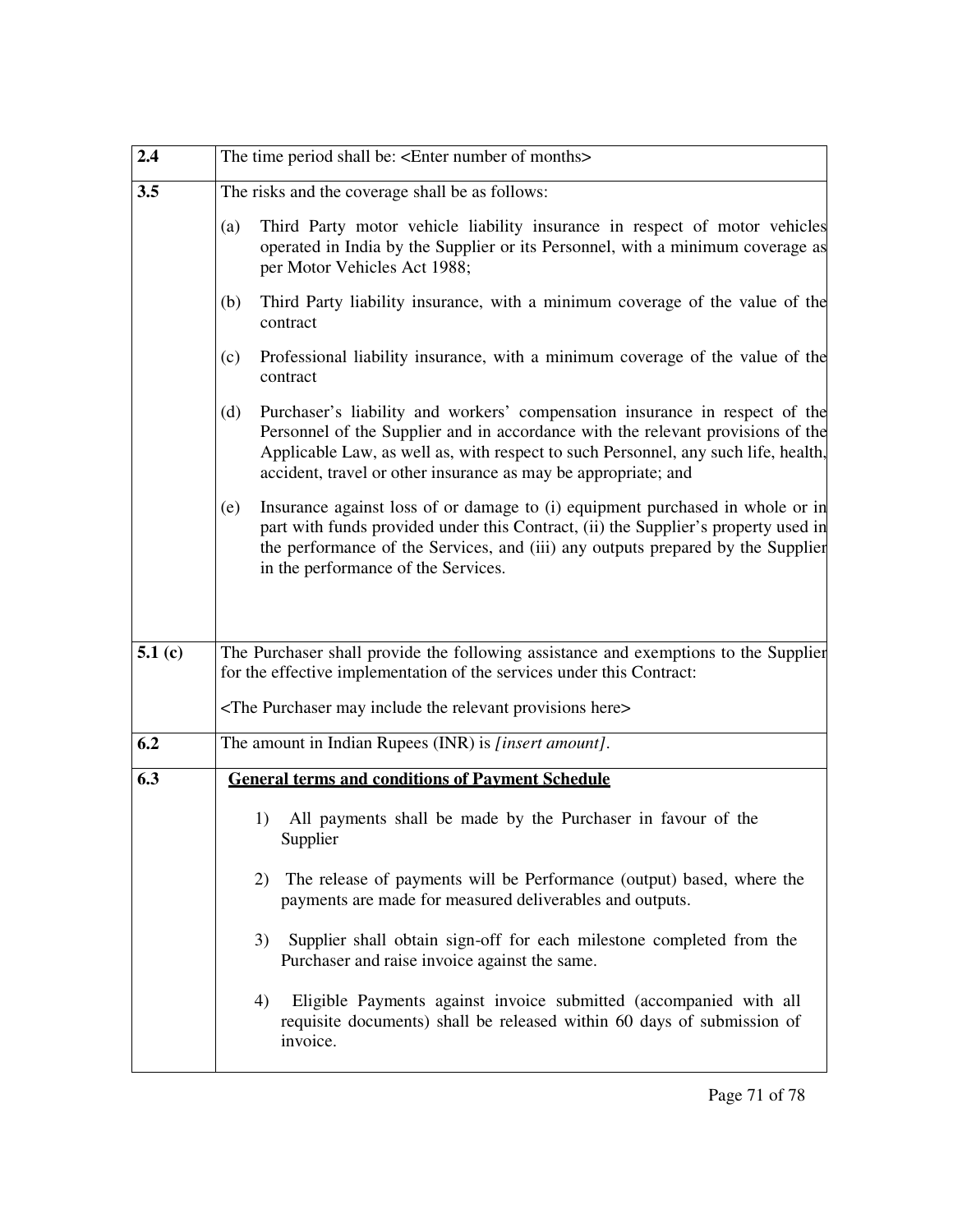|        | 5) Power to withhold: Notwithstanding anything contained in the payment<br>schedule mentioned below, if in the opinion of the Purchaser, any work<br>done or supply made or service rendered by Supplier is deficient in any<br>manner in comparison to the prescribed standards, Purchaser shall be at<br>liberty to withhold a reasonable portion of the payments due to the<br>Supplier, till such work/ supply/ service is made confirming to the<br>prescribed standards. These powers to withhold payments shall be without<br>prejudice to any other power/ right of the purchaser under this contract.<br>All payments under this Contract shall be made to the account of the<br>7)<br>Supplier with (Bank $& A/c$ No.): |
|--------|-----------------------------------------------------------------------------------------------------------------------------------------------------------------------------------------------------------------------------------------------------------------------------------------------------------------------------------------------------------------------------------------------------------------------------------------------------------------------------------------------------------------------------------------------------------------------------------------------------------------------------------------------------------------------------------------------------------------------------------|
|        | Payments will be made by the Purchaser to the Supplier as per Contract Value<br>quoted in the Formats for Financial Bid and agreed in the Contract, as follows:<br><b>Payment Schedule</b><br><insert here="" payments="" schedule=""></insert>                                                                                                                                                                                                                                                                                                                                                                                                                                                                                   |
| 8.2(a) | <name appoint="" arbitrator="" authority="" of="" presiding="" the="" who="" will=""></name>                                                                                                                                                                                                                                                                                                                                                                                                                                                                                                                                                                                                                                      |
| 8.2(b) | The Arbitration proceedings shall take place in <enter city=""> in India.</enter>                                                                                                                                                                                                                                                                                                                                                                                                                                                                                                                                                                                                                                                 |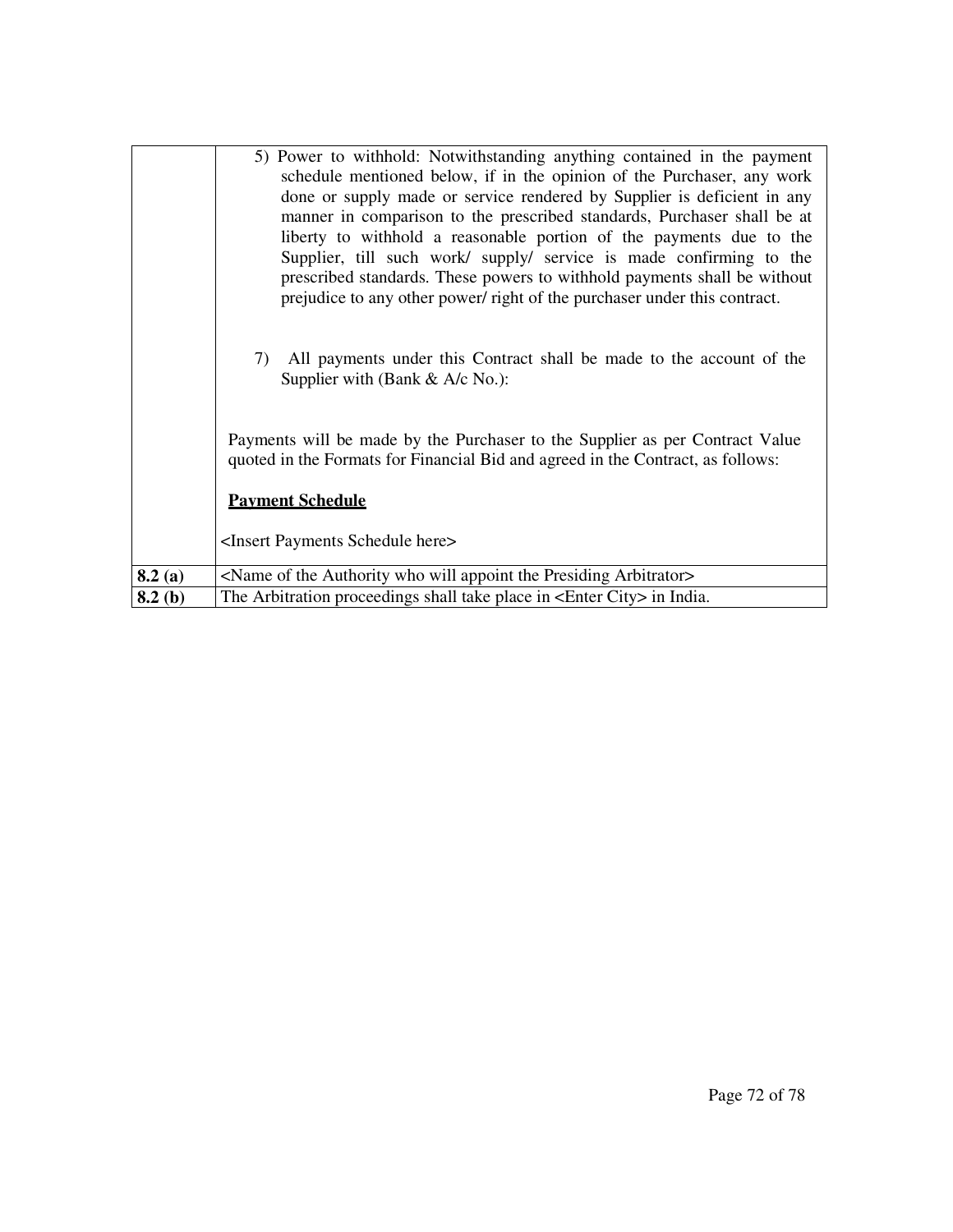### **8.4 Appendices to contract**

#### **APPENDIX A - DESCRIPTION OF SERVICES**

*[Note: This Appendix will include the final Statement of Work (SOW), dates for completion of various tasks, locations of performance for different tasks/ activities, specific tasks/ activities /outcomes to be reviewed, tested and approved by Purchaser, etc.]* 

Has been provided in the RFQ.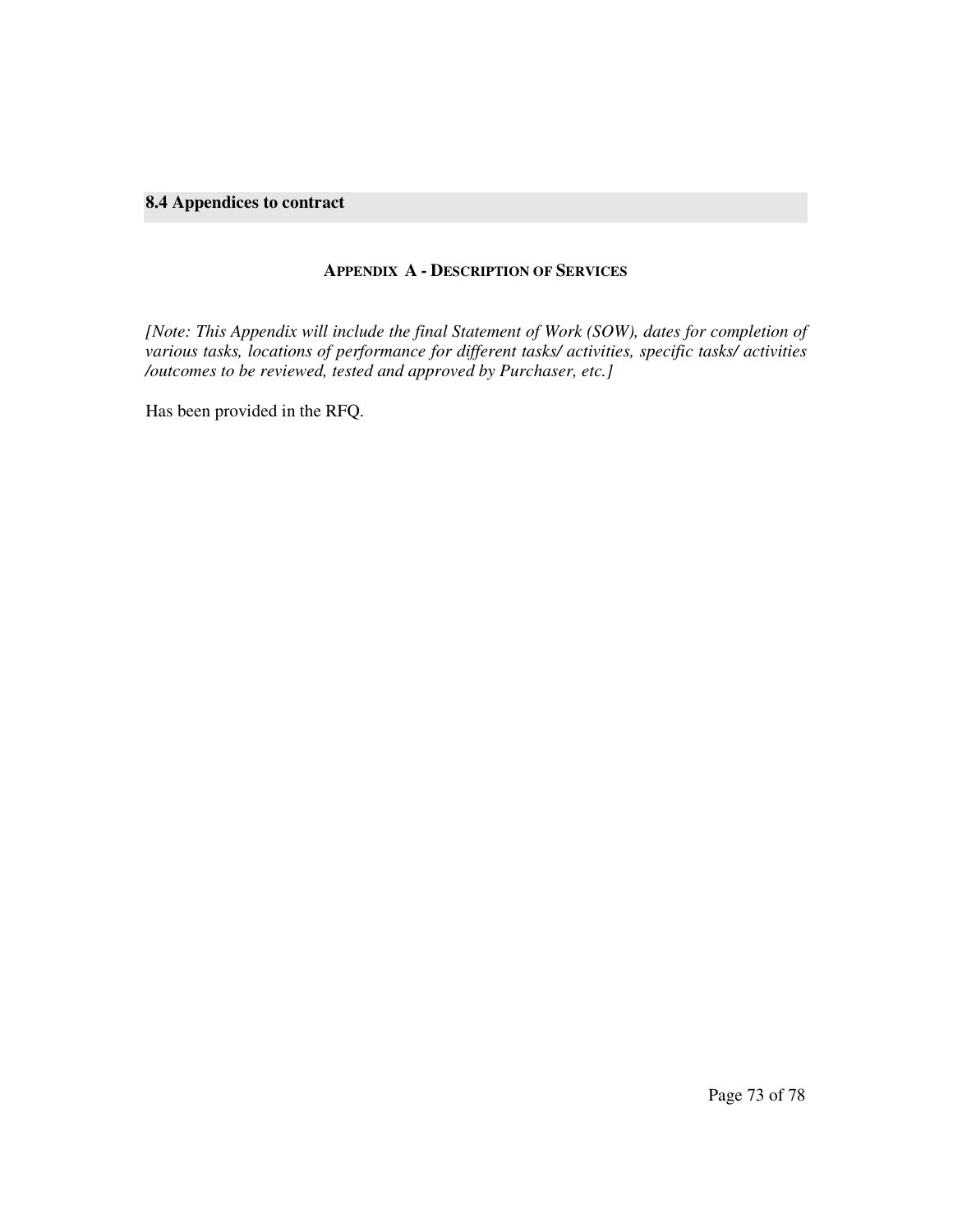### **APPENDIX B – REPORTING REQUIREMENTS**

*[List format, frequency and contents of reports; persons to receive them; dates of submission, number of copies, etc. If no reports are to be submitted, state here "Not applicable".]*  Shall be mutually agreed for and will be in addition to the reports mentioned in the RFQ.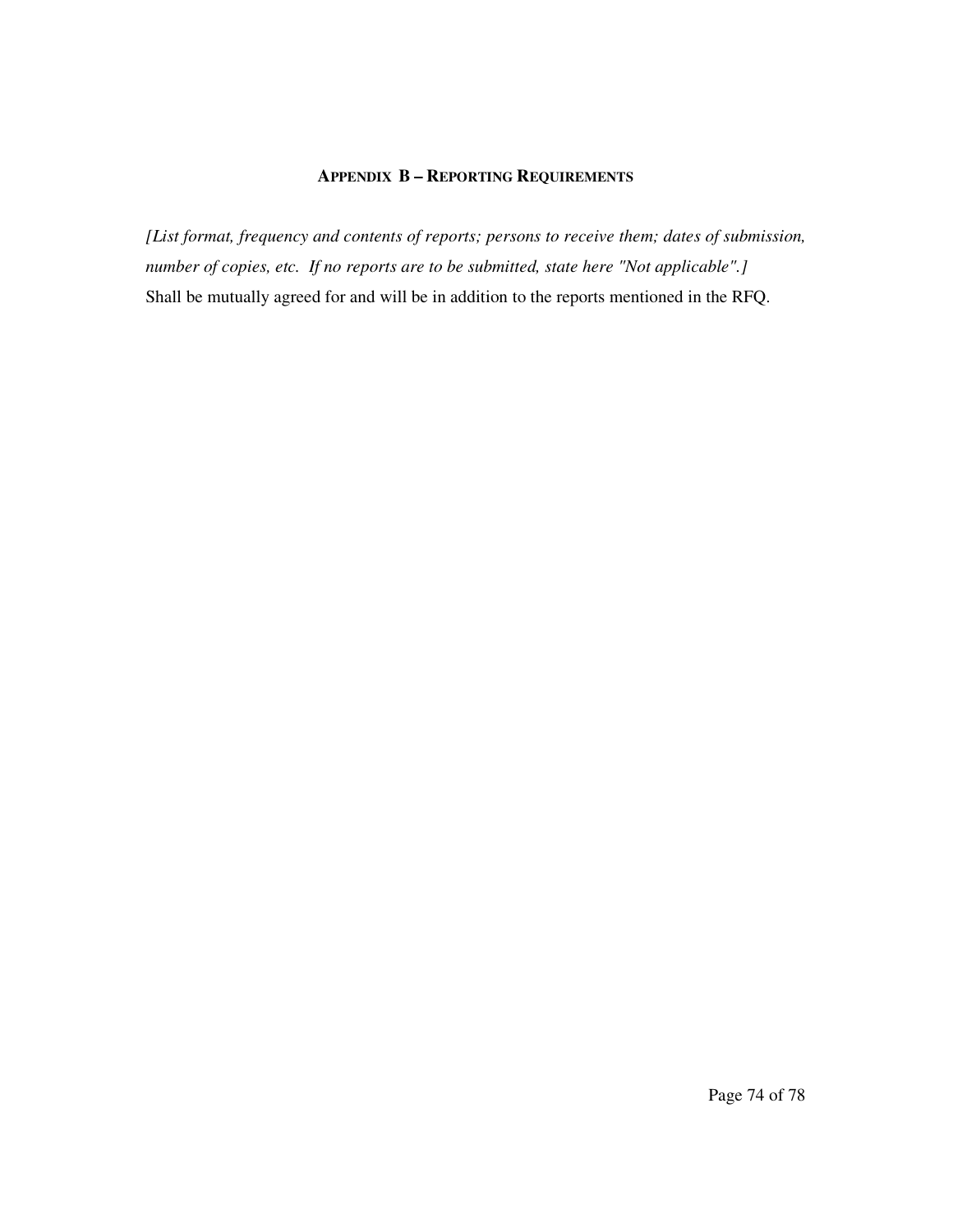## **APPENDIX C – TOTAL COST OF SERVICES**

*(Include here the rates quoted in the financial bid or the negotiated rates, whichever is applicable) Not applicable*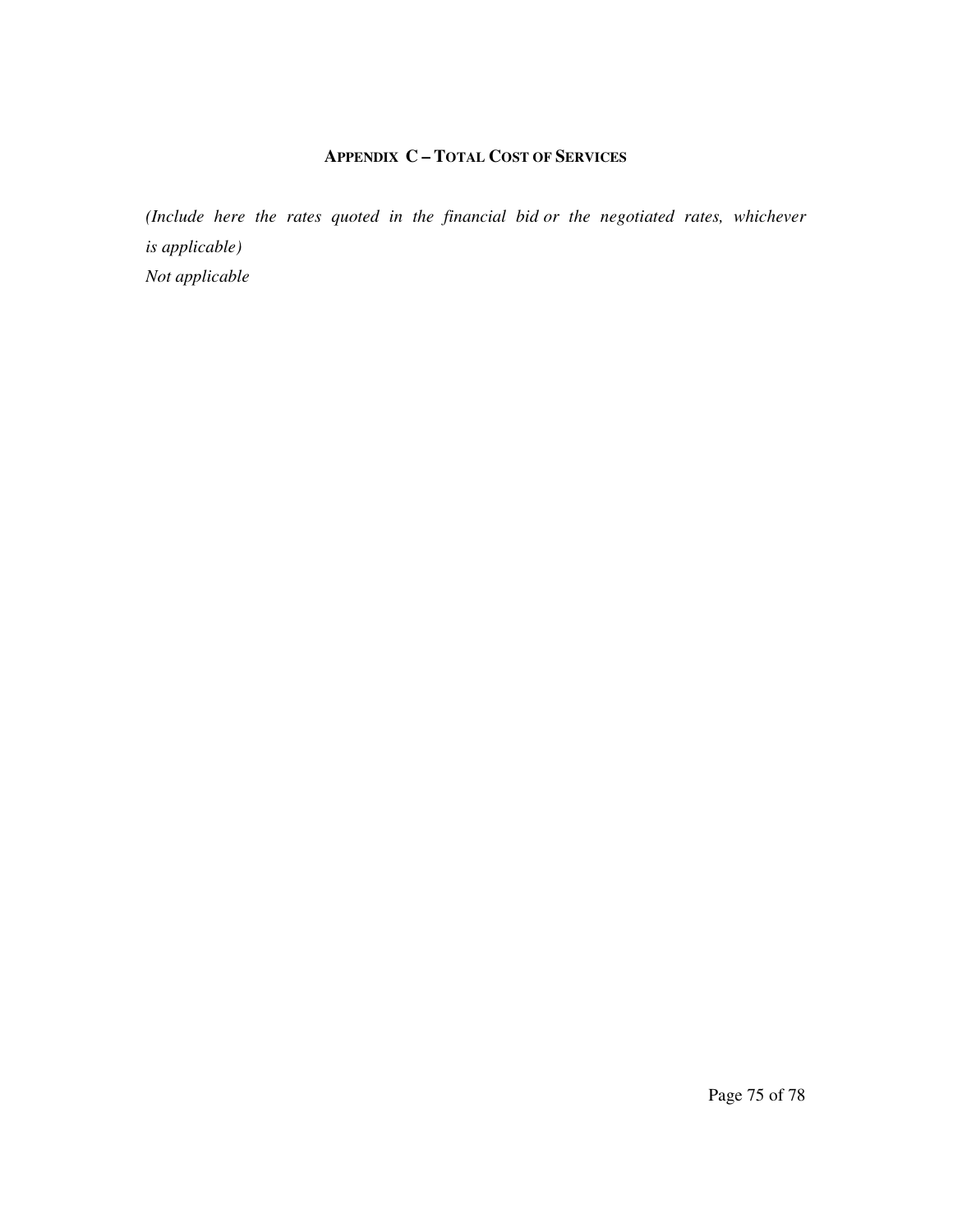# **APPENDIX D – SCHEDULE OF ACTIVITIES**

A tentative schedule of activities will be provided to successful bidders.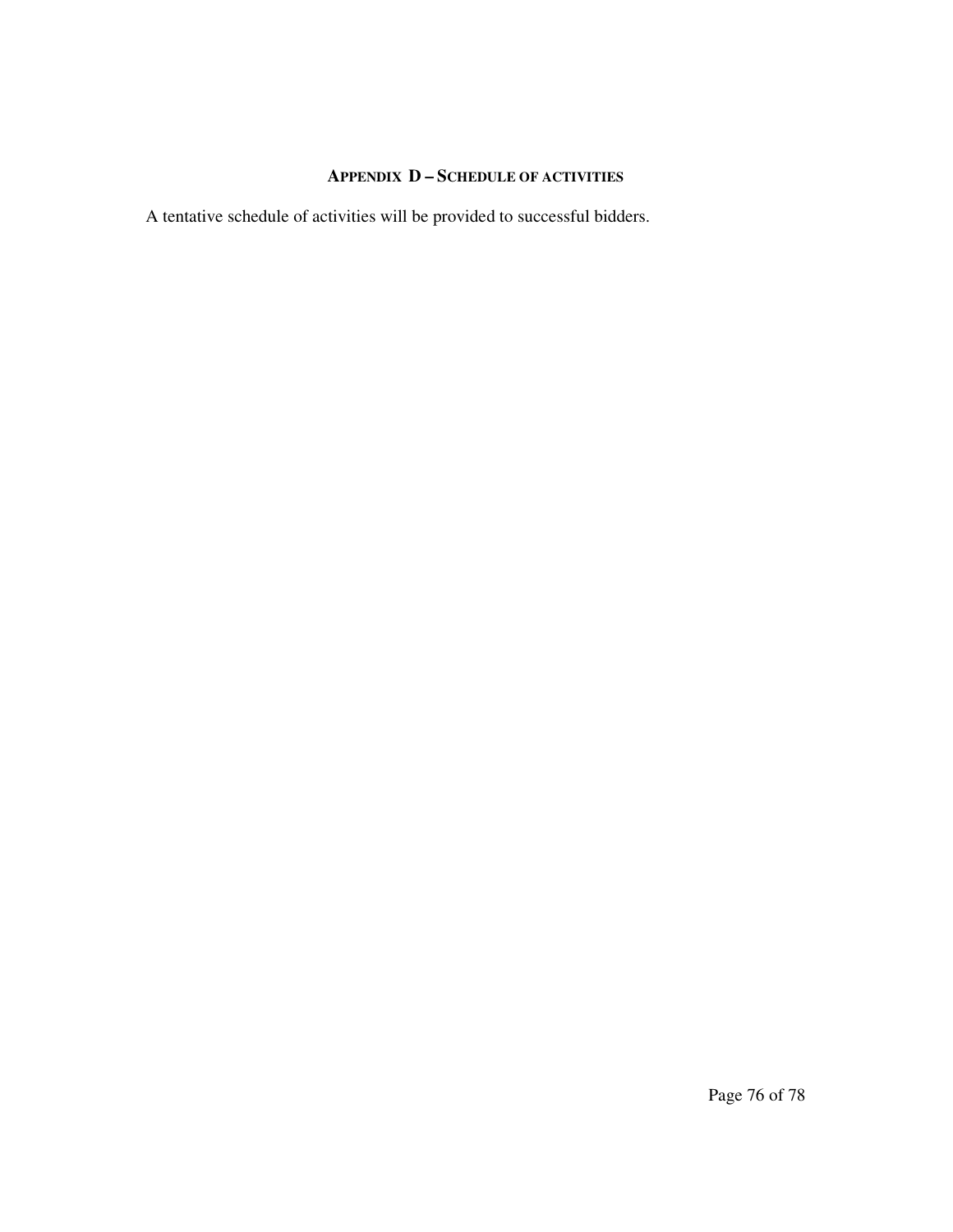#### **APPENDIX E – FORM OF BANK GUARANTEE BOND**

1. In consideration of the President of India (hereinafter called 'the Government') having agreed to exempt \_\_\_\_\_\_\_\_\_\_\_\_\_\_\_\_\_\_\_\_\_\_\_\_\_\_\_\_\_\_\_\_\_\_ [hereinafter called 'the said Supplier $(s)$ <sup>'</sup>] from the demand, under the terms and conditions of an Agreement dated \_\_\_\_\_\_\_\_\_\_\_ made between

\_\_\_\_\_\_\_\_\_\_\_\_\_\_\_\_\_\_\_\_\_\_\_\_\_\_\_\_\_\_\_\_\_\_\_\_\_\_\_\_\_\_\_\_\_\_\_ and\_\_\_\_\_\_\_\_\_\_\_\_\_\_\_\_\_\_\_\_\_\_\_\_\_\_\_\_\_\_\_\_\_\_\_for\_\_\_\_\_\_\_\_\_\_\_\_\_ (hereinafter called 'the said Agreement'), of security deposit for the due fulfillment by the said Supplier(s) of the terms and conditions contained in the said Agreement, on production of a bank Guarantee for Rs. CRupees and the contract of the contract of the contract of the contract of the contract of the contract of the contract of the contract of the contract of the contract of the contract of the contract of the contract o

\_\_\_\_\_\_\_\_\_\_\_\_\_\_\_\_\_\_\_\_\_\_\_\_\_\_\_\_\_\_\_\_\_\_\_\_\_\_\_\_\_\_\_\_\_\_\_\_\_\_\_\_\_\_\_\_\_\_\_\_\_\_, (hereinafter referred (indicate the name of the bank) to as 'the Bank') at the request of  $[supplier(s)]$  do hereby undertake to pay to the Government an amount not exceeding Rs. \_\_\_\_\_\_\_\_\_\_\_\_\_\_\_\_\_

against any loss or damage caused to or suffered or would be caused to or suffered by the Government by reason of any breach by the said Supplier(s) of any of the terms or conditions contained in the said Agreement.

2. We  $\frac{1}{2}$  (indicate the name of the bank) do hereby undertake to pay the amounts due and payable under this guarantee without any demur, merely on a demand from the Government stating that the amount claimed is due by way of loss or damage caused to or would be caused to or suffered by the Government by reason of breach by the said supplier(s) of any of the terms or conditions contained in the said Agreement or by reason of the supplier (s)' failure to perform the said Agreement. Any such demand made on the bank shall be conclusive as regards the amount due and payable by the Bank under this guarantee. However, our liability under this guarantee shall be restricted to an amount not exceeding Rs. \_\_\_\_\_\_\_\_\_\_\_\_\_\_\_.

3. We undertake to pay to the Government any money so demanded notwithstanding any dispute or disputes raised by the supplier(s) in any suit or proceeding pending before any Court or Tribunal relating thereto our liability under this present being absolute and unequivocal.

The payment so made by us under this bond shall be a valid discharge of our liability for payment thereunder and the supplier(s) shall have no claim against us for making such payment.

4. We,\_\_\_\_\_\_\_\_\_\_\_\_\_\_\_\_\_\_\_\_\_\_\_\_\_\_\_\_\_\_\_\_\_\_\_\_\_\_\_\_\_\_\_\_\_\_\_\_\_\_\_\_\_\_\_\_\_\_\_\_\_ (indicate the name of bank) further agree that the guarantee herein contained shall remain in full force

Page 77 of 78